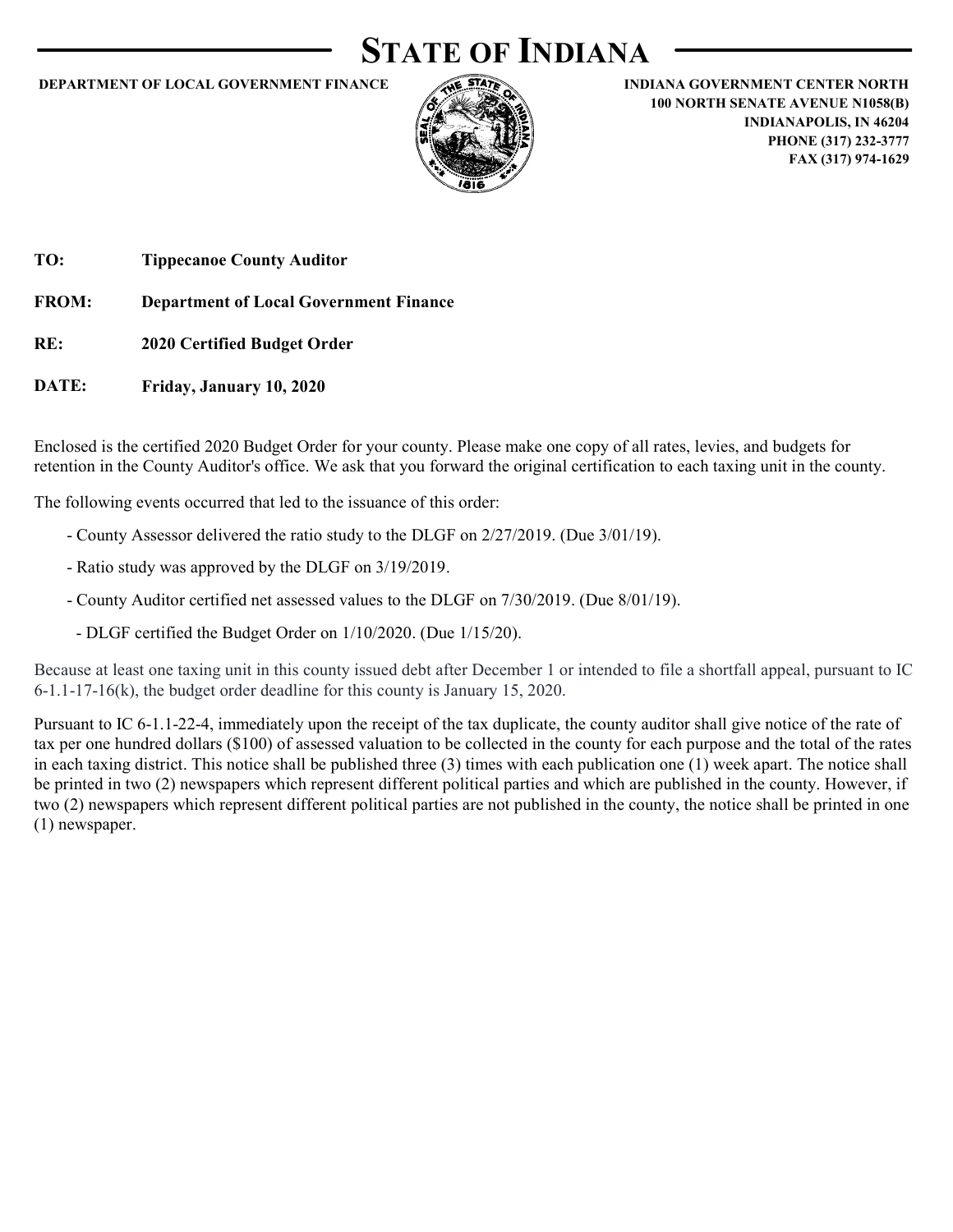### **ORDER**

### IN THE MATTER OF THE BUDGET AND TAX RATES FOR 2019 PAYABLE 2020 FOR TIPPECANOE COUNTY

THIS DEPARTMENT NOW ORDERS the attached budgets and rates for the various taxing units in the abovementioned county shall be the budgets and rates for the year 2020. The County Auditor is directed to prepare the tax duplicate in accordance with this Order. Each of the several legislative bodies and the administrative officers of each of the municipal corporations are directed to allocate the funds to be derived in such a manner that the expenditures for the ensuing year shall not exceed the amount to be derived from the attached rates and no expenditures shall exceed the maximum included in the separate and several budget classifications. Nor may alterations be made in any budget or any separate budget classifications, other than specified in this Order, except as provided for in IC 6-1.1-18-5.

The County Auditor is directed to make this Order a part of the permanent record to be used in the preparation of the tax duplicate. The Auditor shall furnish to the administrative head of each taxing unit a certificate of information concerning the final rate and budget as certified by the order of the Department of Local Government Finance.

Dated this 8 day of January

DEPARTMENT OF LOCAL GOVERNMENT FINANCE

Wesley R. Bennett, Commissioner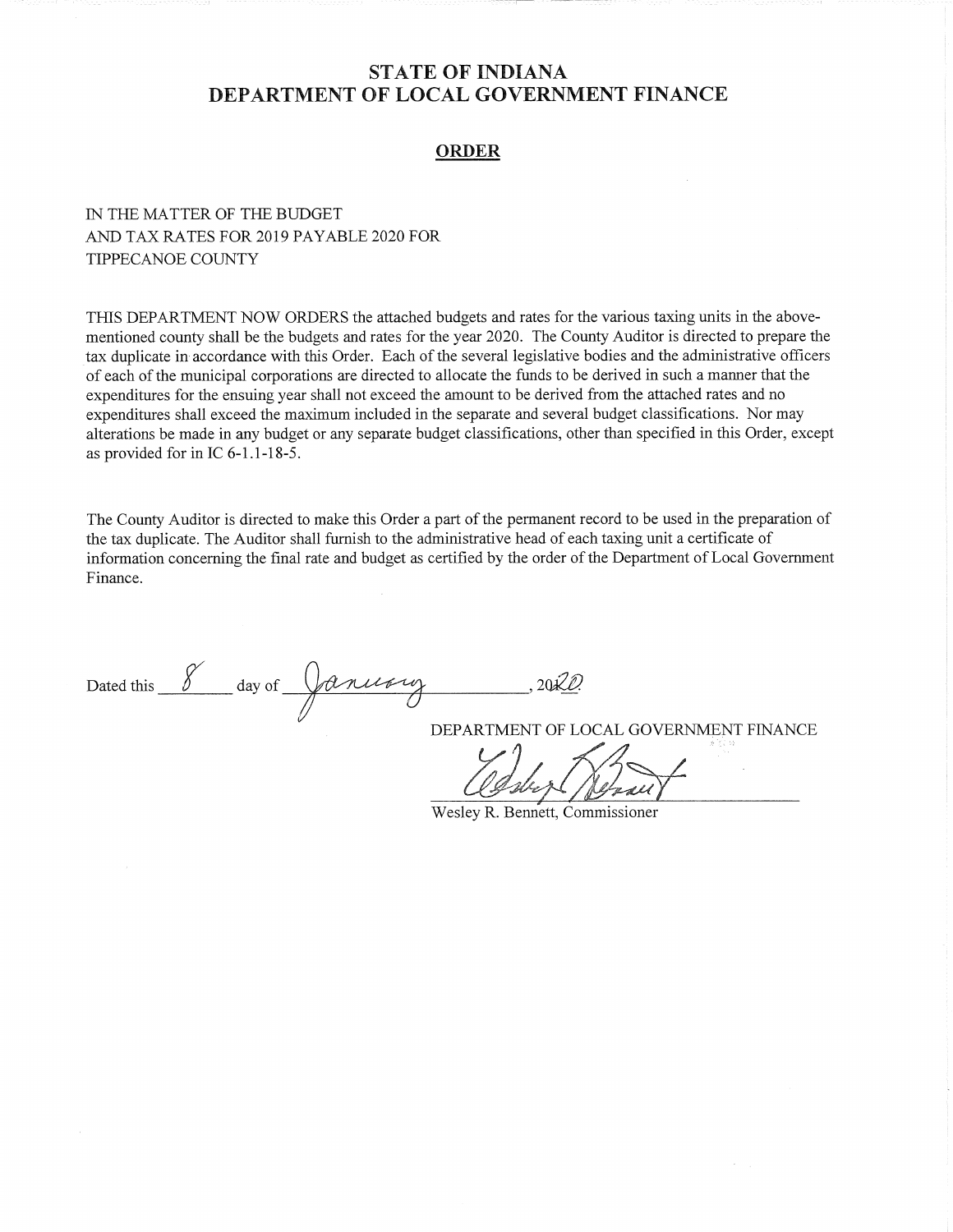### 2020 TAX RATES (Per Taxing District)

|                          | 2020 TAX RATES<br>(Per Taxing District)                |                              |                                      |
|--------------------------|--------------------------------------------------------|------------------------------|--------------------------------------|
| Year: 2020<br>County: 79 | Tippecanoe                                             |                              | <b>FOR COMPARISON</b><br><b>ONLY</b> |
|                          |                                                        | 2020<br><b>District Rate</b> | 2019                                 |
|                          | <b>Taxing District</b>                                 |                              | <b>District Rate</b>                 |
| 001<br>002               | <b>FAIRFIELD TWP-LSC-B</b><br><b>FAIRFIELD TWP-TSC</b> | 1.6108<br>1.4929             | 1.6504<br>1.4595                     |
| 003                      | <b>FAIRFIELD TWP-TSC-B</b>                             | 1.5427                       | 1.5091                               |
| 004                      | LAFAYETTE-FAIRFIELD TWP-LSC-B                          | 2.6529                       | 2.6608                               |
| 005                      | LAFAYETTE-FAIRFIELD TWP-TSC-B                          | 2.5848                       | 2.5195                               |
| 006                      | <b>JACKSON TWP-TSC</b>                                 | 1.4776                       | 1.4423                               |
| 007                      | <b>LAURAMIE TWP</b>                                    | 1.4853                       | 1.4530                               |
| 008                      | <b>CLARKS HILL TOWN</b>                                | 2.3620                       | 2.2775                               |
| 009                      | PERRY TOWNSHIP-TSC                                     | 1.4523                       | 1.4213                               |
| 010                      | PERRY TOWNSHIP-TSC-B                                   | 1.5021                       | 1.4709                               |
|                          | RANDOLPH TOWNSHIP-TSC                                  | 1.5324                       | 1.4971                               |
| 011<br>012               | SHEFFIELD TOWNSHIP-TSC                                 | 1.4577                       | 1.4260                               |
| 013                      | DAYTON TOWN-TSC                                        | 1.8676                       |                                      |
|                          | SHELBY TOWNSHIP-BSC                                    | 1.1303                       | 1.8350                               |
| 014                      |                                                        |                              | 1.1542                               |
| 015                      | SHELBY TOWNSHIP-TSC                                    | 1.4330                       | 1.4012                               |
| 016                      | OTTERBEIN TOWN-BSC                                     | 2.3354                       | 2.4066                               |
| 017                      | TIPPECANOE TOWNSHIP-TSC                                | 1.4576                       | 1.4263                               |
| 018                      | TIPPECANOE TOWNSHIP-TSC-B                              | 1.5074                       | 1.4759                               |
| 019                      | BATTLE GROUND TOWN-TSC                                 | 2.1063                       | 2.0764                               |
| 020                      | SHADELAND TOWN-TSC                                     | 1.7112                       | 1.6614                               |
| 021                      | SHADELAND-TSC-B                                        | 1.7610                       | 1.7110                               |
| 022                      | WABASH TOWNSHIP-TSC                                    | 1.4663                       | 1.4365                               |
| 023                      | WABASH TOWNSHIP-TSC-B                                  | 1.5161                       | 1.4861                               |
| 024                      | WABASH TOWNSHIP-WLCS-B                                 | 1.8984                       | 1.9061                               |
| 025                      | WEST LAFAYETTE CITY-TSC-B                              | 2.4764                       | 2.4830                               |
| 026                      | WEST LAFAYETTE CITY-WLSC-B                             | 2.8587                       | 2.9030                               |
| 027                      | WASHINGTON TOWNSHIP-TSC                                | 1.5313                       | 1.4875                               |
| 028                      | <b>WAYNE TOWNSHIP</b>                                  | 1.5391                       | 1.5050                               |
| 029                      | WEST LAFAYETTE - WABASH -TSC B                         | 2.3684                       | 2.3403                               |
| 030                      | WEA TOWNSHIP-TSC                                       | 1.4782                       | 1.4486                               |
| 031                      | WEA TOWNSHIP-TSC-B                                     | 1.5280                       | 1.4982                               |
| 032                      | LAFAYETTE CITY-WEA TOWNSHIP-LS                         | 2.6562                       | 2.6646                               |

### NOTE: If applicable, conservancy district special assessment rates are not included in the above taxing district rates.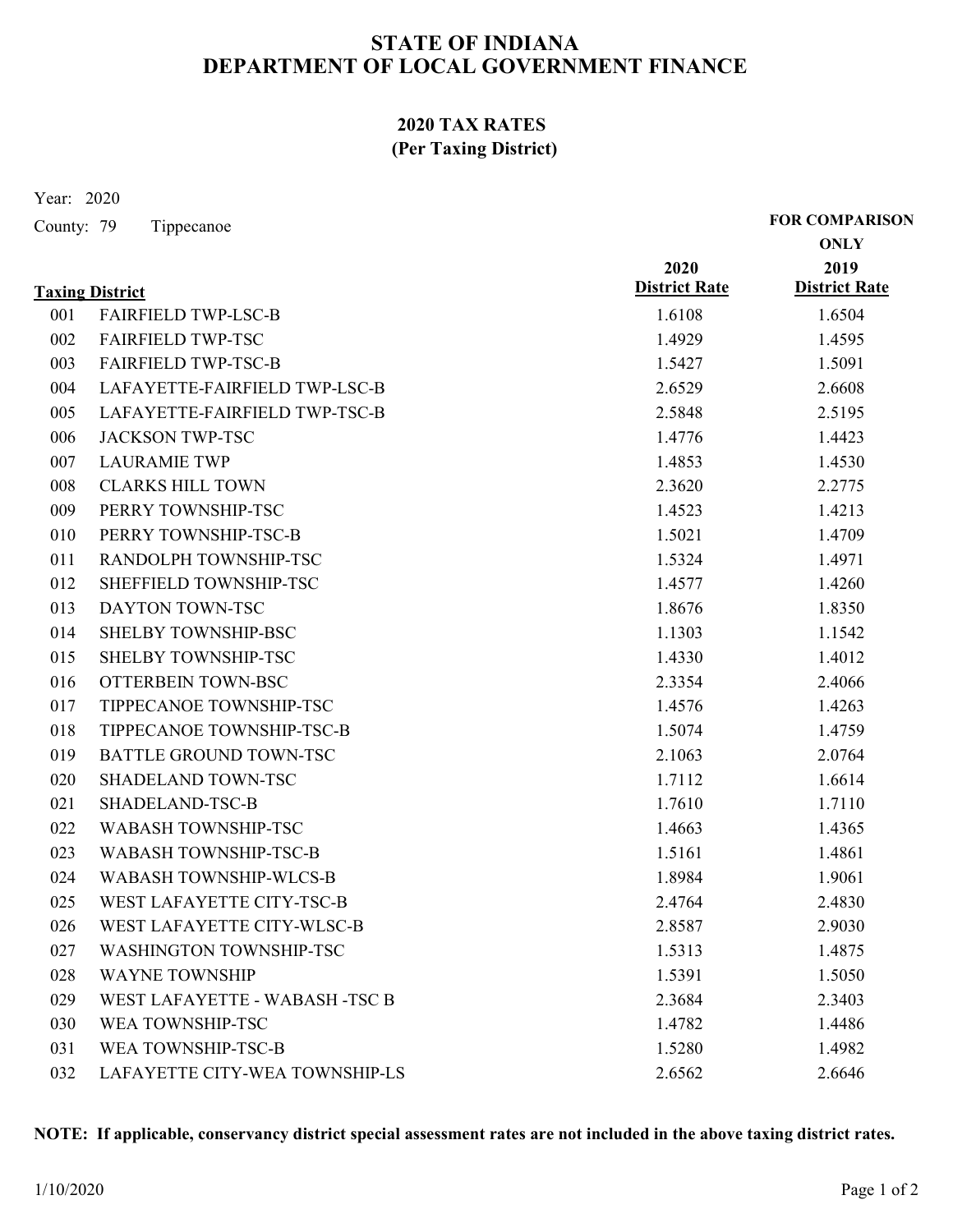### 2020 TAX RATES (Per Taxing District)

| 2020 TAX RATES                        |                              |                                      |
|---------------------------------------|------------------------------|--------------------------------------|
| (Per Taxing District)                 |                              |                                      |
| Year: 2020                            |                              |                                      |
| County: 79<br>Tippecanoe              |                              | <b>FOR COMPARISON</b><br><b>ONLY</b> |
| <b>Taxing District</b>                | 2020<br><b>District Rate</b> | 2019<br><b>District Rate</b>         |
| LAFAYETTE CITY-WEA TOWNSHIP-TS<br>033 | 2.5881                       | 2.5233                               |
| WEST LAFAYETTE CITY-TSC-B-C<br>034    | 2.3684                       | 2.3403                               |
| WEST LAFAYETTE-WLSC-B-C<br>035        | 2.7507                       | 2.7603                               |
| LAFAYETTE SHEFFIELD TSCB<br>036       | 2.5793                       | 2.5139                               |
| LAF WEA TSC-B ANNEX<br>037            | 2.5881                       | 2.5233                               |
| LAFAYETTE PERRY-TSC<br>038            | 2.5739                       | 2.5092                               |
| WEST LAFAYETTE TIPPECANOE TSC<br>039  | 2.3740                       | 2.3461                               |

NOTE: If applicable, conservancy district special assessment rates are not included in the above taxing district rates.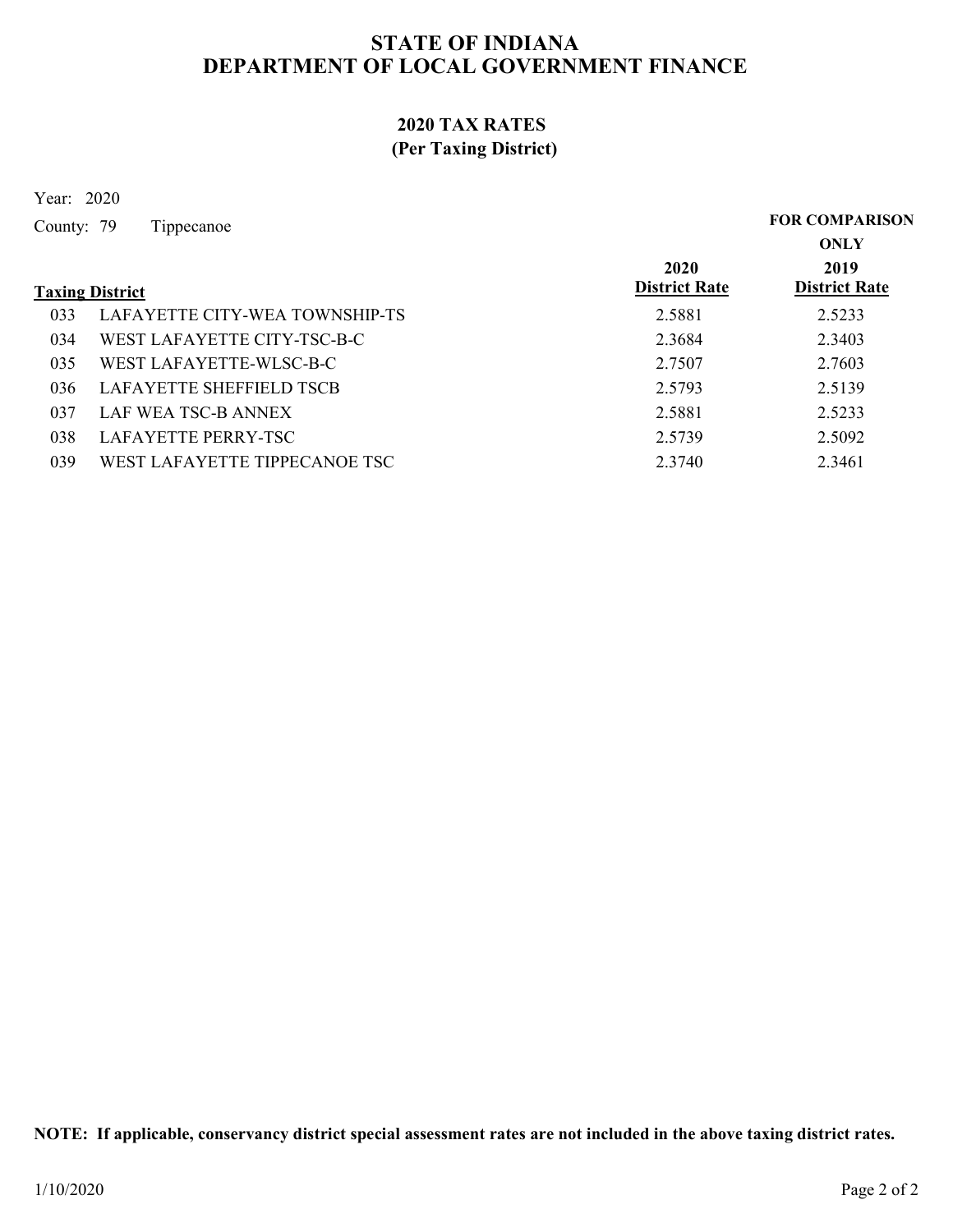# STATE OF INDIANA DEPARTMENT OF LOCAL GOVERNMENT FINANCE STATE OF INDIANA<br>
DEPARTMENT OF LOCAL GOVERNMENT I<br>
2020 BUDGET ORDER<br>
Year: 2020<br>
County 79 Tippecanoe<br>
Unit: 0000 TIPPECANOE COUNTY<br>
<u>Fund</u> Certified Budget Certified AV</u>

### 2020 BUDGET ORDER

|                         |                                                                            |                                                          | <b>2020 BUDGET ORDER</b> |                |                       |
|-------------------------|----------------------------------------------------------------------------|----------------------------------------------------------|--------------------------|----------------|-----------------------|
| Year: 2020              |                                                                            |                                                          |                          |                |                       |
| County 79<br>Unit: 0000 | Tippecanoe                                                                 | TIPPECANOE COUNTY                                        |                          |                |                       |
|                         |                                                                            |                                                          |                          |                |                       |
| 0101                    | Fund<br><b>GENERAL</b>                                                     | <b>Certified Budget</b>                                  | Certified AV             | Certified Levy | <b>Certified Rate</b> |
|                         |                                                                            | \$54,042,891                                             | \$7,895,372,603          | \$27,712,758   | \$0.3510              |
| 0124                    | Budget approved for displayed amount.<br>2015 REASSESS                     | Rate reduced to remain within statutory levy limitation. |                          |                |                       |
|                         |                                                                            | \$477,774                                                | \$7,895,372,603          | \$363,187      | \$0.0046              |
| 0702                    | Budget approved for displayed amount.<br>Rate Approved.<br><b>HIGHWAY</b>  |                                                          |                          |                |                       |
|                         |                                                                            | \$5,341,757                                              | \$7,895,372,603          | $\$0$          | \$0.0000              |
| 0706                    | Budget approved for displayed amount.<br>LR &S                             |                                                          |                          |                |                       |
|                         |                                                                            | \$1,240,000                                              | \$7,895,372,603          | \$0            | \$0.0000              |
| 0790                    | Budget approved for displayed amount.<br><b>CUM BRIDGE</b>                 |                                                          |                          |                |                       |
|                         |                                                                            | \$2,833,490                                              | \$7,895,372,603          | \$2,763,380    | \$0.0350              |
| 0792                    | Budget approved for displayed amount.<br>Rate Approved.<br>CO. MAJOR BRIDG |                                                          |                          |                |                       |
|                         |                                                                            | \$250,000                                                | \$7,895,372,603          | \$789,537      | \$0.0100              |
| 1185                    | Budget approved for displayed amount.<br>Rate Approved.<br><b>JAIL L/R</b> |                                                          |                          |                |                       |
|                         |                                                                            | \$1,165,000                                              | \$7,895,372,603          | \$789,537      | \$0.0100              |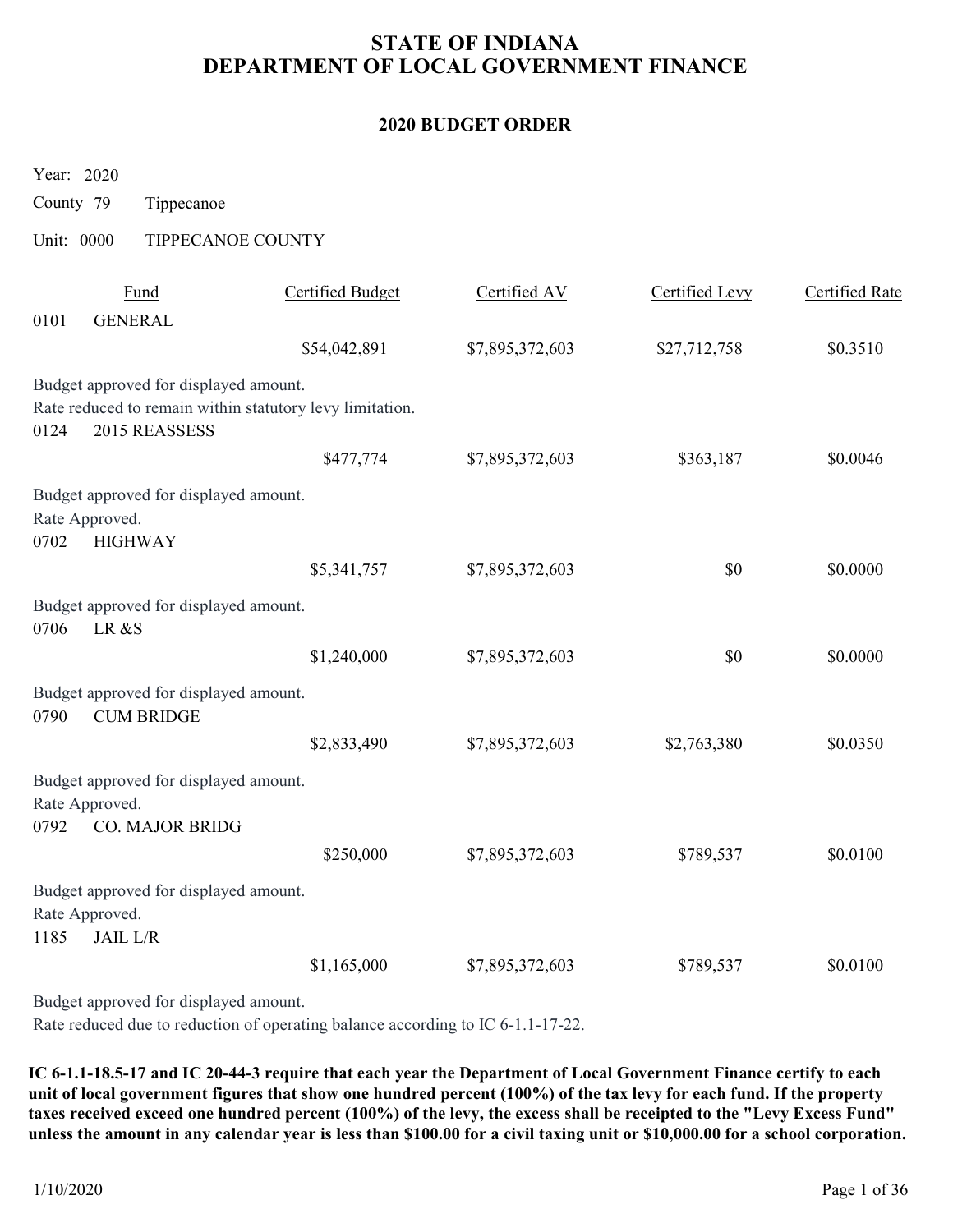# STATE OF INDIANA DEPARTMENT OF LOCAL GOVERNMENT FINANCE STATE OF INDIANA<br>
DEPARTMENT OF LOCAL GOVERNMENT I<br>
2020 BUDGET ORDER<br>
Year: 2020<br>
County 79 Tippecanoe<br>
Unit: 0000 TIPPECANOE COUNTY<br>
<u>Fund</u> Certified Budget Certified AV</u>

### 2020 BUDGET ORDER

|                                                                               |                         | <b>STATE OF INDIANA</b><br>DEPARTMENT OF LOCAL GOVERNMENT FINANCE |                |                       |
|-------------------------------------------------------------------------------|-------------------------|-------------------------------------------------------------------|----------------|-----------------------|
|                                                                               |                         | <b>2020 BUDGET ORDER</b>                                          |                |                       |
| Year: 2020<br>County 79<br>Tippecanoe<br>Unit: 0000<br>TIPPECANOE COUNTY      |                         |                                                                   |                |                       |
| Fund<br>2391<br><b>CCD</b>                                                    | <b>Certified Budget</b> | Certified AV                                                      | Certified Levy | <b>Certified Rate</b> |
|                                                                               | \$2,795,373             | \$7,895,372,603                                                   | \$1,973,843    | \$0.0250              |
| Budget has been reduced and approved for the displayed amt.<br>Rate Approved. |                         |                                                                   |                |                       |
|                                                                               |                         | <b>Unit Total:</b>                                                | \$34,392,242   | \$0.4356              |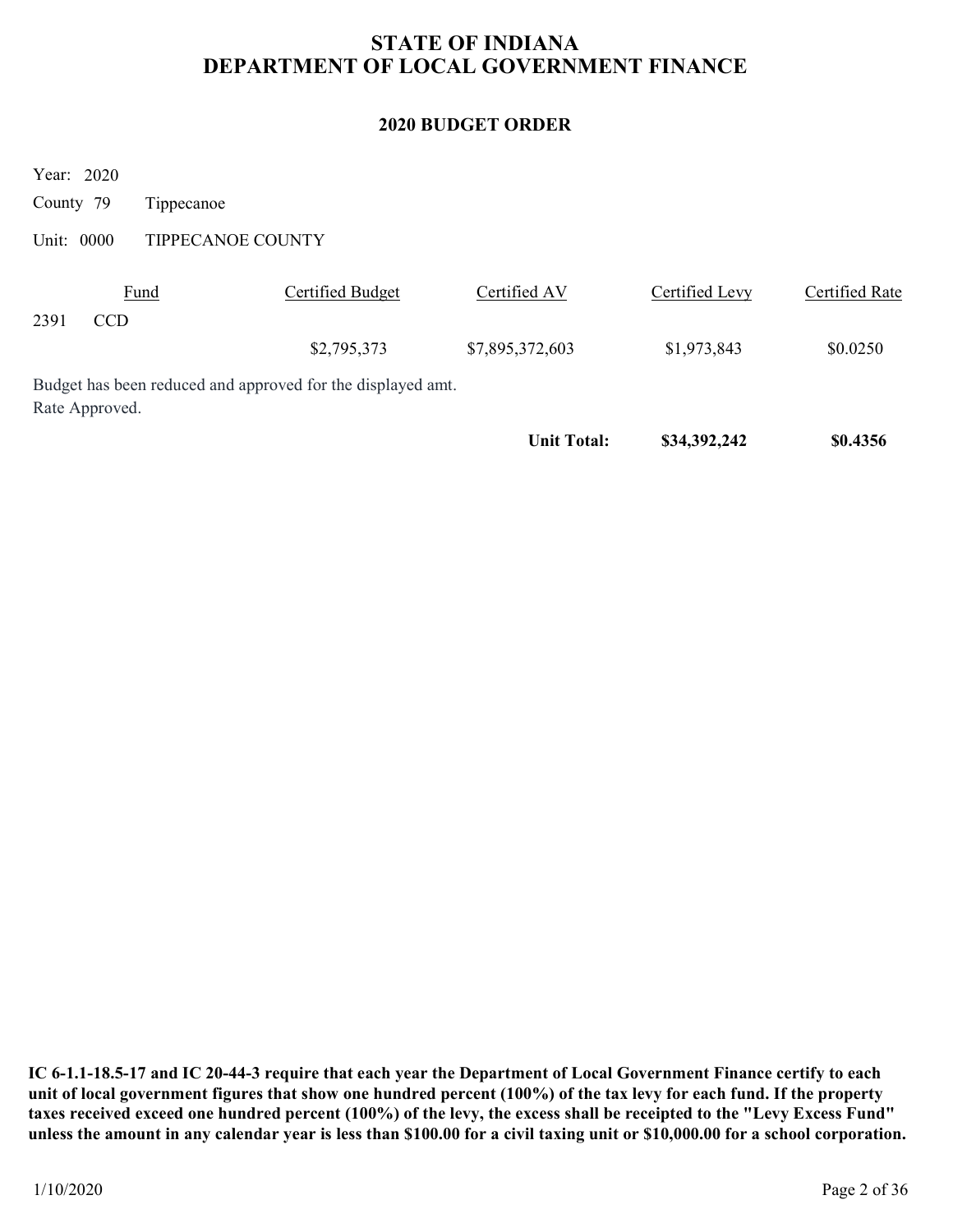# STATE OF INDIANA DEPARTMENT OF LOCAL GOVERNMENT FINANCE STATE OF INDIANA<br>
DEPARTMENT OF LOCAL GOVERNMENT I<br>
2020 BUDGET ORDER<br>
County 79 Tippecanoe<br>
Unit: 0001 FAIRFIELD TOWNSHIP<br>
This unit qualified for an abbreviated review by the Department of Local Government Fini

### 2020 BUDGET ORDER

|                                                                                      |                                                                                                                             | <b>2020 BUDGET ORDER</b> |                |                       |
|--------------------------------------------------------------------------------------|-----------------------------------------------------------------------------------------------------------------------------|--------------------------|----------------|-----------------------|
| Year: 2020                                                                           |                                                                                                                             |                          |                |                       |
| County 79<br>Tippecanoe                                                              |                                                                                                                             |                          |                |                       |
| Unit: 0001                                                                           | <b>FAIRFIELD TOWNSHIP</b>                                                                                                   |                          |                |                       |
|                                                                                      | This unit qualified for an abbreviated review by the Department of Local Government Finance, pursuant to IC 6-1.1-17-16(c). |                          |                |                       |
| Fund<br>0061<br><b>RAINY DAY</b>                                                     | <b>Certified Budget</b>                                                                                                     | Certified AV             | Certified Levy | <b>Certified Rate</b> |
|                                                                                      | \$148,225                                                                                                                   | \$2,523,848,629          | $\$0$          | \$0.0000              |
| Budget approved for displayed amount.<br><b>GENERAL</b><br>0101                      |                                                                                                                             |                          |                |                       |
|                                                                                      | \$235,897                                                                                                                   | \$2,523,848,629          | \$121,145      | \$0.0048              |
| Budget approved for displayed amount.<br>0840<br>TWP ASSISTANCE                      | Rate reduced due to increased assessed valuation.                                                                           |                          |                |                       |
|                                                                                      | \$325,994                                                                                                                   | \$2,523,848,629          | \$237,242      | \$0.0094              |
| Budget approved for displayed amount.<br><b>FIRE</b><br>1111                         | Rate reduced due to increased assessed valuation.                                                                           |                          |                |                       |
|                                                                                      | \$100,000                                                                                                                   | \$244,956,185            | \$204,538      | \$0.0835              |
|                                                                                      |                                                                                                                             |                          |                |                       |
| Budget approved for displayed amount.<br>Rate Approved.<br><b>RECREATION</b><br>1312 |                                                                                                                             |                          |                |                       |
|                                                                                      | \$10,000                                                                                                                    | \$2,523,848,629          | $\$0$          | \$0.0000              |
| Budget approved for displayed amount.                                                |                                                                                                                             |                          |                |                       |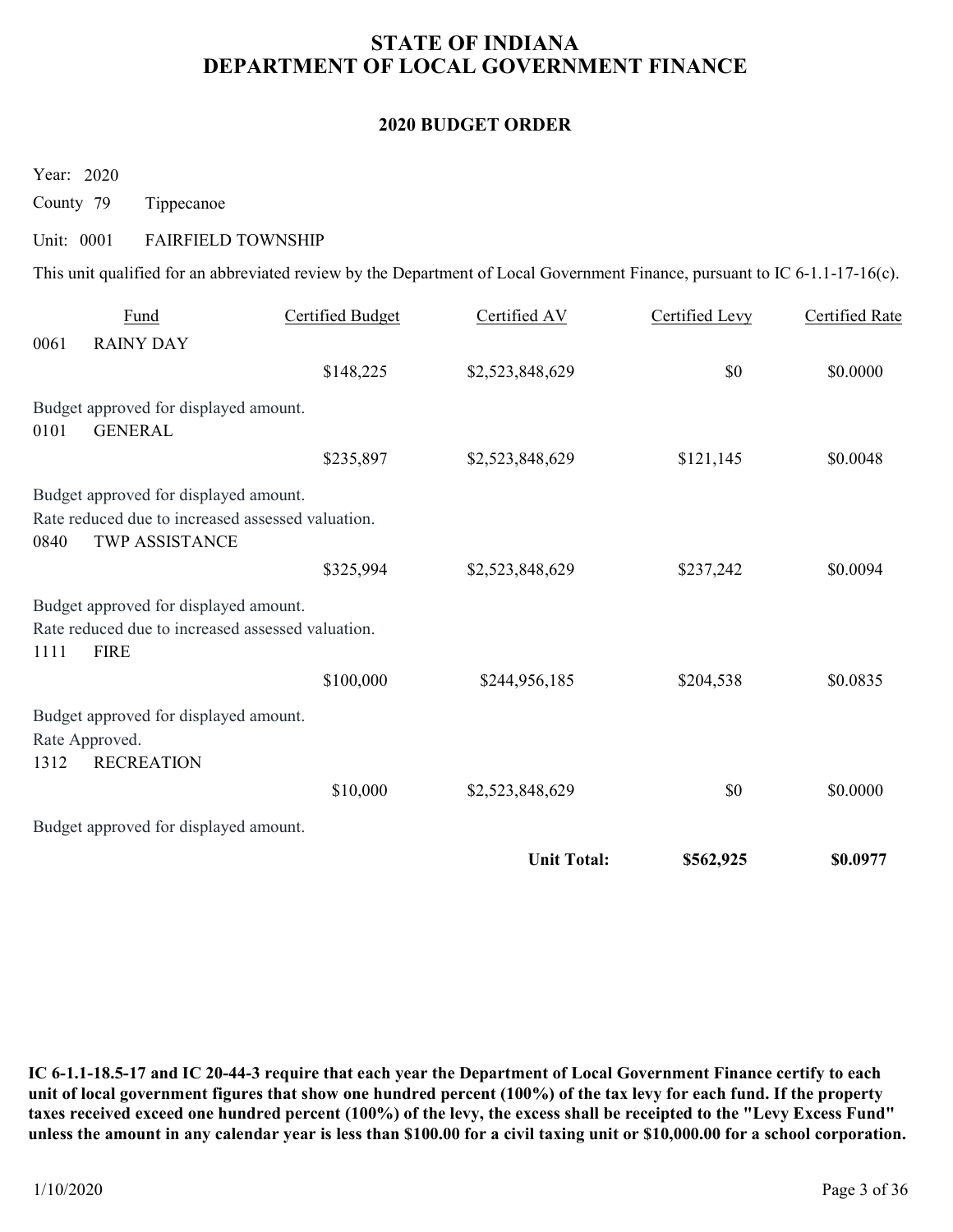# STATE OF INDIANA DEPARTMENT OF LOCAL GOVERNMENT FINANCE STATE OF INDIANA<br>
DEPARTMENT OF LOCAL GOVERNMENT I<br>
2020 BUDGET ORDER<br>
Year: 2020<br>
County 79 Tippecanoe<br>
Unit: 0002 JACKSON TOWNSHIP<br>
This unit qualified for an abbreviated review by the Department of Local Government Fini

### 2020 BUDGET ORDER

|                         |                                                                                                              |                         |                                                                                                                             | DEPARTMENT OF LOCAL GOVERNMENT FINANCE |                       |
|-------------------------|--------------------------------------------------------------------------------------------------------------|-------------------------|-----------------------------------------------------------------------------------------------------------------------------|----------------------------------------|-----------------------|
|                         |                                                                                                              |                         | <b>2020 BUDGET ORDER</b>                                                                                                    |                                        |                       |
| Year: 2020<br>County 79 | Tippecanoe                                                                                                   |                         |                                                                                                                             |                                        |                       |
| Unit: 0002              | <b>JACKSON TOWNSHIP</b>                                                                                      |                         |                                                                                                                             |                                        |                       |
|                         |                                                                                                              |                         | This unit qualified for an abbreviated review by the Department of Local Government Finance, pursuant to IC 6-1.1-17-16(c). |                                        |                       |
| 0061                    | Fund<br><b>RAINY DAY</b>                                                                                     | <b>Certified Budget</b> | Certified AV                                                                                                                | <b>Certified Levy</b>                  | <b>Certified Rate</b> |
|                         |                                                                                                              | \$1,500                 | \$71,425,193                                                                                                                | \$0                                    | \$0.0000              |
| 0101                    | Budget approved for displayed amount.<br><b>GENERAL</b>                                                      |                         |                                                                                                                             |                                        |                       |
|                         |                                                                                                              | \$47,083                | \$71,425,193                                                                                                                | \$31,499                               | \$0.0441              |
| 0840                    | Budget approved for displayed amount.<br>Rate reduced due to increased assessed valuation.<br>TWP ASSISTANCE |                         |                                                                                                                             |                                        |                       |
|                         |                                                                                                              | \$7,440                 | \$71,425,193                                                                                                                | $\$0$                                  | \$0.0000              |
| 1111                    | Budget approved for displayed amount.<br><b>FIRE</b>                                                         |                         |                                                                                                                             |                                        |                       |
|                         |                                                                                                              | \$42,000                | \$71,425,193                                                                                                                | \$27,356                               | \$0.0383              |
|                         |                                                                                                              |                         |                                                                                                                             |                                        |                       |
|                         | Budget approved for displayed amount.<br>Rate reduced due to increased assessed valuation.                   |                         |                                                                                                                             |                                        |                       |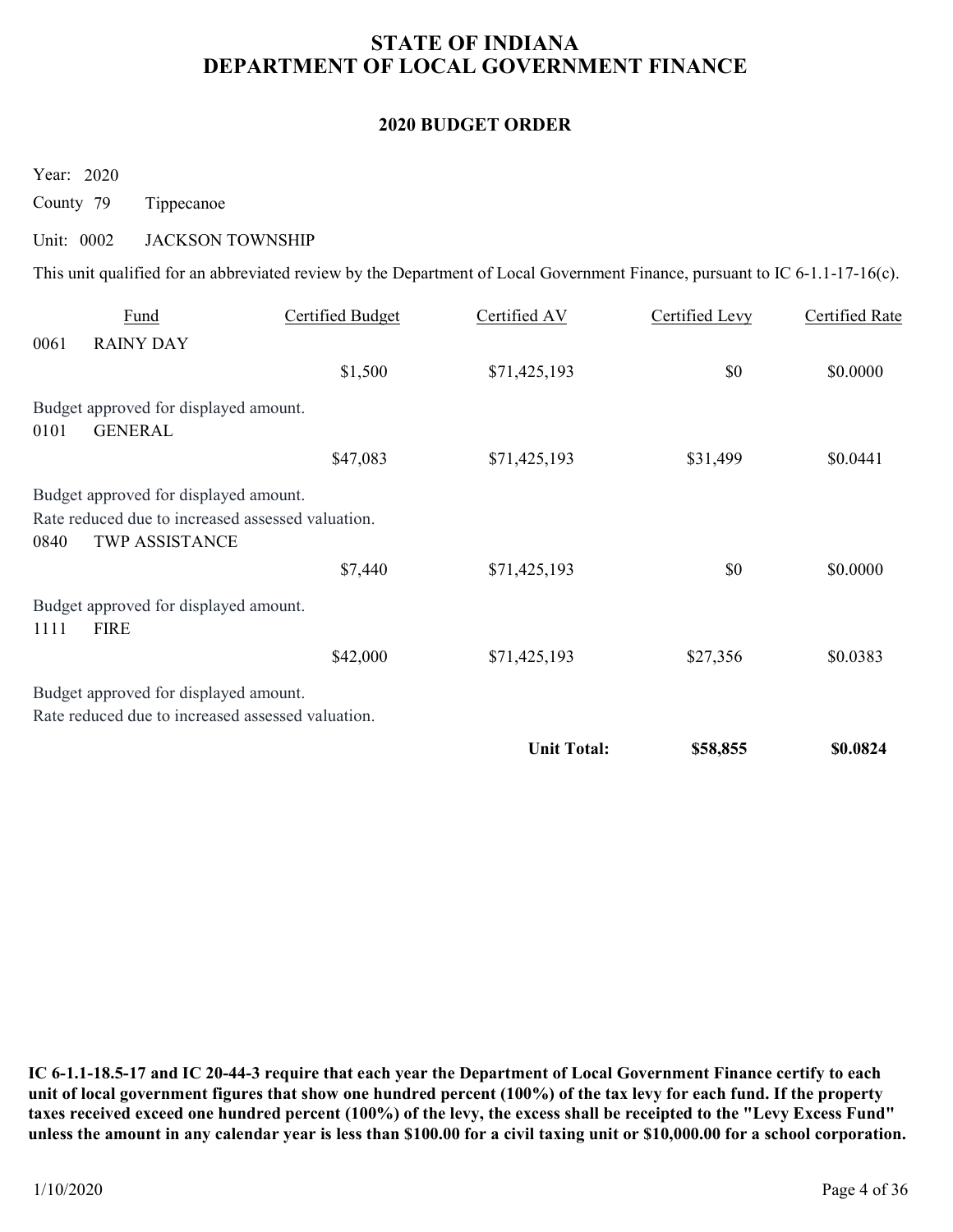# STATE OF INDIANA DEPARTMENT OF LOCAL GOVERNMENT FINANCE STATE OF INDIANA<br>
DEPARTMENT OF LOCAL GOVERNMENT I<br>
2020 BUDGET ORDER<br>
Year: 2020<br>
County 79 Tippecanoe<br>
Unit: 0003 LAURAMIE TOWNSHIP<br>
<u>Fund</u> Certified Budget Certified AV</u>

### 2020 BUDGET ORDER

|                        |                                                                                                                    |                         | <b>STATE OF INDIANA</b><br>DEPARTMENT OF LOCAL GOVERNMENT FINANCE                                 |                |                       |
|------------------------|--------------------------------------------------------------------------------------------------------------------|-------------------------|---------------------------------------------------------------------------------------------------|----------------|-----------------------|
|                        |                                                                                                                    |                         | <b>2020 BUDGET ORDER</b>                                                                          |                |                       |
| Year: 2020             |                                                                                                                    |                         |                                                                                                   |                |                       |
| County 79              | Tippecanoe                                                                                                         |                         |                                                                                                   |                |                       |
| Unit: 0003             | <b>LAURAMIE TOWNSHIP</b>                                                                                           |                         |                                                                                                   |                |                       |
| 0101                   | Fund<br><b>GENERAL</b>                                                                                             | <b>Certified Budget</b> | Certified AV                                                                                      | Certified Levy | <b>Certified Rate</b> |
|                        |                                                                                                                    | \$62,192                | \$153,069,301                                                                                     | \$29,236       | \$0.0191              |
| 0840                   | Budget approved for displayed amount.<br>Rate reduced due to increased assessed valuation.<br>TWP ASSISTANCE       |                         |                                                                                                   |                |                       |
|                        |                                                                                                                    | \$8,250                 | \$153,069,301                                                                                     | \$2,296        | \$0.0015              |
| 1111<br><b>FIRE</b>    | Budget approved for displayed amount.<br>Rate reduced due to increased assessed valuation.                         |                         |                                                                                                   |                |                       |
|                        |                                                                                                                    | \$98,100                | \$143,570,270                                                                                     | \$79,394       | \$0.0553              |
| 1190                   | Budget approved for displayed amount.<br>Rate reduced due to increased assessed valuation.<br><b>CUM FIRE(TWP)</b> |                         |                                                                                                   |                |                       |
|                        |                                                                                                                    | \$97,367                | \$143,570,270                                                                                     | \$16,511       | \$0.0115              |
| Rate Approved.<br>1312 | <b>RECREATION</b>                                                                                                  |                         | Budget has been decreased because projected revenues are insufficient to fund the adopted budget. |                |                       |
|                        |                                                                                                                    | \$2,220                 | \$153,069,301                                                                                     | \$4,133        | \$0.0027              |
|                        | Budget approved for displayed amount.                                                                              |                         |                                                                                                   |                |                       |
|                        | Rate reduced due to increased assessed valuation.                                                                  |                         |                                                                                                   |                |                       |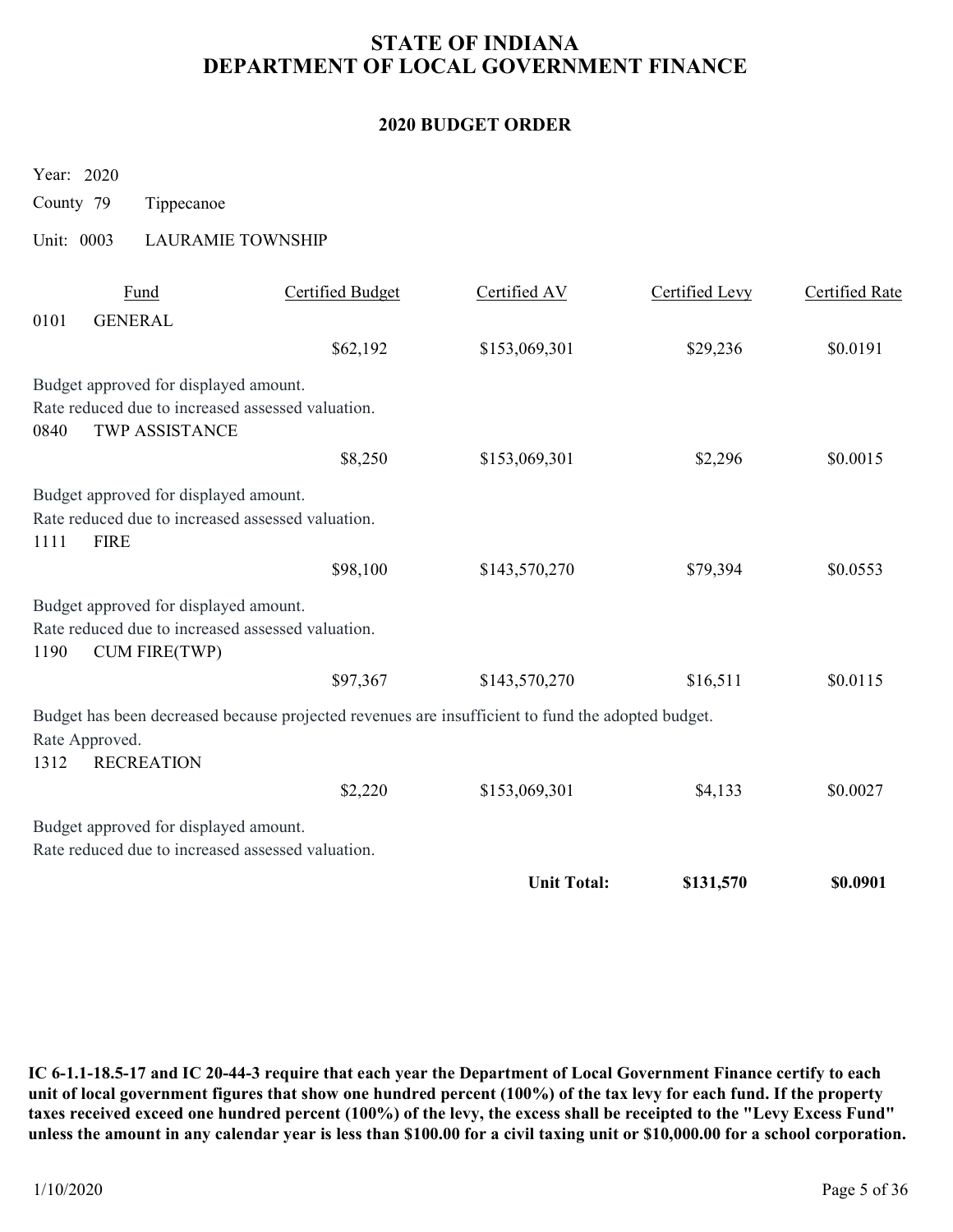# STATE OF INDIANA DEPARTMENT OF LOCAL GOVERNMENT FINANCE STATE OF INDIANA<br>
DEPARTMENT OF LOCAL GOVERNMENT I<br>
2020 BUDGET ORDER<br>
County 79 Tippecanoe<br>
Unit: 0004 PERRY TOWNSHIP<br>
This unit qualified for an abbreviated review by the Department of Local Government Fini

### 2020 BUDGET ORDER

|                                                                                                                                                             |                         | <b>STATE OF INDIANA</b><br>DEPARTMENT OF LOCAL GOVERNMENT FINANCE |                |                       |
|-------------------------------------------------------------------------------------------------------------------------------------------------------------|-------------------------|-------------------------------------------------------------------|----------------|-----------------------|
|                                                                                                                                                             |                         | <b>2020 BUDGET ORDER</b>                                          |                |                       |
| Year: 2020<br>County 79<br>Tippecanoe                                                                                                                       |                         |                                                                   |                |                       |
| Unit: 0004<br>PERRY TOWNSHIP<br>This unit qualified for an abbreviated review by the Department of Local Government Finance, pursuant to IC 6-1.1-17-16(c). |                         |                                                                   |                |                       |
| Fund                                                                                                                                                        | <b>Certified Budget</b> | Certified AV                                                      | Certified Levy | <b>Certified Rate</b> |
| 0101<br><b>GENERAL</b>                                                                                                                                      | \$33,570                | \$393,218,466                                                     | \$9,437        | \$0.0024              |
| Budget reduced due to advertising constraints.<br>Rate Approved.<br><b>TWP ASSISTANCE</b><br>0840                                                           |                         |                                                                   |                |                       |
|                                                                                                                                                             | \$4,454                 | \$393,218,466                                                     | \$3,539        | \$0.0009              |
| Budget approved for displayed amount.<br>Rate reduced due to increased assessed valuation.<br><b>RECREATION</b><br>1312                                     |                         |                                                                   |                |                       |
|                                                                                                                                                             | \$1,200                 | \$393,218,466                                                     | $\$0$          | \$0.0000              |
| Budget approved for displayed amount.                                                                                                                       |                         |                                                                   |                |                       |
|                                                                                                                                                             |                         | <b>Unit Total:</b>                                                | \$12,976       | \$0.0033              |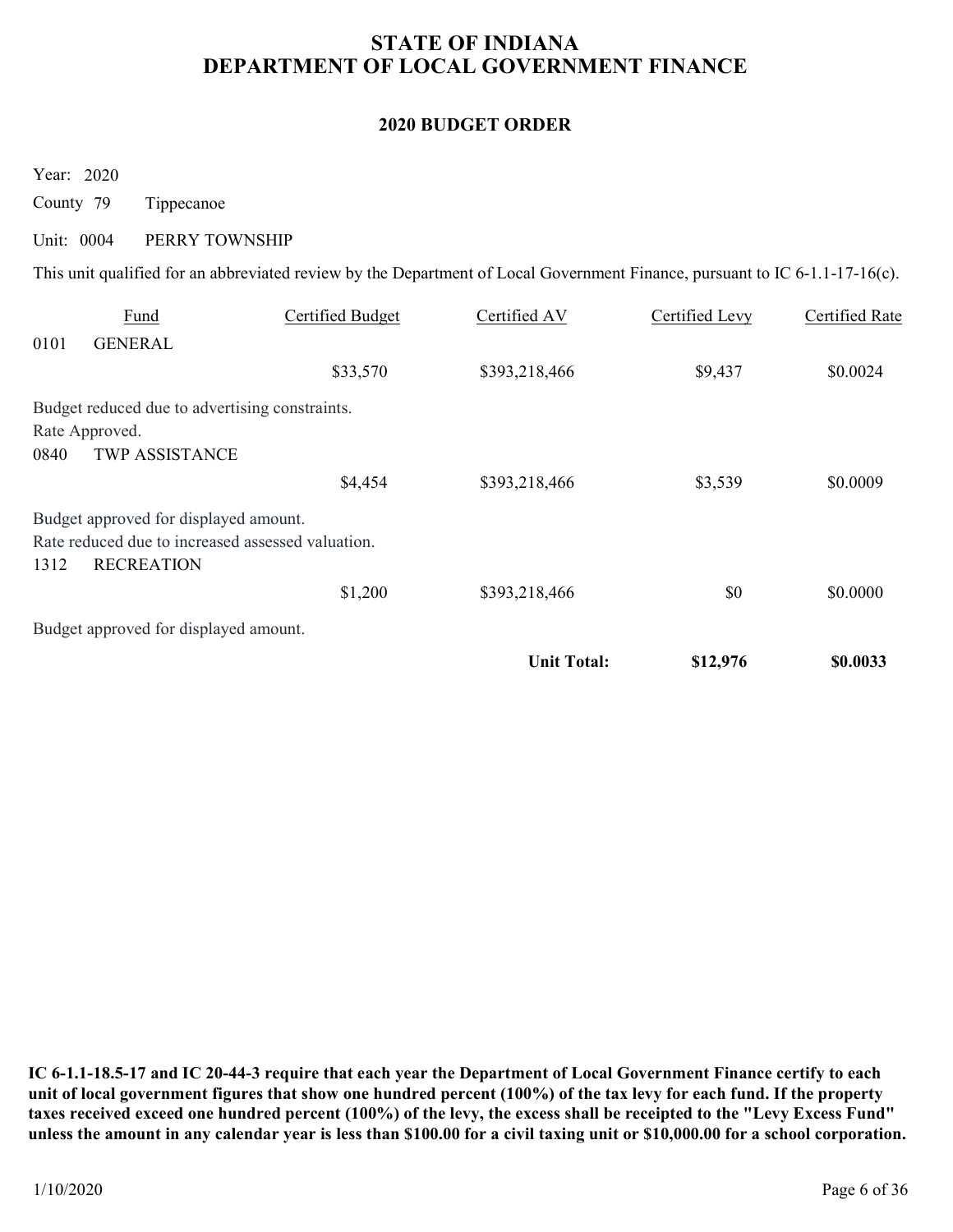# STATE OF INDIANA DEPARTMENT OF LOCAL GOVERNMENT FINANCE STATE OF INDIANA<br>
DEPARTMENT OF LOCAL GOVERNMENT I<br>
2020 BUDGET ORDER<br>
County 79 Tippecanoe<br>
Unit: 0005 RANDOLPH TOWNSHIP<br>
This unit qualified for an abbreviated review by the Department of Local Government Fini

### 2020 BUDGET ORDER

|            |                                                                                                                    | DEPARTMENT OF LOCAL GOVERNMENT FINANCE                                                                                      | <b>STATE OF INDIANA</b>  |                       |                       |
|------------|--------------------------------------------------------------------------------------------------------------------|-----------------------------------------------------------------------------------------------------------------------------|--------------------------|-----------------------|-----------------------|
|            |                                                                                                                    |                                                                                                                             | <b>2020 BUDGET ORDER</b> |                       |                       |
|            | Year: 2020                                                                                                         |                                                                                                                             |                          |                       |                       |
| County 79  | Tippecanoe                                                                                                         |                                                                                                                             |                          |                       |                       |
| Unit: 0005 | RANDOLPH TOWNSHIP                                                                                                  | This unit qualified for an abbreviated review by the Department of Local Government Finance, pursuant to IC 6-1.1-17-16(c). |                          |                       |                       |
|            | <b>Fund</b>                                                                                                        | <b>Certified Budget</b>                                                                                                     | Certified AV             | <b>Certified Levy</b> | <b>Certified Rate</b> |
| 0061       | <b>RAINY DAY</b>                                                                                                   |                                                                                                                             |                          |                       |                       |
|            |                                                                                                                    | \$5,800                                                                                                                     | \$70,706,300             | $\$0$                 | \$0.0000              |
| 0101       | Budget approved for displayed amount.<br><b>GENERAL</b>                                                            |                                                                                                                             |                          |                       |                       |
|            |                                                                                                                    | \$58,670                                                                                                                    | \$70,706,300             | \$32,171              | \$0.0455              |
| 0840       | Budget approved for displayed amount.<br>Rate reduced due to increased assessed valuation.<br>TWP ASSISTANCE       |                                                                                                                             |                          |                       |                       |
|            |                                                                                                                    | \$5,400                                                                                                                     | \$70,706,300             | \$5,374               | \$0.0076              |
| 1111       | Budget approved for displayed amount.<br>Rate reduced due to increased assessed valuation.<br><b>FIRE</b>          |                                                                                                                             |                          |                       |                       |
|            |                                                                                                                    | \$92,300                                                                                                                    | \$70,706,300             | \$48,222              | \$0.0682              |
| 1190       | Budget approved for displayed amount.<br>Rate reduced due to increased assessed valuation.<br><b>CUM FIRE(TWP)</b> |                                                                                                                             |                          |                       |                       |
|            |                                                                                                                    | \$40,000                                                                                                                    | \$70,706,300             | \$11,242              | \$0.0159              |
|            | Budget approved for displayed amount.<br>Rate Approved.                                                            |                                                                                                                             |                          |                       |                       |
|            |                                                                                                                    |                                                                                                                             | <b>Unit Total:</b>       | \$97,009              | \$0.1372              |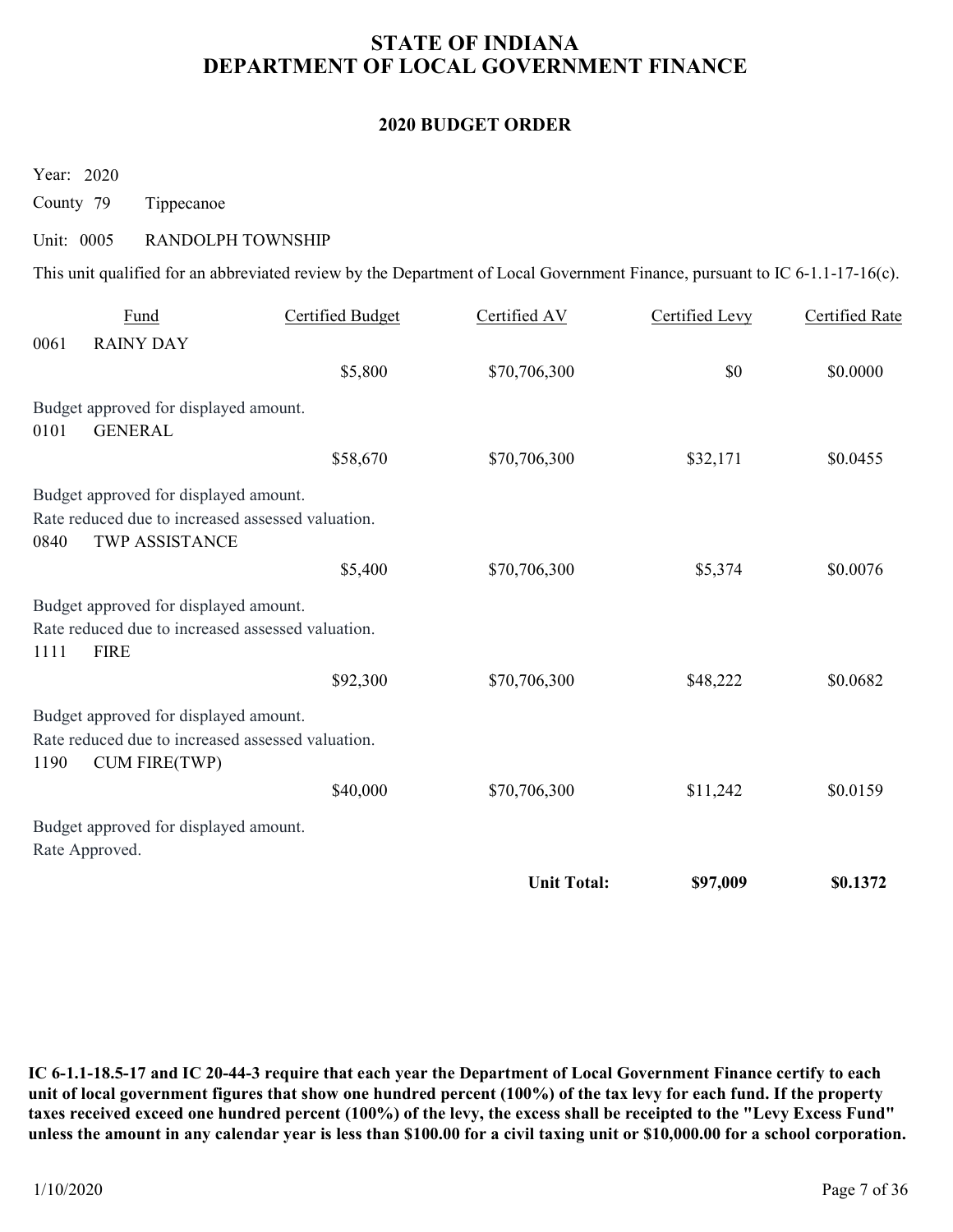# STATE OF INDIANA DEPARTMENT OF LOCAL GOVERNMENT FINANCE STATE OF INDIANA<br>
DEPARTMENT OF LOCAL GOVERNMENT I<br>
2020 BUDGET ORDER<br>
County 79 Tippecanoe<br>
Unit: 0006 SHEFFIELD TOWNSHIP<br>
This unit qualified for an abbreviated review by the Department of Local Government Fini

### 2020 BUDGET ORDER

|                                                                                                                             |                         | DEPARTMENT OF LOCAL GOVERNMENT FINANCE |                       |                       |
|-----------------------------------------------------------------------------------------------------------------------------|-------------------------|----------------------------------------|-----------------------|-----------------------|
|                                                                                                                             |                         | <b>2020 BUDGET ORDER</b>               |                       |                       |
|                                                                                                                             |                         |                                        |                       |                       |
| Year: 2020<br>County 79<br>Tippecanoe                                                                                       |                         |                                        |                       |                       |
| <b>SHEFFIELD TOWNSHIP</b><br>Unit: 0006                                                                                     |                         |                                        |                       |                       |
| This unit qualified for an abbreviated review by the Department of Local Government Finance, pursuant to IC 6-1.1-17-16(c). |                         |                                        |                       |                       |
|                                                                                                                             |                         |                                        |                       |                       |
| Fund                                                                                                                        | <b>Certified Budget</b> | Certified AV                           | <b>Certified Levy</b> | <b>Certified Rate</b> |
| 0061<br><b>RAINY DAY</b>                                                                                                    | \$3,800                 | \$386,797,711                          | \$0                   | \$0.0000              |
|                                                                                                                             |                         |                                        |                       |                       |
| Budget approved for displayed amount.                                                                                       |                         |                                        |                       |                       |
|                                                                                                                             |                         |                                        |                       |                       |
| <b>GENERAL</b><br>0101                                                                                                      | \$69,764                | \$386,797,711                          | \$33,651              | \$0.0087              |
| Budget approved for displayed amount.<br>Rate reduced due to increased assessed valuation.                                  |                         |                                        |                       |                       |
| 0840<br>TWP ASSISTANCE                                                                                                      | \$9,750                 | \$386,797,711                          | \$0                   | \$0.0000              |
| Budget approved for displayed amount.                                                                                       |                         |                                        |                       |                       |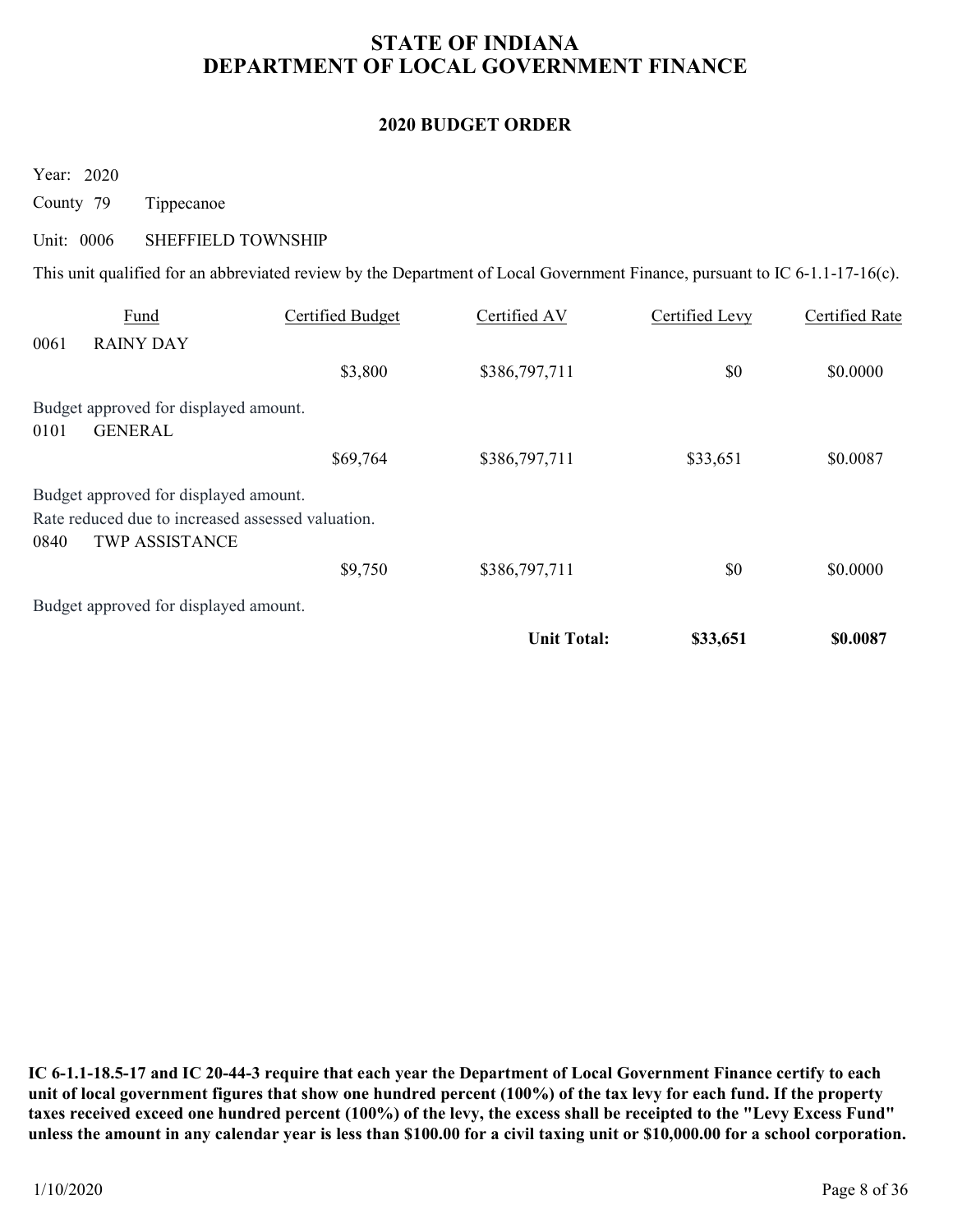# STATE OF INDIANA DEPARTMENT OF LOCAL GOVERNMENT FINANCE STATE OF INDIANA<br>
DEPARTMENT OF LOCAL GOVERNMENT I<br>
2020 BUDGET ORDER<br>
County 79 Tippecanoe<br>
Unit: 0007 SHELBY TOWNSHIP<br>
This unit qualified for an abbreviated review by the Department of Local Government Fini

### 2020 BUDGET ORDER

|            |                                                                                                              |                                                                                                                             | <b>2020 BUDGET ORDER</b> |                       |                       |
|------------|--------------------------------------------------------------------------------------------------------------|-----------------------------------------------------------------------------------------------------------------------------|--------------------------|-----------------------|-----------------------|
| Year: 2020 |                                                                                                              |                                                                                                                             |                          |                       |                       |
| County 79  | Tippecanoe                                                                                                   |                                                                                                                             |                          |                       |                       |
| Unit: 0007 | <b>SHELBY TOWNSHIP</b>                                                                                       |                                                                                                                             |                          |                       |                       |
|            |                                                                                                              | This unit qualified for an abbreviated review by the Department of Local Government Finance, pursuant to IC 6-1.1-17-16(c). |                          |                       |                       |
| 0061       | <b>Fund</b><br><b>RAINY DAY</b>                                                                              | <b>Certified Budget</b>                                                                                                     | Certified AV             | <b>Certified Levy</b> | <b>Certified Rate</b> |
|            |                                                                                                              | \$3,000                                                                                                                     | \$185,048,644            | $\$0$                 | \$0.0000              |
| 0101       | Budget approved for displayed amount.<br><b>GENERAL</b>                                                      |                                                                                                                             |                          |                       |                       |
|            |                                                                                                              | \$32,013                                                                                                                    | \$185,048,644            | \$12,953              | \$0.0070              |
| 0840       | Budget approved for displayed amount.<br>Rate reduced due to increased assessed valuation.<br>TWP ASSISTANCE |                                                                                                                             |                          |                       |                       |
|            |                                                                                                              | \$10,550                                                                                                                    | \$185,048,644            | \$0                   | \$0.0000              |
| 1111       | Budget approved for displayed amount.<br><b>FIRE</b>                                                         |                                                                                                                             |                          |                       |                       |
|            |                                                                                                              | \$25,000                                                                                                                    | \$172,754,789            | \$29,714              | \$0.0172              |
|            | Budget approved for displayed amount.                                                                        | Rate reduced due to increased assessed valuation.                                                                           |                          |                       |                       |
| 1190       | <b>CUM FIRE(TWP)</b>                                                                                         |                                                                                                                             |                          |                       |                       |
|            |                                                                                                              | \$120,000                                                                                                                   | \$172,754,789            | \$23,495              | \$0.0136              |
|            | Budget approved for displayed amount.<br>Rate Approved.                                                      |                                                                                                                             |                          |                       |                       |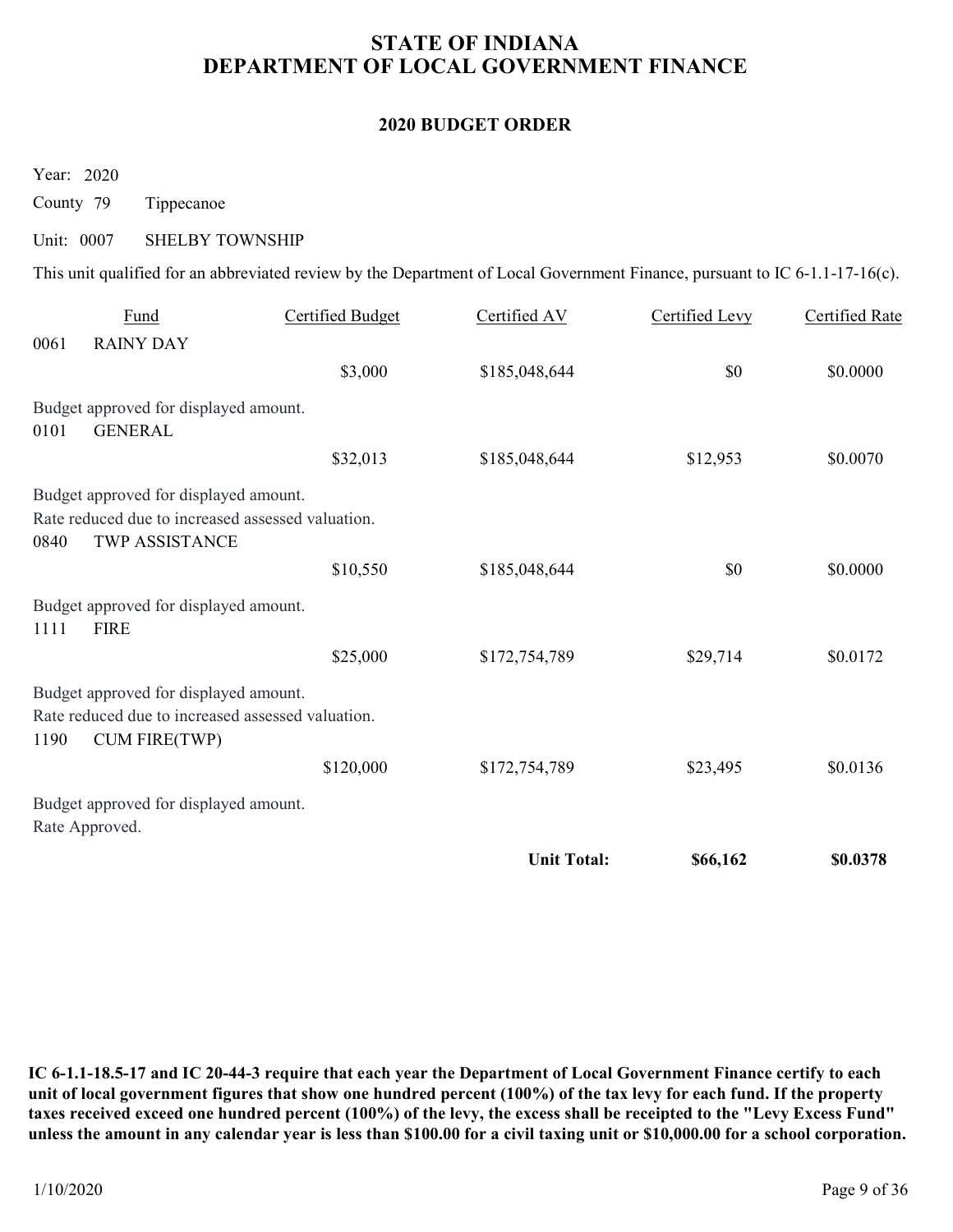# STATE OF INDIANA DEPARTMENT OF LOCAL GOVERNMENT FINANCE STATE OF INDIANA<br>
DEPARTMENT OF LOCAL GOVERNMENT I<br>
2020 BUDGET ORDER<br>
Year: 2020<br>
County 79 Tippecanoe<br>
Unit: 0008 TIPPECANOE TOWNSHIP<br>
<u>Fund</u> Certified Budget Certified AV</u>

### 2020 BUDGET ORDER

| <b>2020 BUDGET ORDER</b><br>Year: 2020<br>County 79<br>Tippecanoe<br>Unit: 0008<br>TIPPECANOE TOWNSHIP<br>Certified Levy<br><b>Fund</b><br><b>Certified Budget</b><br>Certified AV<br>0061<br><b>RAINY DAY</b><br>\$0<br>\$10,000<br>\$468,262,372<br>Budget approved for displayed amount.<br><b>GENERAL</b><br>0101<br>\$468,262,372<br>\$82,567<br>\$23,881<br>Budget approved for displayed amount.<br>Rate reduced due to increased assessed valuation.<br>TWP ASSISTANCE<br>0840<br>\$16,389<br>\$21,900<br>\$468,262,372<br>Budget approved for displayed amount.<br>Rate reduced due to increased assessed valuation.<br>SP FIRE TER GEN<br>8604 | <b>Certified Rate</b><br>\$0.0000<br>\$0.0051 |
|----------------------------------------------------------------------------------------------------------------------------------------------------------------------------------------------------------------------------------------------------------------------------------------------------------------------------------------------------------------------------------------------------------------------------------------------------------------------------------------------------------------------------------------------------------------------------------------------------------------------------------------------------------|-----------------------------------------------|
|                                                                                                                                                                                                                                                                                                                                                                                                                                                                                                                                                                                                                                                          |                                               |
|                                                                                                                                                                                                                                                                                                                                                                                                                                                                                                                                                                                                                                                          |                                               |
|                                                                                                                                                                                                                                                                                                                                                                                                                                                                                                                                                                                                                                                          |                                               |
|                                                                                                                                                                                                                                                                                                                                                                                                                                                                                                                                                                                                                                                          |                                               |
|                                                                                                                                                                                                                                                                                                                                                                                                                                                                                                                                                                                                                                                          |                                               |
|                                                                                                                                                                                                                                                                                                                                                                                                                                                                                                                                                                                                                                                          |                                               |
|                                                                                                                                                                                                                                                                                                                                                                                                                                                                                                                                                                                                                                                          |                                               |
|                                                                                                                                                                                                                                                                                                                                                                                                                                                                                                                                                                                                                                                          |                                               |
|                                                                                                                                                                                                                                                                                                                                                                                                                                                                                                                                                                                                                                                          |                                               |
|                                                                                                                                                                                                                                                                                                                                                                                                                                                                                                                                                                                                                                                          |                                               |
|                                                                                                                                                                                                                                                                                                                                                                                                                                                                                                                                                                                                                                                          |                                               |
|                                                                                                                                                                                                                                                                                                                                                                                                                                                                                                                                                                                                                                                          |                                               |
|                                                                                                                                                                                                                                                                                                                                                                                                                                                                                                                                                                                                                                                          | \$0.0035                                      |
|                                                                                                                                                                                                                                                                                                                                                                                                                                                                                                                                                                                                                                                          |                                               |
|                                                                                                                                                                                                                                                                                                                                                                                                                                                                                                                                                                                                                                                          |                                               |
| \$363,750<br>\$1,042,408,872<br>\$271,026                                                                                                                                                                                                                                                                                                                                                                                                                                                                                                                                                                                                                | \$0.0260                                      |
| Budget approved for displayed amount.<br>Rate reduced due to increased assessed valuation.<br>SP FIRE TER EQU<br>8692                                                                                                                                                                                                                                                                                                                                                                                                                                                                                                                                    |                                               |
| \$375,000<br>\$1,042,408,872<br>\$289,790                                                                                                                                                                                                                                                                                                                                                                                                                                                                                                                                                                                                                | \$0.0278                                      |
| Budget approved for displayed amount.<br>Cum Rate reduced according to calculation described in IC 6-1.1-18.5-9.8.                                                                                                                                                                                                                                                                                                                                                                                                                                                                                                                                       |                                               |
| <b>Unit Total:</b><br>\$601,086                                                                                                                                                                                                                                                                                                                                                                                                                                                                                                                                                                                                                          | \$0.0624                                      |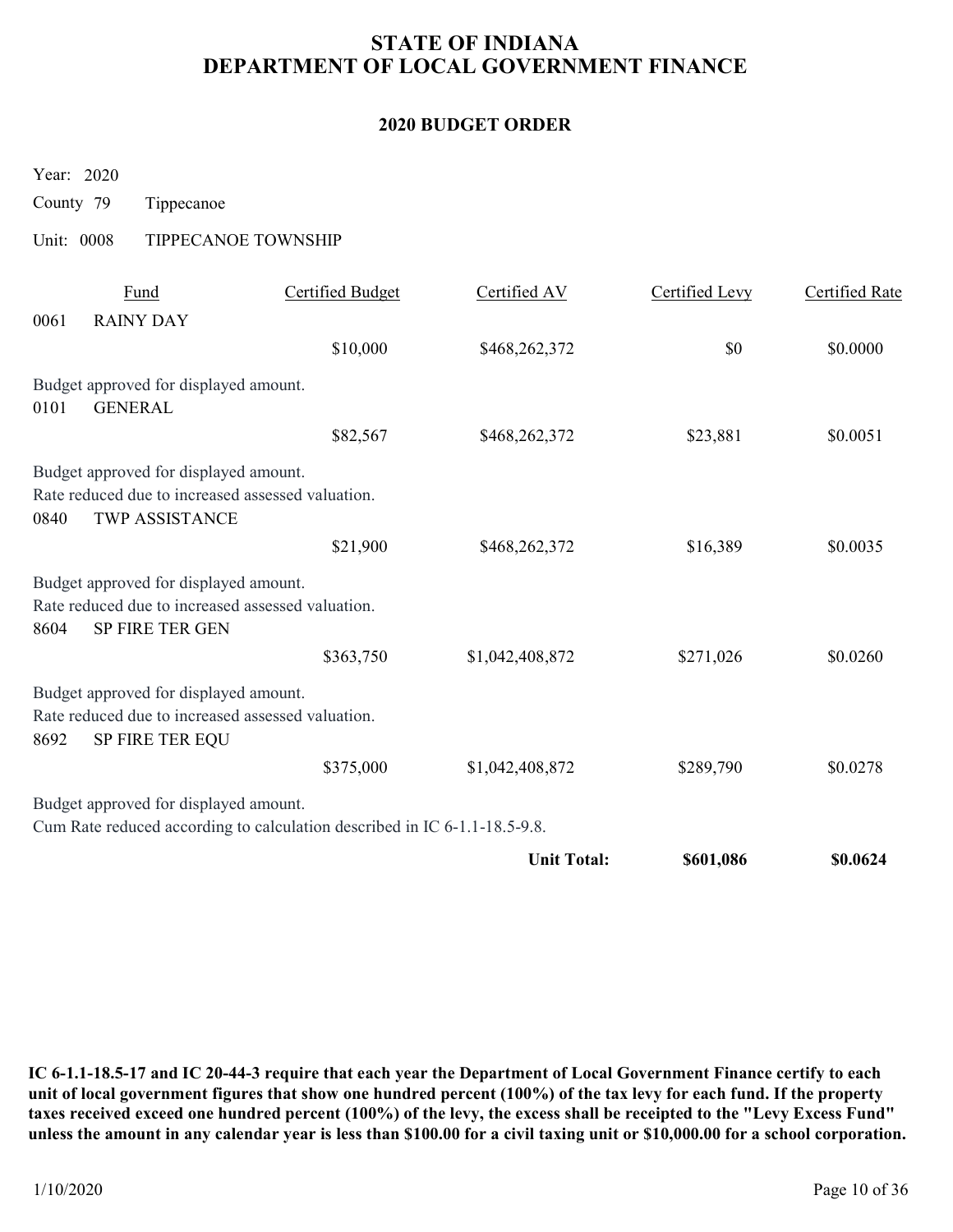# STATE OF INDIANA DEPARTMENT OF LOCAL GOVERNMENT FINANCE STATE OF INDIANA<br>
DEPARTMENT OF LOCAL GOVERNMENT I<br>
2020 BUDGET ORDER<br>
County 79 Tippecanoe<br>
Unit: 0009 UNION TOWNSHIP<br>
This unit qualified for an abbreviated review by the Department of Local Government Fini

### 2020 BUDGET ORDER

|                         | <b>STATE OF INDIANA</b><br>DEPARTMENT OF LOCAL GOVERNMENT FINANCE                                            |                                                                                                                             |                          |                       |                       |  |  |  |
|-------------------------|--------------------------------------------------------------------------------------------------------------|-----------------------------------------------------------------------------------------------------------------------------|--------------------------|-----------------------|-----------------------|--|--|--|
|                         |                                                                                                              |                                                                                                                             | <b>2020 BUDGET ORDER</b> |                       |                       |  |  |  |
| Year: 2020<br>County 79 | Tippecanoe                                                                                                   |                                                                                                                             |                          |                       |                       |  |  |  |
| Unit: 0009              | <b>UNION TOWNSHIP</b>                                                                                        |                                                                                                                             |                          |                       |                       |  |  |  |
|                         |                                                                                                              | This unit qualified for an abbreviated review by the Department of Local Government Finance, pursuant to IC 6-1.1-17-16(c). |                          |                       |                       |  |  |  |
|                         | <b>Fund</b>                                                                                                  | <b>Certified Budget</b>                                                                                                     | Certified AV             | <b>Certified Levy</b> | <b>Certified Rate</b> |  |  |  |
|                         |                                                                                                              |                                                                                                                             |                          |                       |                       |  |  |  |
|                         | <b>GENERAL</b>                                                                                               | \$100,600                                                                                                                   | \$166,784,148            | \$49,035              | \$0.0294              |  |  |  |
| 0101<br>0840            | Budget approved for displayed amount.<br>Rate reduced due to increased assessed valuation.<br>TWP ASSISTANCE |                                                                                                                             |                          |                       |                       |  |  |  |
|                         |                                                                                                              | \$20,000                                                                                                                    | \$166,784,148            | \$0                   | \$0.0000              |  |  |  |
|                         | Budget approved for displayed amount.                                                                        |                                                                                                                             |                          |                       |                       |  |  |  |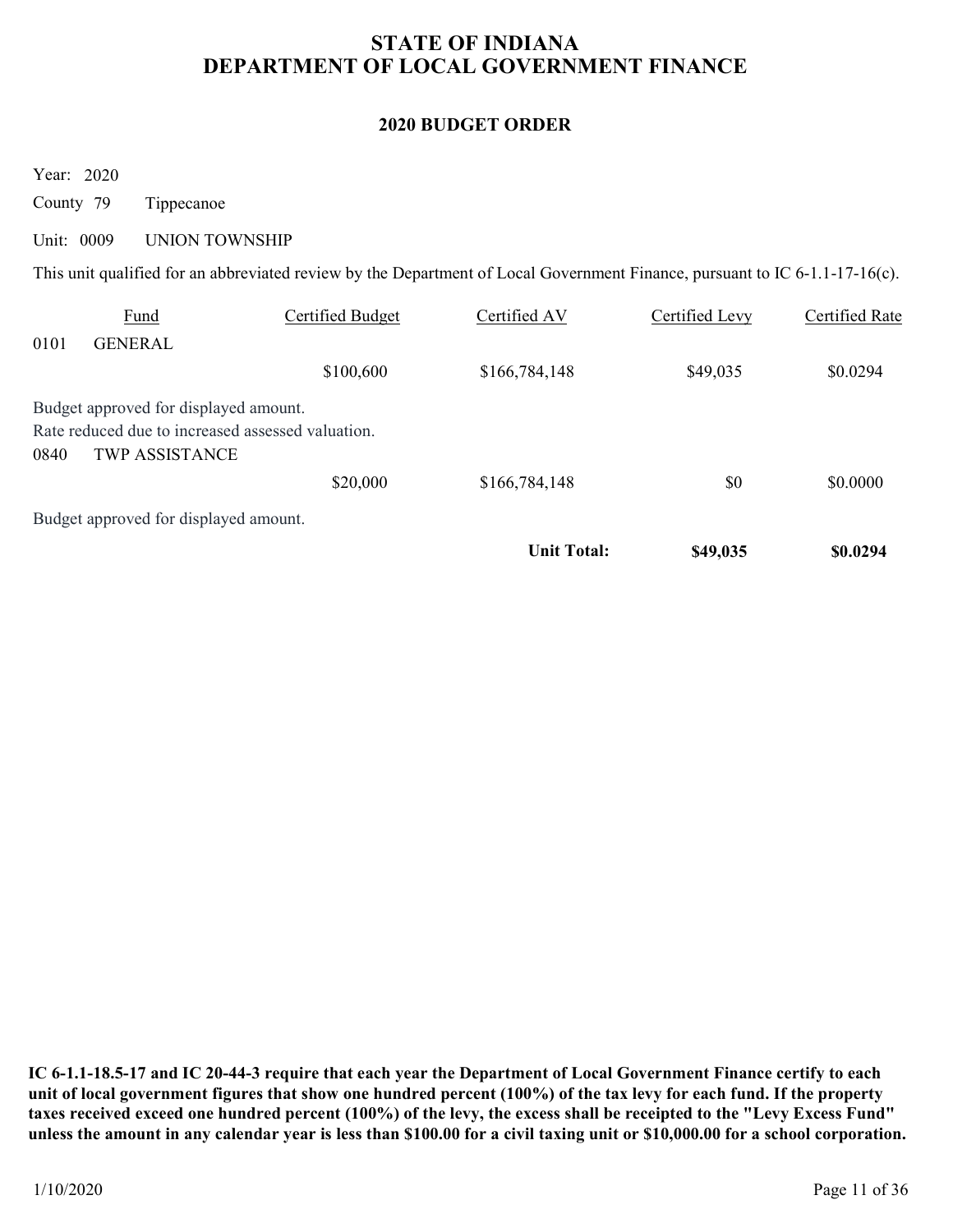# STATE OF INDIANA DEPARTMENT OF LOCAL GOVERNMENT FINANCE STATE OF INDIANA<br>
DEPARTMENT OF LOCAL GOVERNMENT I<br>
2020 BUDGET ORDER<br>
Year: 2020<br>
County 79 Tippecanoe<br>
Unit: 0010 WABASH TOWNSHIP<br>
<u>Fund</u> Certified Budget Certified AV</u>

### 2020 BUDGET ORDER

| <b>2020 BUDGET ORDER</b>                                                                                                                                                                                       |                         |                 |                |                       |  |  |
|----------------------------------------------------------------------------------------------------------------------------------------------------------------------------------------------------------------|-------------------------|-----------------|----------------|-----------------------|--|--|
|                                                                                                                                                                                                                |                         |                 |                |                       |  |  |
| Year: 2020                                                                                                                                                                                                     |                         |                 |                |                       |  |  |
| County 79<br>Tippecanoe<br>Unit: 0010<br><b>WABASH TOWNSHIP</b>                                                                                                                                                |                         |                 |                |                       |  |  |
|                                                                                                                                                                                                                |                         |                 |                |                       |  |  |
| Fund<br>0061<br><b>RAINY DAY</b>                                                                                                                                                                               | <b>Certified Budget</b> | Certified AV    | Certified Levy | <b>Certified Rate</b> |  |  |
|                                                                                                                                                                                                                | \$26,075                | \$2,024,501,452 | \$0            | \$0.0000              |  |  |
| Budget has been decreased because projected revenues are insufficient to fund the adopted budget.<br><b>GENERAL</b><br>0101                                                                                    |                         |                 |                |                       |  |  |
|                                                                                                                                                                                                                | \$202,347               | \$2,024,501,452 | \$40,490       | \$0.0020              |  |  |
| Budget approved for displayed amount.<br>Rate reduced to remain within statutory levy limitation.<br><b>TWP ASSISTANCE</b><br>0840                                                                             |                         |                 |                |                       |  |  |
|                                                                                                                                                                                                                | \$20,501                | \$2,024,501,452 | \$20,245       | \$0.0010              |  |  |
| Budget has been decreased because projected revenues are insufficient to fund the adopted budget.<br>Rate reduced due to increased assessed valuation.<br><b>FIRE</b><br>1111                                  |                         |                 |                |                       |  |  |
|                                                                                                                                                                                                                | \$275,360               | \$862,575,304   | \$199,255      | \$0.0231              |  |  |
| Budget has been decreased because projected revenues are insufficient to fund the adopted budget.<br>Rate reduced to remain within statutory levy limitation.<br>FIRE EQUIP DEBT<br>1182                       |                         |                 |                |                       |  |  |
|                                                                                                                                                                                                                | \$112,183               | \$862,575,304   | \$100,921      | \$0.0117              |  |  |
| Budget has been reduced and approved for the displayed amt.<br>Rate reduced due to reduction of operating balance according to IC 6-1.1-17-22.<br><b>EMER FIRE LOAN</b><br>1187                                |                         |                 |                |                       |  |  |
|                                                                                                                                                                                                                | \$0                     | \$862,575,304   | \$0            | \$0.0000              |  |  |
| Debt service budget denied. Unit failed to submit proper documentation of new debt.<br>Debt service levy denied due to failure to file debt report in Gateway Debt Management.<br><b>CUM FIRE(TWP)</b><br>1190 |                         |                 |                |                       |  |  |
|                                                                                                                                                                                                                | \$300,000               | \$862,575,304   | \$287,238      | \$0.0333              |  |  |
|                                                                                                                                                                                                                |                         |                 |                |                       |  |  |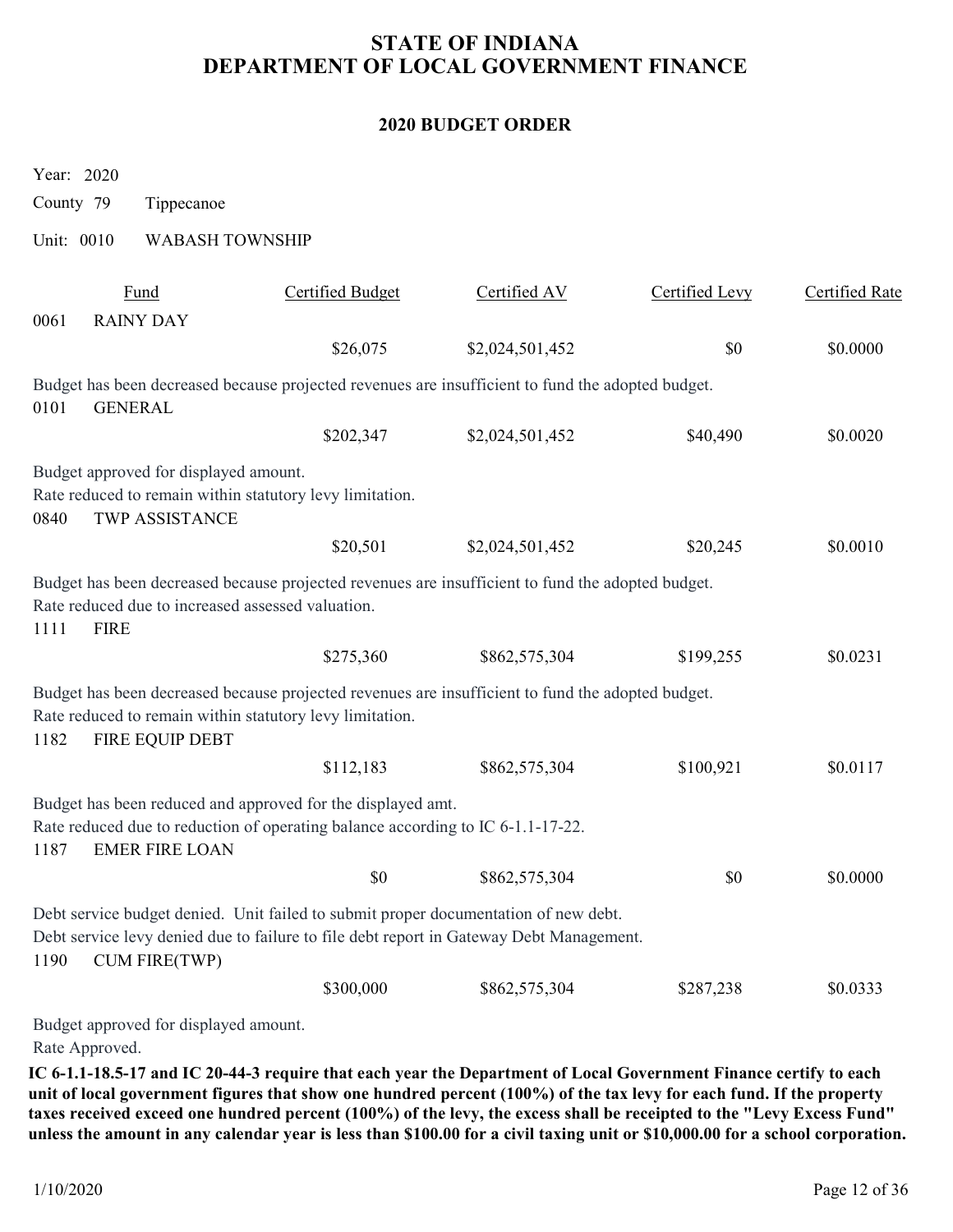# STATE OF INDIANA DEPARTMENT OF LOCAL GOVERNMENT FINANCE STATE OF INDIANA<br>
DEPARTMENT OF LOCAL GOVERNMENT I<br>
2020 BUDGET ORDER<br>
Year: 2020<br>
County 79 Tippecanoe<br>
Unit: 0010 WABASH TOWNSHIP<br>
<u>Fund</u> Certified Budget Certified AV</u>

### 2020 BUDGET ORDER

| DEPARTMENT OF LOCAL GOVERNMENT FINANCE<br><b>2020 BUDGET ORDER</b> |                        |                         |                    |                       |                       |  |  |
|--------------------------------------------------------------------|------------------------|-------------------------|--------------------|-----------------------|-----------------------|--|--|
|                                                                    |                        |                         |                    |                       |                       |  |  |
| Year: 2020<br>County 79                                            | Tippecanoe             |                         |                    |                       |                       |  |  |
| Unit: 0010                                                         | <b>WABASH TOWNSHIP</b> |                         |                    |                       |                       |  |  |
|                                                                    | <b>Fund</b>            | <b>Certified Budget</b> | Certified AV       | <b>Certified Levy</b> | <b>Certified Rate</b> |  |  |
|                                                                    |                        |                         | <b>Unit Total:</b> | \$648,149             | \$0.0711              |  |  |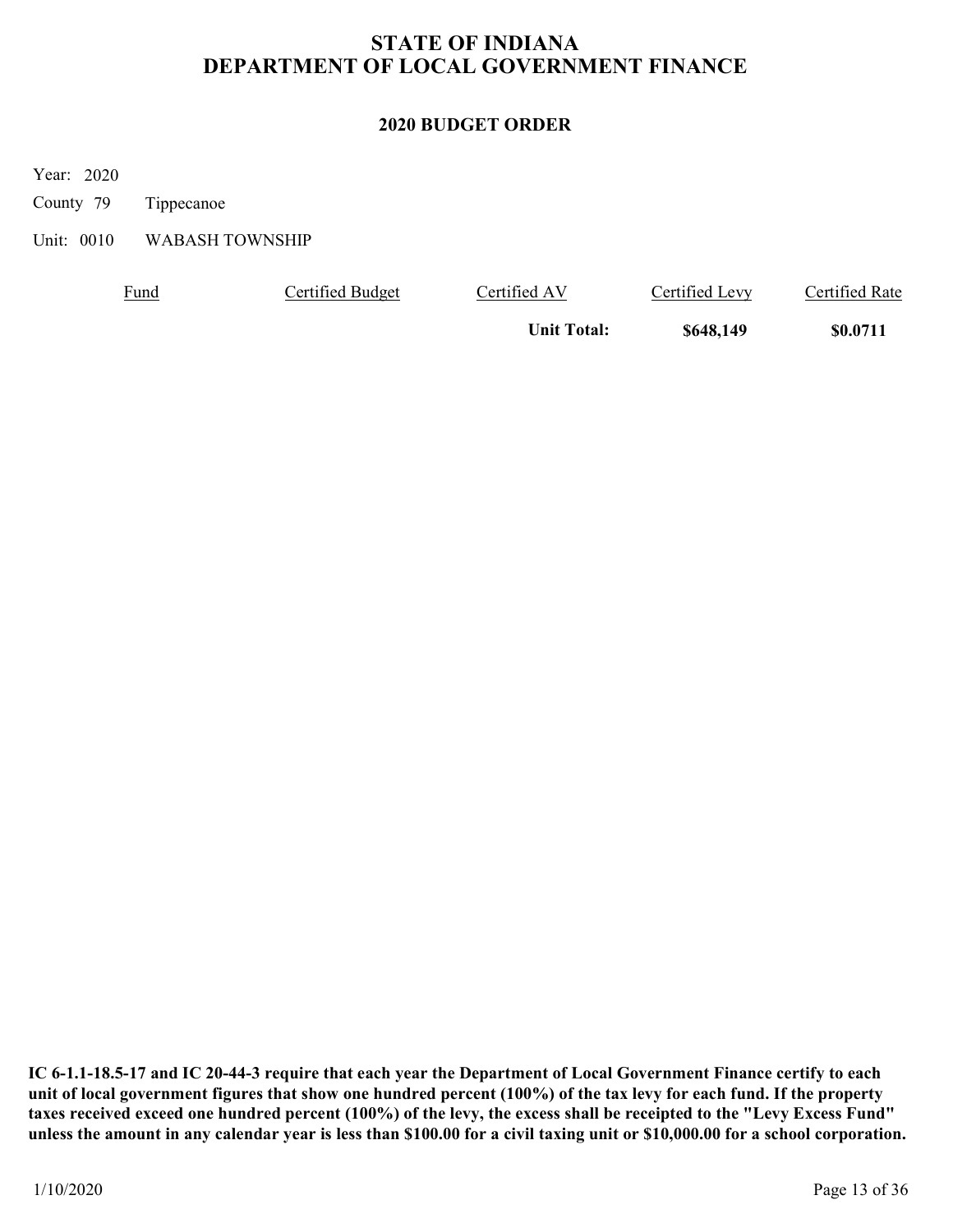# STATE OF INDIANA DEPARTMENT OF LOCAL GOVERNMENT FINANCE STATE OF INDIANA<br>
DEPARTMENT OF LOCAL GOVERNMENT I<br>
2020 BUDGET ORDER<br>
Year: 2020<br>
County 79 Tippecanoe<br>
Unit: 0011 WASHINGTON TOWNSHIP<br>
<u>Fund</u> Certified Budget Certified AV</u>

### 2020 BUDGET ORDER

| <b>STATE OF INDIANA</b><br>DEPARTMENT OF LOCAL GOVERNMENT FINANCE                                                           |                         |                          |                       |                       |  |  |
|-----------------------------------------------------------------------------------------------------------------------------|-------------------------|--------------------------|-----------------------|-----------------------|--|--|
|                                                                                                                             |                         | <b>2020 BUDGET ORDER</b> |                       |                       |  |  |
| Year: 2020<br>County 79<br>Tippecanoe                                                                                       |                         |                          |                       |                       |  |  |
| Unit: 0011<br><b>WASHINGTON TOWNSHIP</b>                                                                                    |                         |                          |                       |                       |  |  |
| Fund<br>0101<br><b>GENERAL</b>                                                                                              | <b>Certified Budget</b> | Certified AV             | <b>Certified Levy</b> | <b>Certified Rate</b> |  |  |
|                                                                                                                             | \$76,000                | \$119,839,646            | \$26,724              | \$0.0223              |  |  |
| Budget approved for displayed amount.<br>Rate reduced to remain within statutory levy limitation.<br>TWP ASSISTANCE<br>0840 |                         |                          |                       |                       |  |  |
|                                                                                                                             | \$9,450                 | \$119,839,646            | \$35,952              | \$0.0300              |  |  |
| Budget approved for displayed amount.<br>Rate Approved.<br>1312<br><b>RECREATION</b>                                        |                         |                          |                       |                       |  |  |
|                                                                                                                             | \$70,000                | \$119,839,646            | \$35,952              | \$0.0300              |  |  |
| Budget approved for displayed amount.<br>Rate Approved.                                                                     |                         |                          |                       |                       |  |  |
|                                                                                                                             |                         | <b>Unit Total:</b>       | \$98,628              | \$0.0823              |  |  |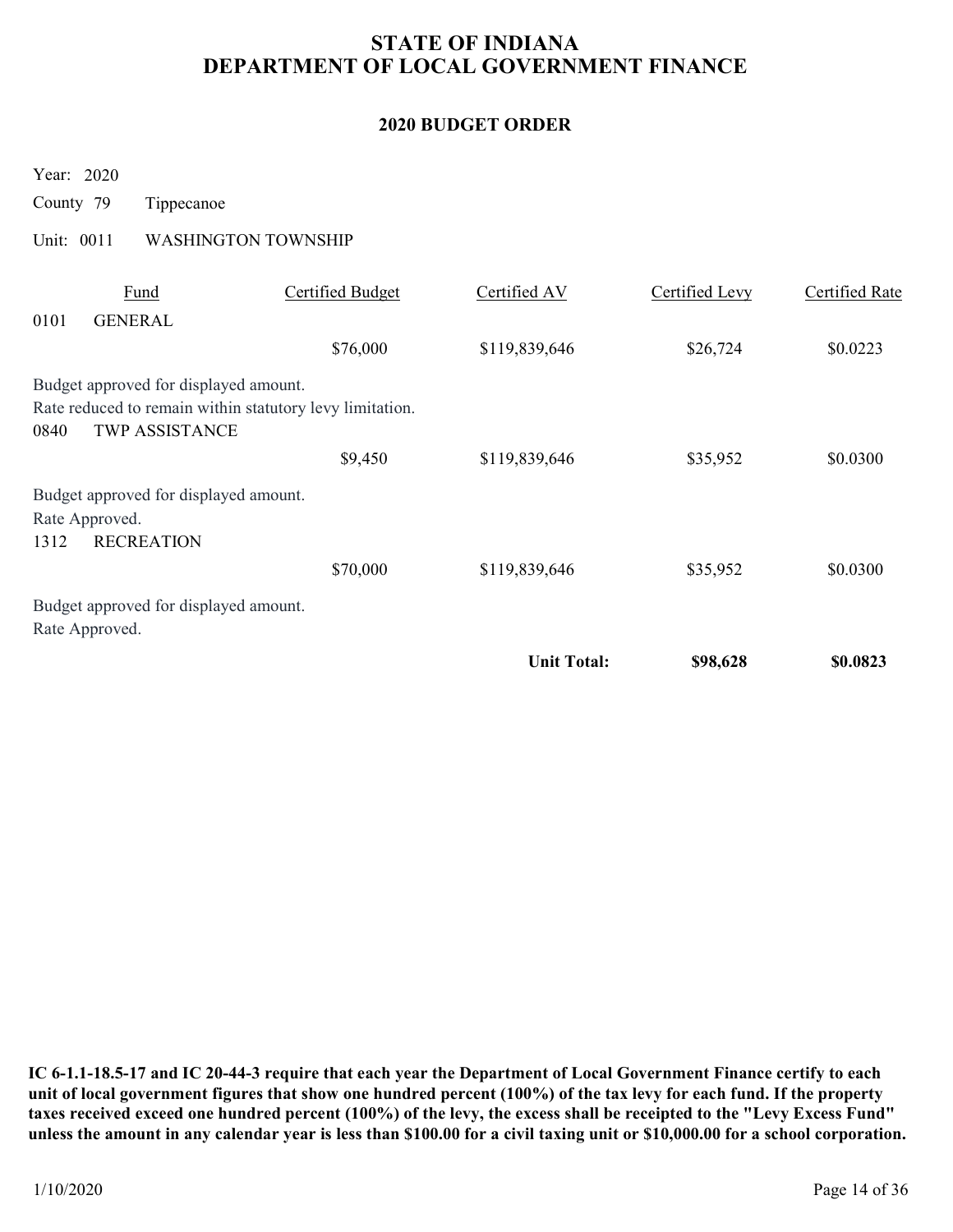# STATE OF INDIANA DEPARTMENT OF LOCAL GOVERNMENT FINANCE STATE OF INDIANA<br>
DEPARTMENT OF LOCAL GOVERNMENT I<br>
2020 BUDGET ORDER<br>
Year: 2020<br>
County 79 Tippecanoe<br>
Unit: 0012 WAYNE TOWNSHIP<br>
<u>Fund</u> Certified Budget Certified AV</u>

### 2020 BUDGET ORDER

| <b>STATE OF INDIANA</b><br>DEPARTMENT OF LOCAL GOVERNMENT FINANCE |                                                                                                               |                         |                    |                |                       |  |
|-------------------------------------------------------------------|---------------------------------------------------------------------------------------------------------------|-------------------------|--------------------|----------------|-----------------------|--|
| <b>2020 BUDGET ORDER</b>                                          |                                                                                                               |                         |                    |                |                       |  |
| Year: 2020<br>County 79                                           | Tippecanoe                                                                                                    |                         |                    |                |                       |  |
| Unit: 0012                                                        | <b>WAYNE TOWNSHIP</b>                                                                                         |                         |                    |                |                       |  |
| 0061                                                              | Fund<br><b>RAINY DAY</b>                                                                                      | <b>Certified Budget</b> | Certified AV       | Certified Levy | <b>Certified Rate</b> |  |
|                                                                   |                                                                                                               | \$4,000                 | \$94,696,015       | \$0            | \$0.0000              |  |
| 0101                                                              | Budget approved for displayed amount.<br><b>GENERAL</b>                                                       |                         |                    |                |                       |  |
|                                                                   |                                                                                                               | \$30,000                | \$94,696,015       | \$7,008        | \$0.0074              |  |
| 0840                                                              | Budget approved for displayed amount.<br>Rate reduced due to increased assessed valuation.<br>TWP ASSISTANCE  |                         |                    |                |                       |  |
|                                                                   |                                                                                                               | \$8,960                 | \$94,696,015       | $\$0$          | \$0.0000              |  |
| <b>FIRE</b><br>1111                                               | Budget approved for displayed amount.                                                                         |                         |                    |                |                       |  |
|                                                                   |                                                                                                               | \$121,600               | \$94,696,015       | \$58,427       | \$0.0617              |  |
| 1182                                                              | Budget approved for displayed amount.<br>Rate reduced due to increased assessed valuation.<br>FIRE EQUIP DEBT |                         |                    |                |                       |  |
|                                                                   |                                                                                                               | \$58,390                | \$94,696,015       | \$59,469       | \$0.0628              |  |
| Rate Approved.<br>1190                                            | Budget approved for displayed amount.<br><b>CUM FIRE(TWP)</b>                                                 |                         |                    |                |                       |  |
|                                                                   |                                                                                                               | \$16,000                | \$94,696,015       | \$11,364       | \$0.0120              |  |
| Rate Approved.                                                    | Budget approved for displayed amount.                                                                         |                         |                    |                |                       |  |
|                                                                   |                                                                                                               |                         | <b>Unit Total:</b> | \$136,268      | \$0.1439              |  |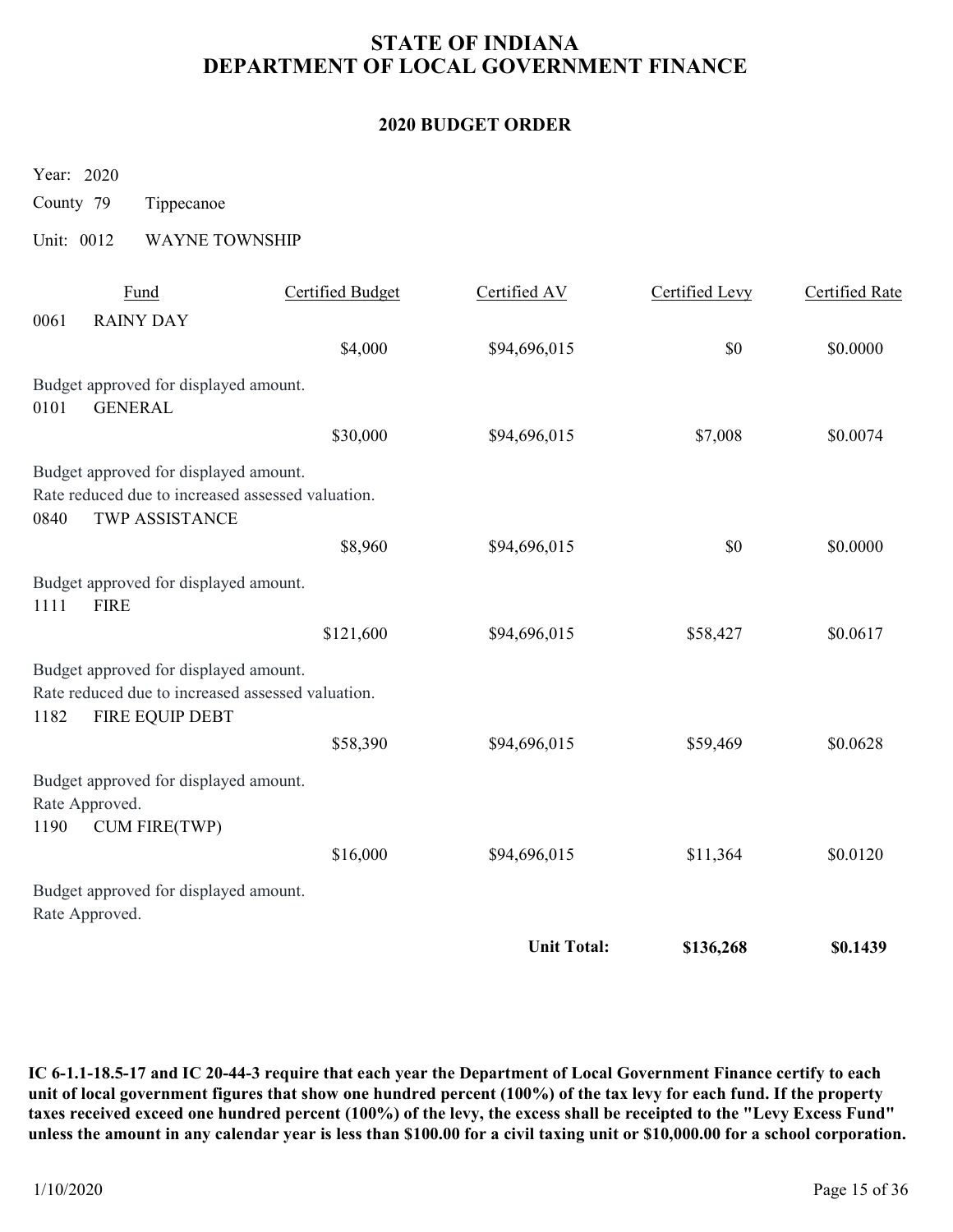# STATE OF INDIANA DEPARTMENT OF LOCAL GOVERNMENT FINANCE STATE OF INDIANA<br>
DEPARTMENT OF LOCAL GOVERNMENT I<br>
2020 BUDGET ORDER<br>
County 79 Tippecanoe<br>
Unit: 0013 WEA TOWNSHIP<br>
This unit qualified for an abbreviated review by the Department of Local Government Fini

### 2020 BUDGET ORDER

| DEPARTMENT OF LOCAL GOVERNMENT FINANCE |                                                                                                                    |                         |                                                                                                                             |                |                       |  |
|----------------------------------------|--------------------------------------------------------------------------------------------------------------------|-------------------------|-----------------------------------------------------------------------------------------------------------------------------|----------------|-----------------------|--|
|                                        |                                                                                                                    |                         | <b>2020 BUDGET ORDER</b>                                                                                                    |                |                       |  |
| Year: 2020                             |                                                                                                                    |                         |                                                                                                                             |                |                       |  |
| County 79                              | Tippecanoe                                                                                                         |                         |                                                                                                                             |                |                       |  |
| Unit: 0013                             | <b>WEA TOWNSHIP</b>                                                                                                |                         |                                                                                                                             |                |                       |  |
|                                        |                                                                                                                    |                         | This unit qualified for an abbreviated review by the Department of Local Government Finance, pursuant to IC 6-1.1-17-16(c). |                |                       |  |
| 0101                                   | Fund<br><b>GENERAL</b>                                                                                             | <b>Certified Budget</b> | Certified AV                                                                                                                | Certified Levy | <b>Certified Rate</b> |  |
|                                        |                                                                                                                    | \$183,478               | \$1,237,174,726                                                                                                             | \$25,981       | \$0.0021              |  |
| 0840                                   | Budget approved for displayed amount.<br>Rate reduced due to increased assessed valuation.<br>TWP ASSISTANCE       |                         |                                                                                                                             |                |                       |  |
|                                        |                                                                                                                    | \$89,000                | \$1,237,174,726                                                                                                             | \$113,820      | \$0.0092              |  |
| 1111                                   | Budget approved for displayed amount.<br>Rate reduced due to increased assessed valuation.<br><b>FIRE</b>          |                         |                                                                                                                             |                |                       |  |
|                                        |                                                                                                                    | \$246,154               | \$456,108,655                                                                                                               | \$216,196      | \$0.0474              |  |
| 1190                                   | Budget approved for displayed amount.<br>Rate reduced due to increased assessed valuation.<br><b>CUM FIRE(TWP)</b> |                         |                                                                                                                             |                |                       |  |
|                                        |                                                                                                                    | \$82,555                | \$456,108,655                                                                                                               | \$82,556       | \$0.0181              |  |
| Rate Approved.<br>1312                 | Budget approved for displayed amount.<br><b>RECREATION</b>                                                         |                         |                                                                                                                             |                |                       |  |
|                                        |                                                                                                                    | \$90,000                | \$1,237,174,726                                                                                                             | \$76,705       | \$0.0062              |  |
|                                        | Budget approved for displayed amount.<br>Rate reduced due to increased assessed valuation.                         |                         |                                                                                                                             |                |                       |  |
|                                        |                                                                                                                    |                         | <b>Unit Total:</b>                                                                                                          | \$515,258      | \$0.0830              |  |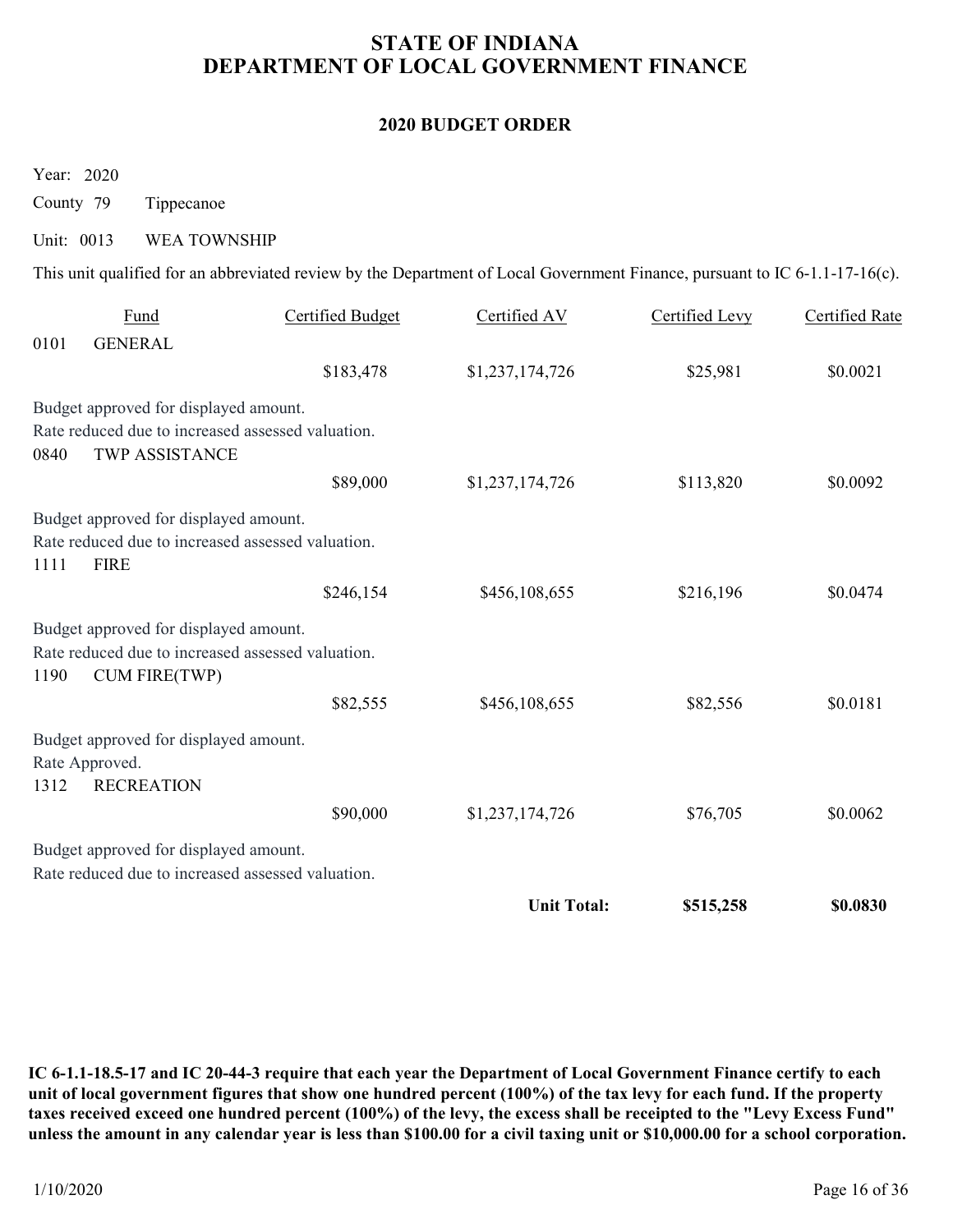# STATE OF INDIANA DEPARTMENT OF LOCAL GOVERNMENT FINANCE STATE OF INDIANA<br>
DEPARTMENT OF LOCAL GOVERNMENT I<br>
2020 BUDGET ORDER<br>
Year: 2020<br>
County 79 Tippecanoe<br>
Unit: 0109 LAFAYETTE CIVIL CITY<br>
<u>Fund</u> Certified Budget Certified AV</u>

### 2020 BUDGET ORDER

|                                       |                                                                                            | <b>STATE OF INDIANA</b><br>DEPARTMENT OF LOCAL GOVERNMENT FINANCE                                                       |                 |                |                       |  |  |  |
|---------------------------------------|--------------------------------------------------------------------------------------------|-------------------------------------------------------------------------------------------------------------------------|-----------------|----------------|-----------------------|--|--|--|
| <b>2020 BUDGET ORDER</b>              |                                                                                            |                                                                                                                         |                 |                |                       |  |  |  |
| Year: 2020<br>County 79<br>Unit: 0109 | Tippecanoe<br><b>LAFAYETTE CIVIL CITY</b>                                                  |                                                                                                                         |                 |                |                       |  |  |  |
|                                       | Fund                                                                                       | <b>Certified Budget</b>                                                                                                 | Certified AV    | Certified Levy | <b>Certified Rate</b> |  |  |  |
| 0101                                  | <b>GENERAL</b>                                                                             | \$42,305,129                                                                                                            | \$3,291,605,068 | \$26,237,384   | \$0.7971              |  |  |  |
| 0341                                  | <b>FIRE PENSION</b>                                                                        | Budget has been reduced and approved for the displayed amt.<br>Rate reduced to remain within statutory levy limitation. |                 |                |                       |  |  |  |
|                                       |                                                                                            | \$2,613,656                                                                                                             | \$3,291,605,068 | \$0            | \$0.0000              |  |  |  |
| 0342                                  | Budget approved for displayed amount.<br>POLICE PENSION                                    |                                                                                                                         |                 |                |                       |  |  |  |
|                                       |                                                                                            | \$1,686,995                                                                                                             | \$3,291,605,068 | $\$0$          | \$0.0000              |  |  |  |
| <b>BAND</b><br>0605                   | Budget approved for displayed amount.                                                      |                                                                                                                         |                 |                |                       |  |  |  |
|                                       |                                                                                            | \$25,000                                                                                                                | \$3,291,605,068 | \$23,041       | \$0.0007              |  |  |  |
| 0706<br>LR &S                         | Budget approved for displayed amount.<br>Rate reduced due to increased assessed valuation. |                                                                                                                         |                 |                |                       |  |  |  |
|                                       |                                                                                            | \$840,000                                                                                                               | \$3,291,605,068 | \$0            | \$0.0000              |  |  |  |
| 0708<br><b>MVH</b>                    | Budget approved for displayed amount.                                                      |                                                                                                                         |                 |                |                       |  |  |  |
|                                       |                                                                                            | \$6,365,175                                                                                                             | \$3,291,605,068 | \$3,772,179    | \$0.1146              |  |  |  |
|                                       |                                                                                            | Budget has been reduced and approved for the displayed amt.                                                             |                 |                |                       |  |  |  |
| 1301                                  | Rate reduced per unit request.<br>PARK & REC                                               |                                                                                                                         |                 |                |                       |  |  |  |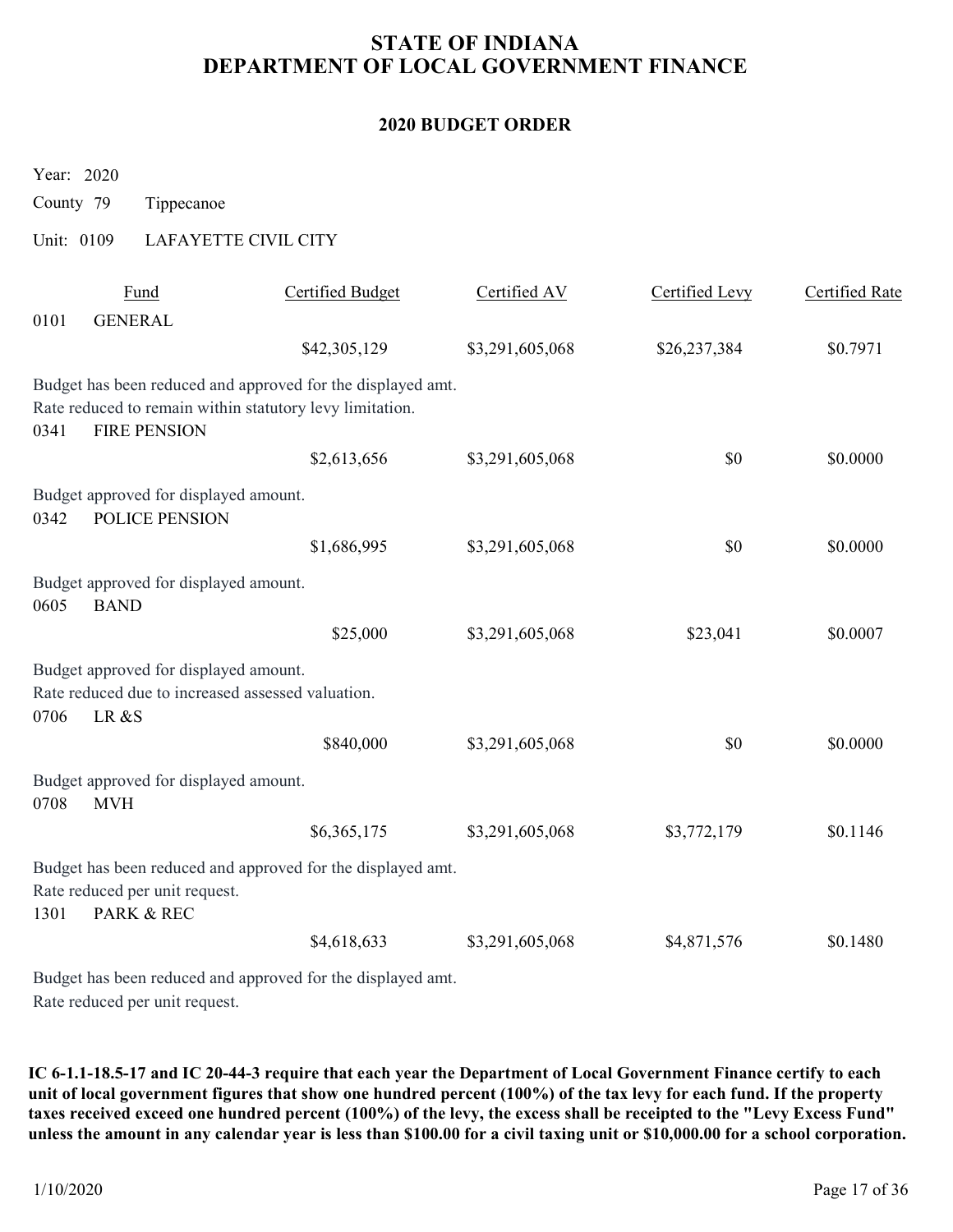# STATE OF INDIANA DEPARTMENT OF LOCAL GOVERNMENT FINANCE STATE OF INDIANA<br>
DEPARTMENT OF LOCAL GOVERNMENT I<br>
2020 BUDGET ORDER<br>
Year: 2020<br>
County 79 Tippecanoe<br>
Unit: 0109 LAFAYETTE CIVIL CITY<br>
<u>Fund</u> Certified Budget Certified AV</u>

### 2020 BUDGET ORDER

|                          | <b>STATE OF INDIANA</b><br>DEPARTMENT OF LOCAL GOVERNMENT FINANCE                          |                         |                                                                                                     |                |                       |  |  |  |
|--------------------------|--------------------------------------------------------------------------------------------|-------------------------|-----------------------------------------------------------------------------------------------------|----------------|-----------------------|--|--|--|
| <b>2020 BUDGET ORDER</b> |                                                                                            |                         |                                                                                                     |                |                       |  |  |  |
| Year: 2020               |                                                                                            |                         |                                                                                                     |                |                       |  |  |  |
| County 79                | Tippecanoe                                                                                 |                         |                                                                                                     |                |                       |  |  |  |
| Unit: 0109               | <b>LAFAYETTE CIVIL CITY</b>                                                                |                         |                                                                                                     |                |                       |  |  |  |
| 1380                     | <b>Fund</b><br><b>PARK BOND</b>                                                            | <b>Certified Budget</b> | Certified AV                                                                                        | Certified Levy | <b>Certified Rate</b> |  |  |  |
|                          |                                                                                            | \$925,143               | \$3,291,605,068                                                                                     | \$908,483      | \$0.0276              |  |  |  |
|                          | Budget approved for displayed amount.<br>Rate reduced due to increased assessed valuation. |                         |                                                                                                     |                |                       |  |  |  |
| 2379<br><b>CCI</b>       |                                                                                            |                         |                                                                                                     |                |                       |  |  |  |
|                          |                                                                                            | \$140,000               | \$3,291,605,068                                                                                     | \$0            | \$0.0000              |  |  |  |
| 2391<br><b>CCD</b>       | Budget approved for displayed amount.                                                      |                         |                                                                                                     |                |                       |  |  |  |
|                          |                                                                                            | \$670,000               | \$3,291,605,068                                                                                     | \$658,321      | \$0.0200              |  |  |  |
|                          | Budget approved for displayed amount.                                                      |                         | Cumulative fund rate cannot be increased over previous years rate until the fund is re-established. |                |                       |  |  |  |
| 2430                     | REDEV-GEN                                                                                  | \$545,000               | \$3,291,605,068                                                                                     | \$579,322      | \$0.0176              |  |  |  |
|                          | Budget approved for displayed amount.<br>Rate reduced due to increased assessed valuation. |                         |                                                                                                     |                |                       |  |  |  |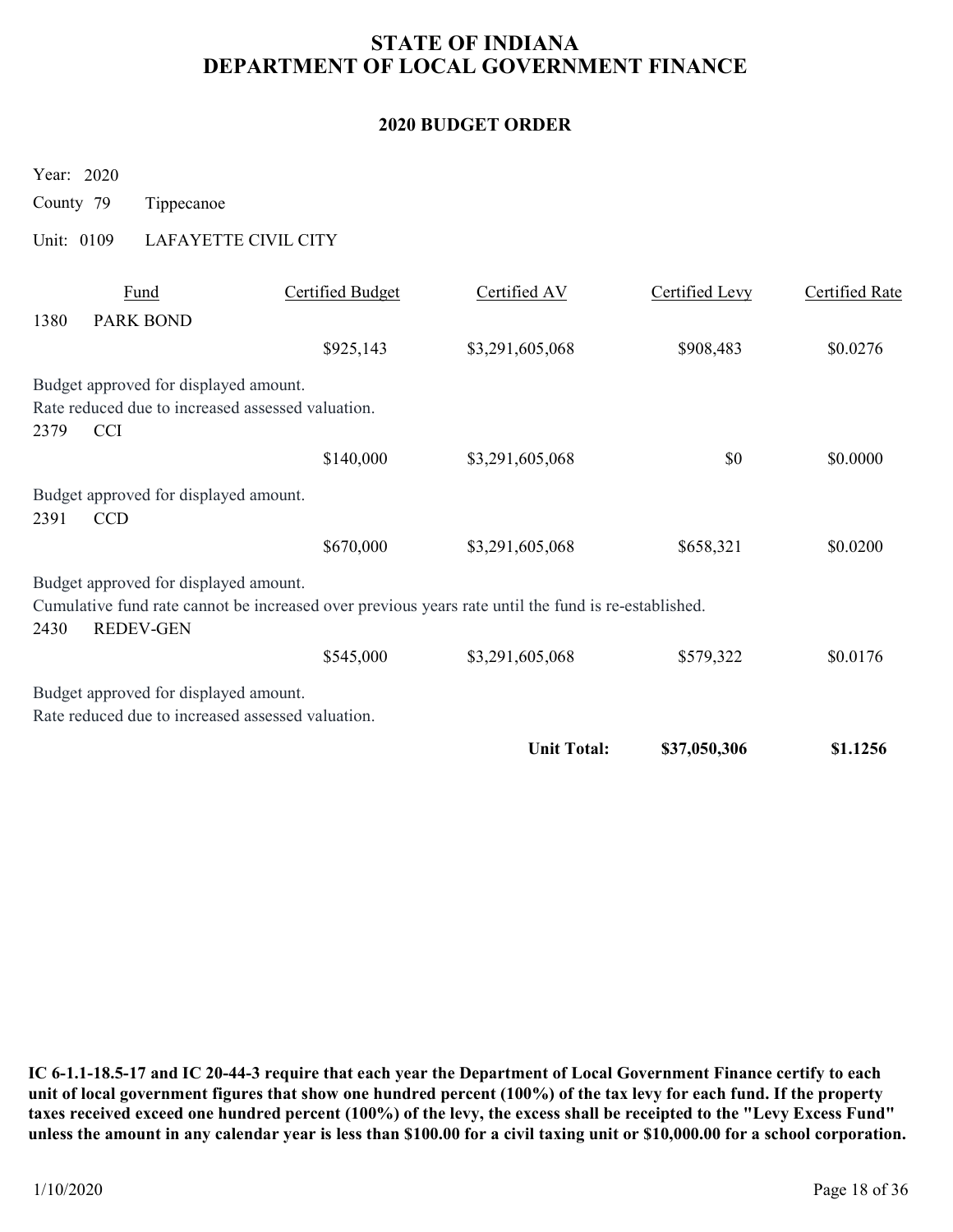# STATE OF INDIANA DEPARTMENT OF LOCAL GOVERNMENT FINANCE STATE OF INDIANA<br>
DEPARTMENT OF LOCAL GOVERNMENT I<br>
2020 BUDGET ORDER<br>
Year: 2020<br>
County 79 Tippecanoe<br>
Unit: 0302 WEST LAFAYETTE CIVIL CITY<br>
<u>Fund</u> Certified Budget Certified AV</u>

### 2020 BUDGET ORDER

| <b>STATE OF INDIANA</b><br>DEPARTMENT OF LOCAL GOVERNMENT FINANCE |                                                               |                                                                                                     |                 |                |                       |  |  |
|-------------------------------------------------------------------|---------------------------------------------------------------|-----------------------------------------------------------------------------------------------------|-----------------|----------------|-----------------------|--|--|
| <b>2020 BUDGET ORDER</b>                                          |                                                               |                                                                                                     |                 |                |                       |  |  |
| Year: 2020<br>County 79                                           | Tippecanoe                                                    |                                                                                                     |                 |                |                       |  |  |
| Unit: 0302                                                        |                                                               | WEST LAFAYETTE CIVIL CITY                                                                           |                 |                |                       |  |  |
| 0101                                                              | Fund<br><b>GENERAL</b>                                        | <b>Certified Budget</b>                                                                             | Certified AV    | Certified Levy | <b>Certified Rate</b> |  |  |
|                                                                   |                                                               | \$15,253,237                                                                                        | \$1,211,898,180 | \$9,297,683    | \$0.7672              |  |  |
| 0341                                                              | Budget approved for displayed amount.<br><b>FIRE PENSION</b>  | Rate reduced to remain within statutory levy limitation.                                            |                 |                |                       |  |  |
|                                                                   |                                                               | \$655,967                                                                                           | \$1,211,898,180 | \$0            | \$0.0000              |  |  |
| 0342                                                              | Budget approved for displayed amount.<br>POLICE PENSION       |                                                                                                     |                 |                |                       |  |  |
|                                                                   |                                                               | \$763,581                                                                                           | \$1,211,898,180 | $\$0$          | \$0.0000              |  |  |
|                                                                   | Budget approved for displayed amount.<br>0706 LR &S           |                                                                                                     |                 |                |                       |  |  |
|                                                                   |                                                               | \$425,524                                                                                           | \$1,211,898,180 | \$0            | \$0.0000              |  |  |
| 0708                                                              | Budget approved for displayed amount.<br><b>MVH</b>           |                                                                                                     |                 |                |                       |  |  |
|                                                                   |                                                               | \$1,830,140                                                                                         | \$1,211,898,180 | \$0            | \$0.0000              |  |  |
| 1191                                                              | Budget approved for displayed amount.<br><b>CUM FIRE SPEC</b> |                                                                                                     |                 |                |                       |  |  |
|                                                                   |                                                               | \$40,500                                                                                            | \$1,211,898,180 | \$30,297       | \$0.0025              |  |  |
|                                                                   |                                                               |                                                                                                     |                 |                |                       |  |  |
| 1301                                                              | Budget approved for displayed amount.<br>PARK & REC           | Cumulative fund rate cannot be increased over previous years rate until the fund is re-established. |                 |                |                       |  |  |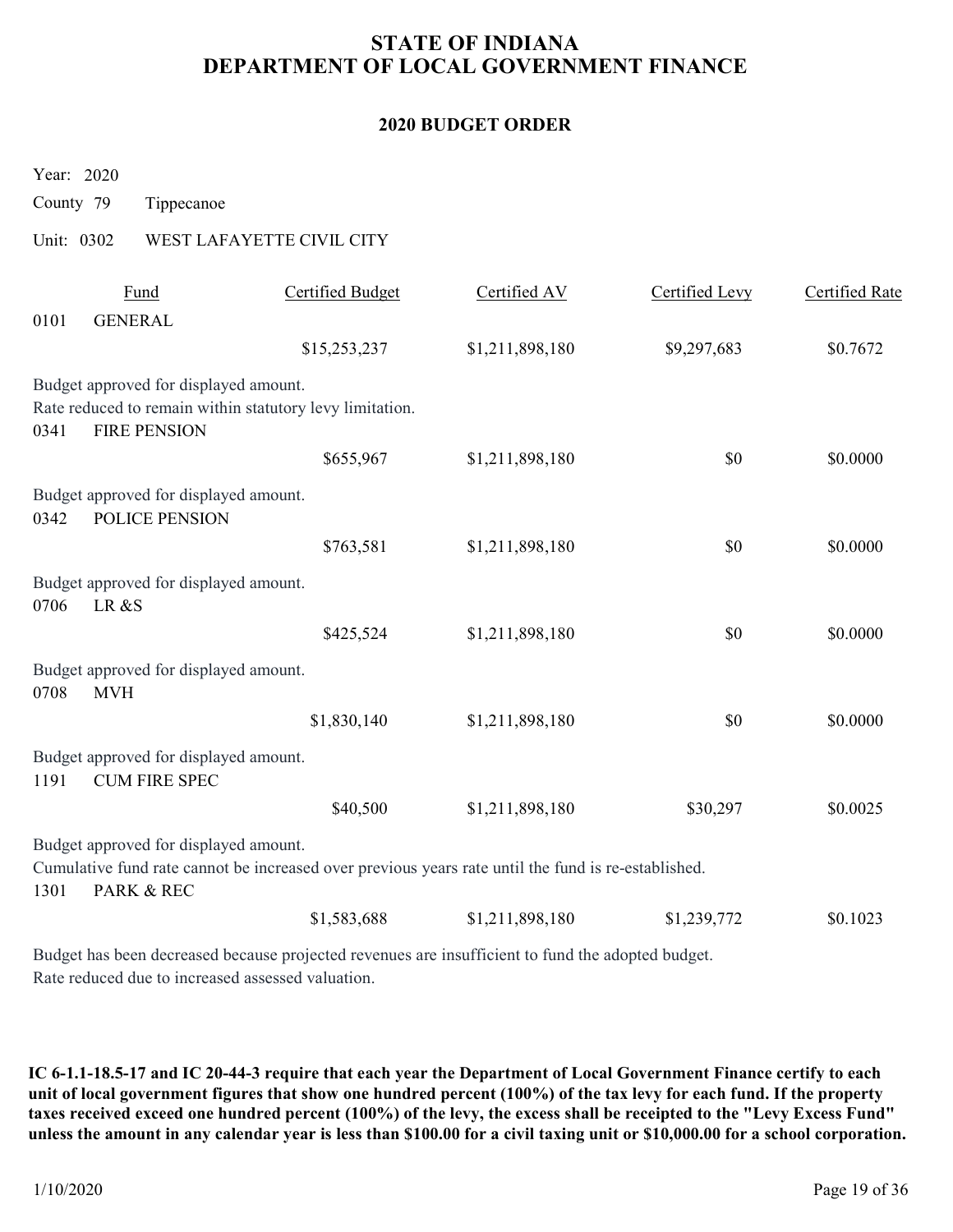### 2020 BUDGET ORDER

|             |                                       |                                                                           | <b>STATE OF INDIANA</b><br>DEPARTMENT OF LOCAL GOVERNMENT FINANCE |                |                       |
|-------------|---------------------------------------|---------------------------------------------------------------------------|-------------------------------------------------------------------|----------------|-----------------------|
|             |                                       |                                                                           | <b>2020 BUDGET ORDER</b>                                          |                |                       |
| Year: 2020  |                                       |                                                                           |                                                                   |                |                       |
| County 79   | Tippecanoe                            |                                                                           |                                                                   |                |                       |
| Unit: 0302  |                                       | WEST LAFAYETTE CIVIL CITY                                                 |                                                                   |                |                       |
| CCD<br>2391 | Fund                                  | <b>Certified Budget</b>                                                   | Certified AV                                                      | Certified Levy | <b>Certified Rate</b> |
|             |                                       | \$774,633                                                                 | \$1,211,898,180                                                   | \$586,559      | \$0.0484              |
|             | Budget approved for displayed amount. | Cum Rate reduced according to calculation described in IC 6-1.1-18.5-9.8. |                                                                   |                |                       |
|             |                                       |                                                                           | <b>Unit Total:</b>                                                | \$11,154,311   | \$0.9204              |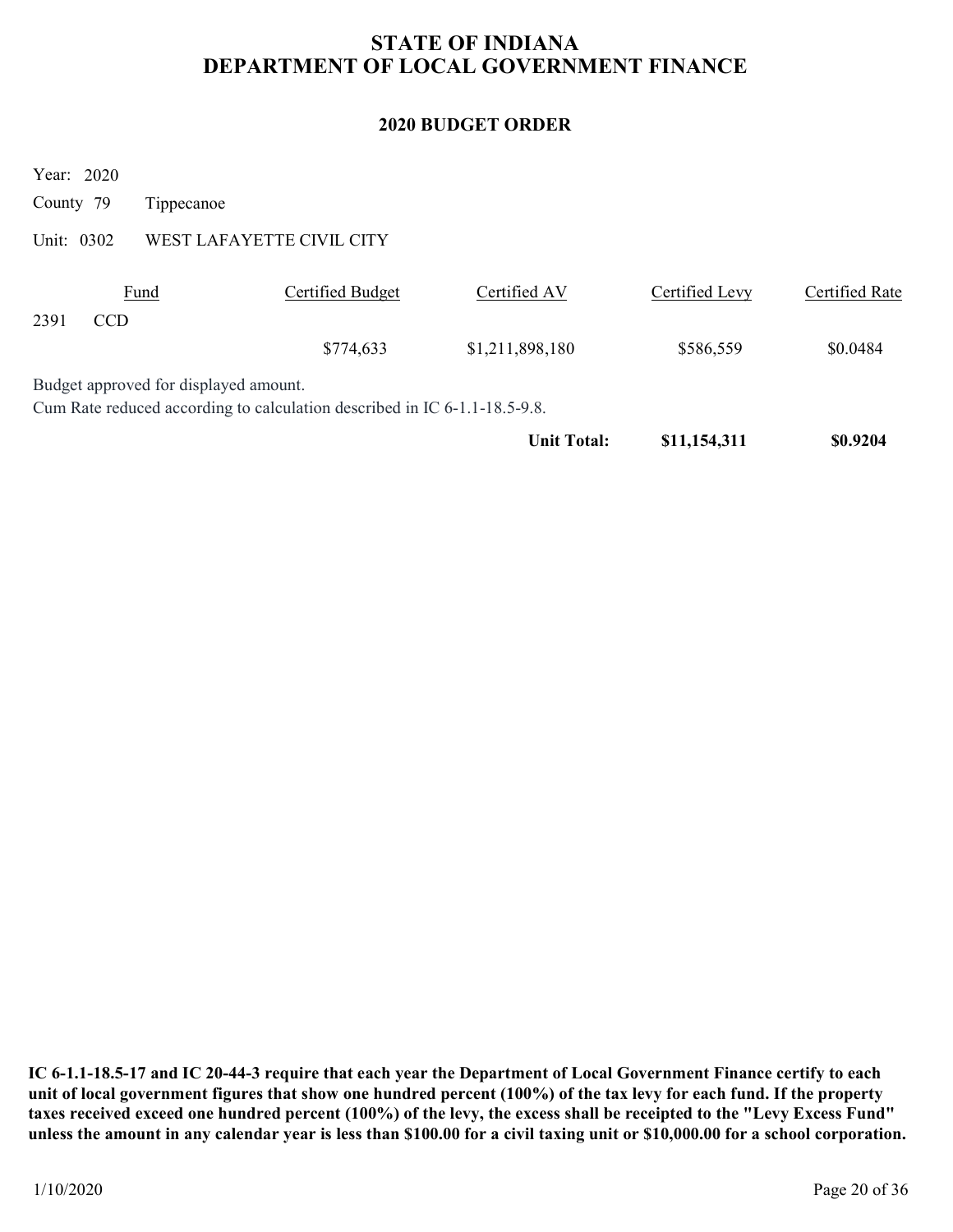# STATE OF INDIANA DEPARTMENT OF LOCAL GOVERNMENT FINANCE STATE OF INDIANA<br>
DEPARTMENT OF LOCAL GOVERNMENT I<br>
2020 BUDGET ORDER<br>
Year: 2020<br>
County 79 Tippecanoe<br>
Unit: 0534 OTTERBEIN CIVIL TOWN<br>
<u>Fund</u> Certified Budget Certified AV

### 2020 BUDGET ORDER

|                                     |                          |                                                                           | <b>2020 BUDGET ORDER</b> |                       |                       |
|-------------------------------------|--------------------------|---------------------------------------------------------------------------|--------------------------|-----------------------|-----------------------|
| Year: 2020                          |                          |                                                                           |                          |                       |                       |
| County 79                           | Tippecanoe               |                                                                           |                          |                       |                       |
| Unit: 0534                          | OTTERBEIN CIVIL TOWN     |                                                                           |                          |                       |                       |
| 0061                                | Fund<br><b>RAINY DAY</b> | <b>Certified Budget</b>                                                   | Certified AV             | <b>Certified Levy</b> | <b>Certified Rate</b> |
|                                     |                          | \$0                                                                       | \$12,293,855             | \$0                   | \$0.0000              |
| 0101                                | <b>GENERAL</b>           |                                                                           |                          |                       |                       |
|                                     |                          | \$0                                                                       | \$12,293,855             | \$135,724             | \$1.1040              |
| LR &S<br>0706                       |                          | Rate reduced due to increased assessed valuation.                         |                          |                       |                       |
|                                     |                          | \$0                                                                       | \$12,293,855             | \$0                   | \$0.0000              |
| 0708 MVH                            |                          |                                                                           |                          |                       |                       |
|                                     |                          | $\$0$                                                                     | \$12,293,855             | $\$0$                 | \$0.0000              |
| <b>CCI</b><br>2379                  |                          |                                                                           |                          |                       |                       |
|                                     |                          | $\$0$                                                                     | \$12,293,855             | $\$0$                 | \$0.0000              |
| $\ensuremath{\mathsf{CCD}}$<br>2391 |                          | $\$0$                                                                     | \$12,293,855             | \$4,549               | \$0.0370              |
|                                     |                          | Cum Rate reduced according to calculation described in IC 6-1.1-18.5-9.8. |                          |                       |                       |
|                                     |                          |                                                                           | <b>Unit Total:</b>       | \$140,273             | \$1.1410              |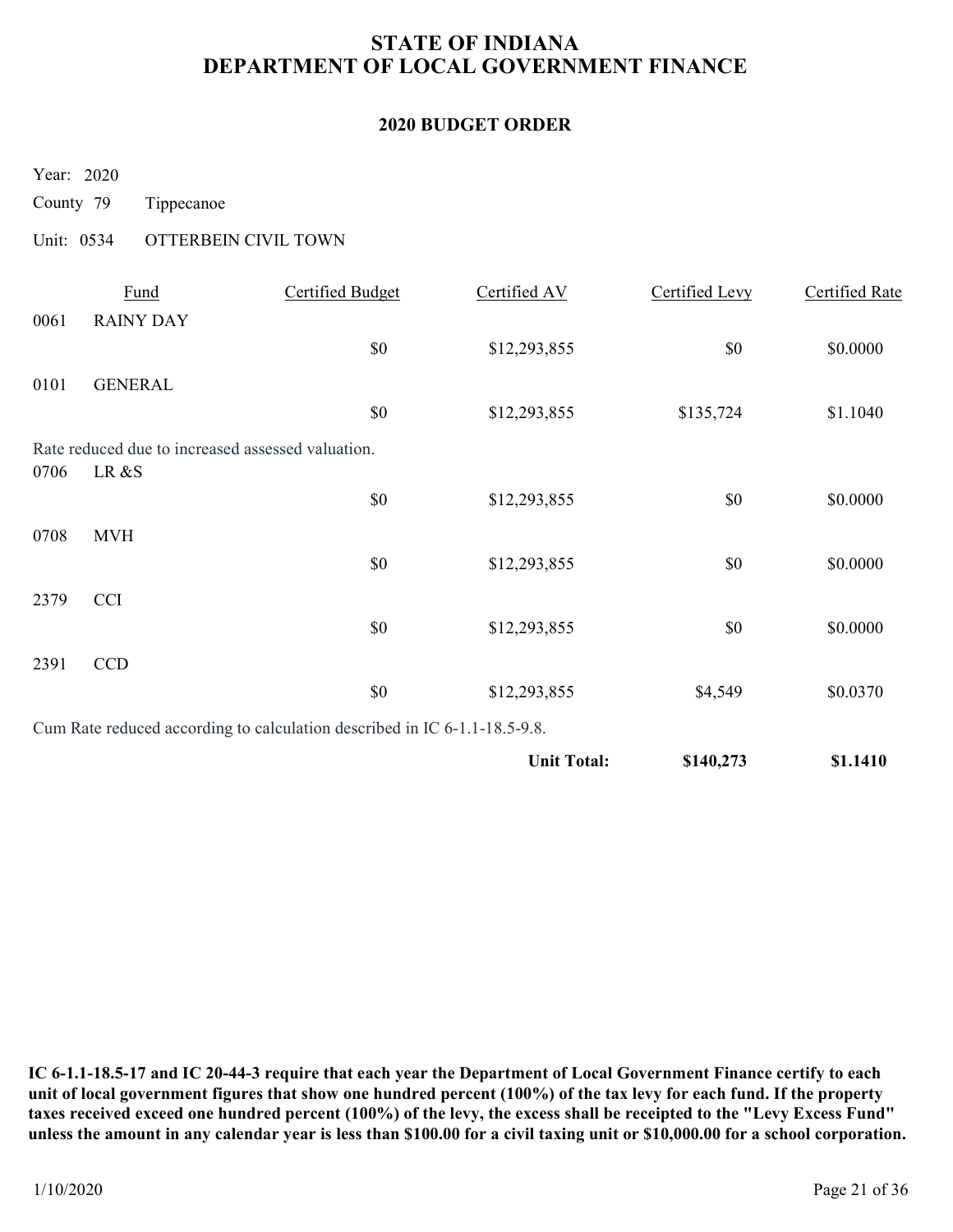# STATE OF INDIANA DEPARTMENT OF LOCAL GOVERNMENT FINANCE STATE OF INDIANA<br>
DEPARTMENT OF LOCAL GOVERNMENT I<br>
2020 BUDGET ORDER<br>
County 79 Tippecanoe<br>
Unit: 0890 BATTLE GROUND CIVIL TOWN<br>
This unit qualified for an abbreviated review by the Department of Local Government Fini

### 2020 BUDGET ORDER

| DEPARTMENT OF LOCAL GOVERNMENT FINANCE                      |                                                                                                                             |                          |                       |                       |  |  |
|-------------------------------------------------------------|-----------------------------------------------------------------------------------------------------------------------------|--------------------------|-----------------------|-----------------------|--|--|
|                                                             |                                                                                                                             | <b>2020 BUDGET ORDER</b> |                       |                       |  |  |
| Year: 2020<br>County 79                                     | Tippecanoe                                                                                                                  |                          |                       |                       |  |  |
| Unit: 0890                                                  | <b>BATTLE GROUND CIVIL TOWN</b>                                                                                             |                          |                       |                       |  |  |
|                                                             | This unit qualified for an abbreviated review by the Department of Local Government Finance, pursuant to IC 6-1.1-17-16(c). |                          |                       |                       |  |  |
| Fund<br>0061<br><b>RAINY DAY</b>                            | <b>Certified Budget</b>                                                                                                     | Certified AV             | <b>Certified Levy</b> | <b>Certified Rate</b> |  |  |
|                                                             | \$0                                                                                                                         | \$67,619,847             | $\$0$                 | \$0.0000              |  |  |
| 0101<br><b>GENERAL</b>                                      |                                                                                                                             |                          |                       |                       |  |  |
|                                                             | \$460,825                                                                                                                   | \$67,619,847             | \$325,319             | \$0.4811              |  |  |
| Budget approved for displayed amount.<br>LR &S<br>0706      | Rate reduced due to increased assessed valuation.                                                                           |                          |                       |                       |  |  |
|                                                             | \$21,513                                                                                                                    | \$67,619,847             | \$0                   | \$0.0000              |  |  |
| Budget approved for displayed amount.<br><b>MVH</b><br>0708 |                                                                                                                             |                          |                       |                       |  |  |
|                                                             | \$166,118                                                                                                                   | \$67,619,847             | \$79,724              | \$0.1179              |  |  |
| Budget approved for displayed amount.<br>2379<br><b>CCI</b> | Rate reduced due to increased assessed valuation.                                                                           |                          |                       |                       |  |  |
|                                                             | \$3,178                                                                                                                     | \$67,619,847             | \$0                   | \$0.0000              |  |  |
| Budget approved for displayed amount.<br>2391<br><b>CCD</b> |                                                                                                                             |                          |                       |                       |  |  |
|                                                             | \$36,464                                                                                                                    | \$67,619,847             | \$33,607              | \$0.0497              |  |  |
| Budget approved for displayed amount.                       | Cum Rate reduced according to calculation described in IC 6-1.1-18.5-9.8.                                                   |                          |                       |                       |  |  |
|                                                             |                                                                                                                             | <b>Unit Total:</b>       | \$438,650             | \$0.6487              |  |  |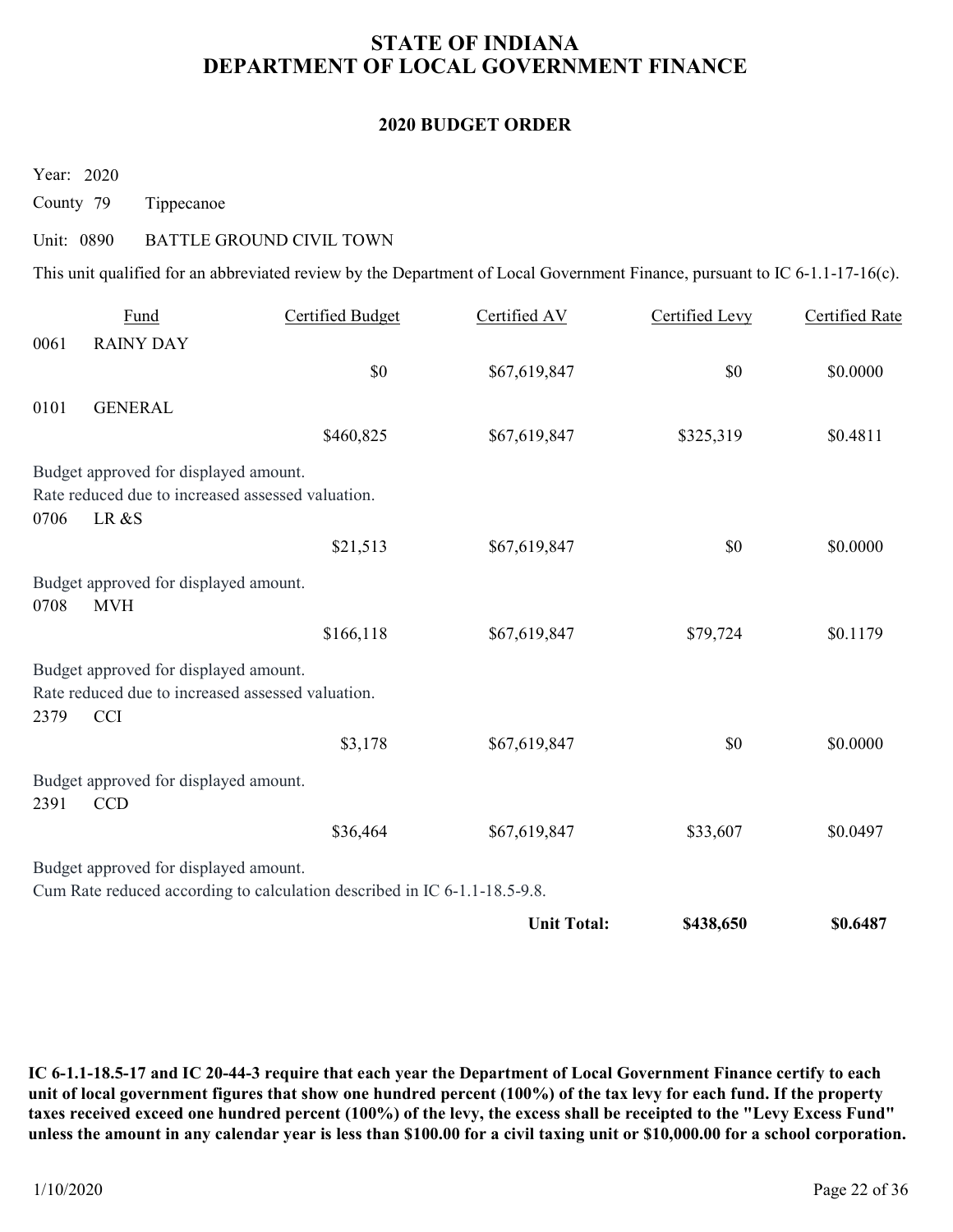# STATE OF INDIANA DEPARTMENT OF LOCAL GOVERNMENT FINANCE STATE OF INDIANA<br>
DEPARTMENT OF LOCAL GOVERNMENT I<br>
2020 BUDGET ORDER<br>
Year: 2020<br>
County 79 Tippecanoe<br>
Unit: 0891 CLARKS HILL CIVIL TOWN<br>
<u>Fund</u> Certified Budget Certified AV</u>

### 2020 BUDGET ORDER

| <b>STATE OF INDIANA</b><br>DEPARTMENT OF LOCAL GOVERNMENT FINANCE |                                                               |                                                   |                    |                |                       |  |  |
|-------------------------------------------------------------------|---------------------------------------------------------------|---------------------------------------------------|--------------------|----------------|-----------------------|--|--|
| <b>2020 BUDGET ORDER</b>                                          |                                                               |                                                   |                    |                |                       |  |  |
| Year: 2020                                                        |                                                               |                                                   |                    |                |                       |  |  |
| County 79                                                         | Tippecanoe                                                    |                                                   |                    |                |                       |  |  |
| Unit: 0891                                                        |                                                               | <b>CLARKS HILL CIVIL TOWN</b>                     |                    |                |                       |  |  |
| 0061                                                              | Fund<br><b>RAINY DAY</b>                                      | <b>Certified Budget</b>                           | Certified AV       | Certified Levy | <b>Certified Rate</b> |  |  |
|                                                                   |                                                               | \$0                                               | \$9,499,031        | \$0            | \$0.0000              |  |  |
| 0101                                                              | <b>GENERAL</b>                                                |                                                   |                    |                |                       |  |  |
|                                                                   |                                                               | \$127,391                                         | \$9,499,031        | \$88,531       | \$0.9320              |  |  |
| 0706                                                              | Budget approved for displayed amount.<br>LR &S                | Rate reduced due to increased assessed valuation. |                    |                |                       |  |  |
|                                                                   |                                                               | \$18,000                                          | \$9,499,031        | \$0            | \$0.0000              |  |  |
| 0708                                                              | Budget approved for displayed amount.<br>$\operatorname{MVH}$ |                                                   |                    |                |                       |  |  |
|                                                                   |                                                               | \$28,026                                          | \$9,499,031        | $\$0$          | \$0.0000              |  |  |
| 2379                                                              | Budget approved for displayed amount.<br><b>CCI</b>           |                                                   |                    |                |                       |  |  |
|                                                                   |                                                               | \$3,000                                           | \$9,499,031        | $\$0$          | \$0.0000              |  |  |
| 2391                                                              | Budget approved for displayed amount.<br>CCD                  |                                                   |                    |                |                       |  |  |
|                                                                   |                                                               | \$4,500                                           | \$9,499,031        | \$1,092        | \$0.0115              |  |  |
|                                                                   | Budget approved for displayed amount.<br>Rate Approved.       |                                                   |                    |                |                       |  |  |
|                                                                   |                                                               |                                                   | <b>Unit Total:</b> | \$89,623       | \$0.9435              |  |  |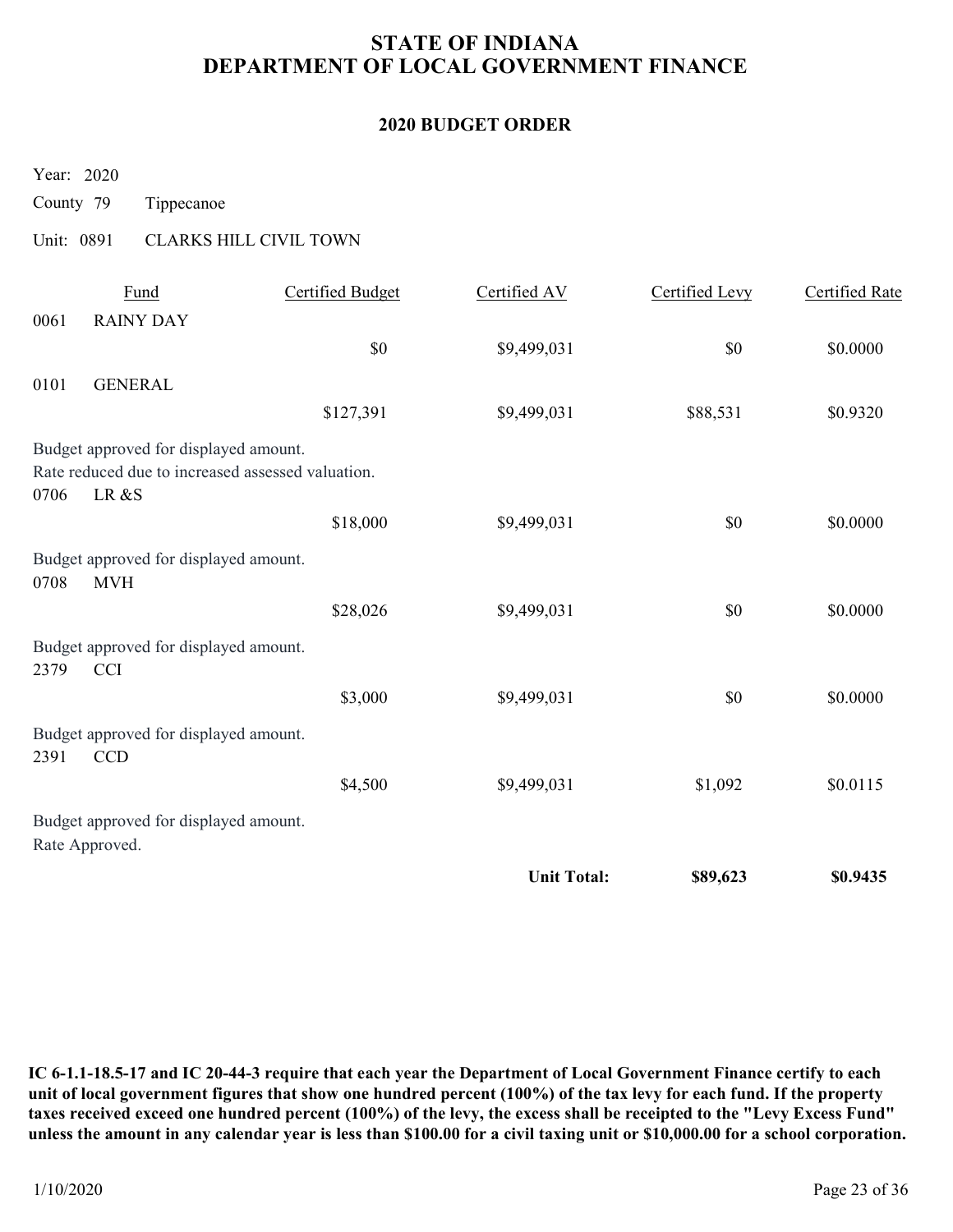# STATE OF INDIANA DEPARTMENT OF LOCAL GOVERNMENT FINANCE STATE OF INDIANA<br>
DEPARTMENT OF LOCAL GOVERNMENT I<br>
2020 BUDGET ORDER<br>
Year: 2020<br>
County 79 Tippecanoe<br>
Unit: 0957 DAYTON CIVIL TOWN<br>
<u>Fund</u> Certified Budget Certified AV</u>

### 2020 BUDGET ORDER

|                                                             |                                                                           | <b>STATE OF INDIANA</b><br>DEPARTMENT OF LOCAL GOVERNMENT FINANCE |                |                       |  |  |  |  |  |  |
|-------------------------------------------------------------|---------------------------------------------------------------------------|-------------------------------------------------------------------|----------------|-----------------------|--|--|--|--|--|--|
| <b>2020 BUDGET ORDER</b>                                    |                                                                           |                                                                   |                |                       |  |  |  |  |  |  |
| Year: 2020<br>County 79                                     | Tippecanoe                                                                |                                                                   |                |                       |  |  |  |  |  |  |
| Unit: 0957                                                  | DAYTON CIVIL TOWN                                                         |                                                                   |                |                       |  |  |  |  |  |  |
| Fund<br><b>GENERAL</b><br>0101                              | <b>Certified Budget</b>                                                   | Certified AV                                                      | Certified Levy | <b>Certified Rate</b> |  |  |  |  |  |  |
|                                                             | \$361,500                                                                 | \$44,090,738                                                      | \$196,557      | \$0.4458              |  |  |  |  |  |  |
| Budget approved for displayed amount.<br>LR &S<br>0706      | Binding unit budget approved/reduced by adopting body.                    |                                                                   |                |                       |  |  |  |  |  |  |
|                                                             | \$20,000                                                                  | \$44,090,738                                                      | \$0            | \$0.0000              |  |  |  |  |  |  |
| Budget approved for displayed amount.<br><b>MVH</b><br>0708 |                                                                           |                                                                   |                |                       |  |  |  |  |  |  |
|                                                             | \$158,763                                                                 | \$44,090,738                                                      | $\$0$          | \$0.0000              |  |  |  |  |  |  |
| Budget approved for displayed amount.<br><b>CCI</b><br>2379 |                                                                           |                                                                   |                |                       |  |  |  |  |  |  |
|                                                             | \$15,000                                                                  | \$44,090,738                                                      | $\$0$          | \$0.0000              |  |  |  |  |  |  |
|                                                             |                                                                           |                                                                   |                |                       |  |  |  |  |  |  |
| CCD                                                         |                                                                           |                                                                   |                |                       |  |  |  |  |  |  |
| Budget approved for displayed amount.<br>2391               | \$5,000                                                                   | \$44,090,738                                                      | \$7,892        | \$0.0179              |  |  |  |  |  |  |
| Budget approved for displayed amount.                       | Cum Rate reduced according to calculation described in IC 6-1.1-18.5-9.8. |                                                                   |                |                       |  |  |  |  |  |  |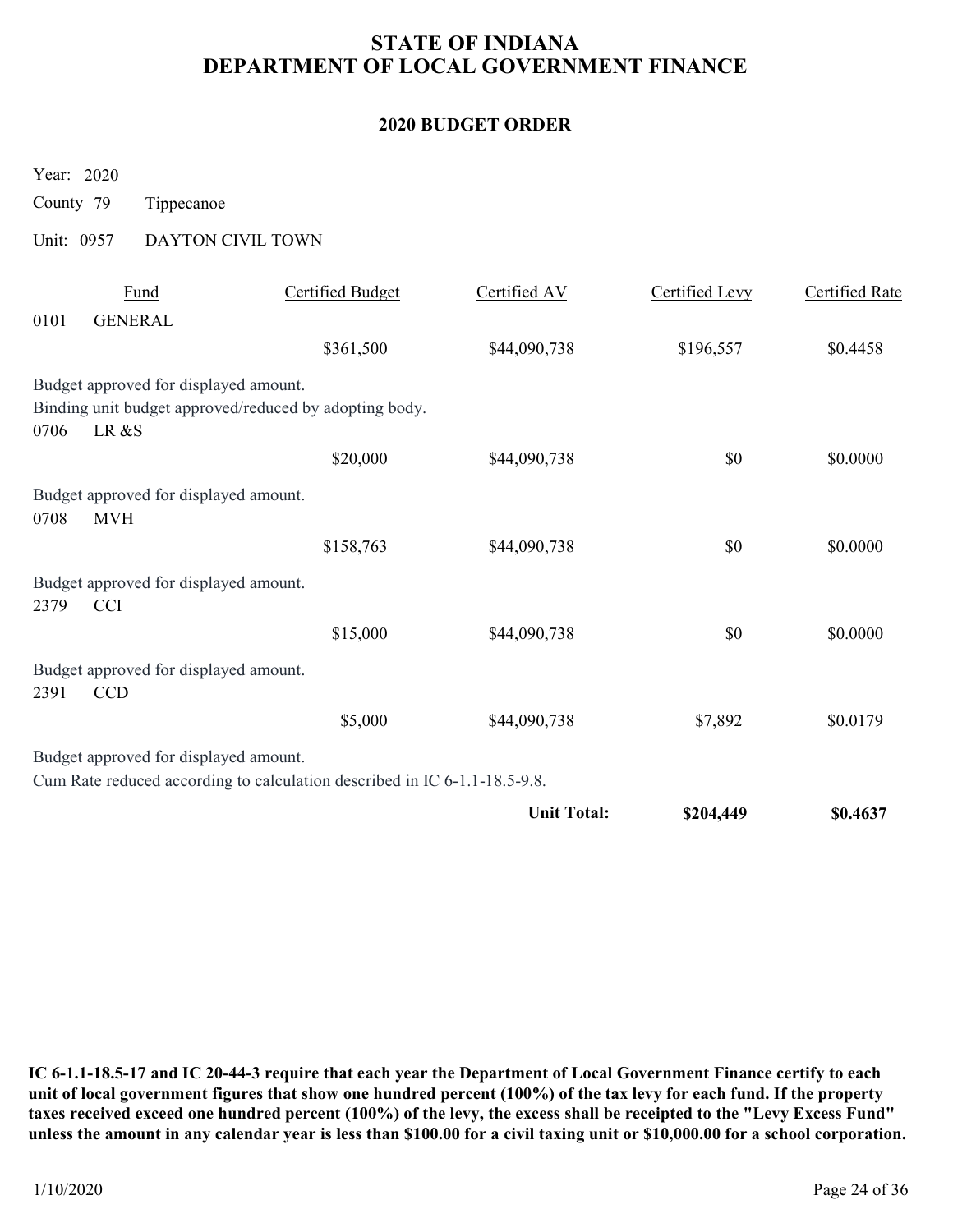# STATE OF INDIANA DEPARTMENT OF LOCAL GOVERNMENT FINANCE STATE OF INDIANA<br>
DEPARTMENT OF LOCAL GOVERNMENT I<br>
2020 BUDGET ORDER<br>
County 79 Tippecanoe<br>
Unit: 0964 SHADELAND CIVIL TOWN<br>
This unit qualified for an abbreviated review by the Department of Local Government Fini

### 2020 BUDGET ORDER

|                          |                                                                                                          | DEPARTMENT OF LOCAL GOVERNMENT FINANCE |                                                                                                                             |                |                       |  |  |  |
|--------------------------|----------------------------------------------------------------------------------------------------------|----------------------------------------|-----------------------------------------------------------------------------------------------------------------------------|----------------|-----------------------|--|--|--|
| <b>2020 BUDGET ORDER</b> |                                                                                                          |                                        |                                                                                                                             |                |                       |  |  |  |
| Year: 2020               |                                                                                                          |                                        |                                                                                                                             |                |                       |  |  |  |
| County 79                | Tippecanoe                                                                                               |                                        |                                                                                                                             |                |                       |  |  |  |
| Unit: 0964               | SHADELAND CIVIL TOWN                                                                                     |                                        |                                                                                                                             |                |                       |  |  |  |
|                          |                                                                                                          |                                        | This unit qualified for an abbreviated review by the Department of Local Government Finance, pursuant to IC 6-1.1-17-16(c). |                |                       |  |  |  |
| 0061                     | Fund<br><b>RAINY DAY</b>                                                                                 | <b>Certified Budget</b>                | Certified AV                                                                                                                | Certified Levy | <b>Certified Rate</b> |  |  |  |
|                          |                                                                                                          | \$100,000                              | \$166,784,148                                                                                                               | \$0            | \$0.0000              |  |  |  |
| 0101                     | Budget approved for displayed amount.<br><b>GENERAL</b>                                                  |                                        |                                                                                                                             |                |                       |  |  |  |
|                          |                                                                                                          | \$434,650                              | \$166,784,148                                                                                                               | \$300,378      | \$0.1801              |  |  |  |
| 0706                     | Budget approved for displayed amount.<br>Rate reduced due to increased assessed valuation.<br>LR &S      |                                        |                                                                                                                             |                |                       |  |  |  |
|                          |                                                                                                          | \$100,000                              | \$166,784,148                                                                                                               | \$0            | \$0.0000              |  |  |  |
| 0708                     | Budget approved for displayed amount.<br><b>MVH</b>                                                      |                                        |                                                                                                                             |                |                       |  |  |  |
|                          |                                                                                                          | \$302,000                              | \$166,784,148                                                                                                               | \$100,070      | \$0.0600              |  |  |  |
| 2379                     | Budget approved for displayed amount.<br>Rate reduced due to increased assessed valuation.<br><b>CCI</b> |                                        |                                                                                                                             |                |                       |  |  |  |
|                          |                                                                                                          | \$25,000                               | \$166,784,148                                                                                                               | \$0            | \$0.0000              |  |  |  |
| 2391                     | Budget approved for displayed amount.<br>CCD                                                             |                                        |                                                                                                                             |                |                       |  |  |  |
|                          |                                                                                                          | \$400,000                              | \$166,784,148                                                                                                               | \$77,555       | \$0.0465              |  |  |  |
|                          |                                                                                                          |                                        |                                                                                                                             |                |                       |  |  |  |
| Rate Approved.           | Budget approved for displayed amount.                                                                    |                                        |                                                                                                                             |                |                       |  |  |  |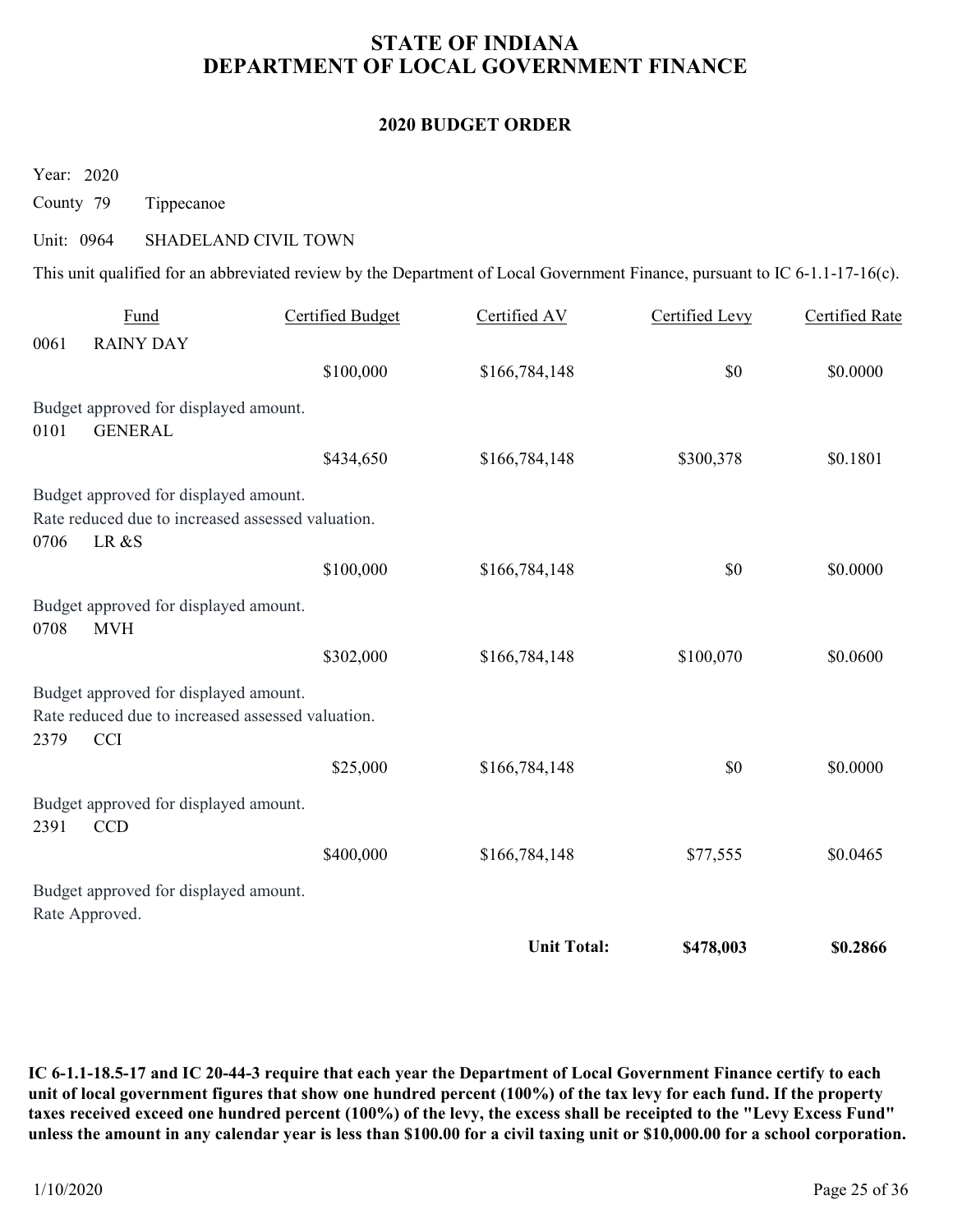# STATE OF INDIANA DEPARTMENT OF LOCAL GOVERNMENT FINANCE STATE OF INDIANA<br>
DEPARTMENT OF LOCAL GOVERNMENT I<br>
2020 BUDGET ORDER<br>
Year: 2020<br>
County 79 Tippecanoe<br>
Unit: 0395 BENTON COMMUNITY SCHOOL CORPORATION<br>
<u>Fund</u> Certified Budget Certified AV

### 2020 BUDGET ORDER

|                         | <b>STATE OF INDIANA</b><br>DEPARTMENT OF LOCAL GOVERNMENT FINANCE  |                                                                                 |                          |                       |                       |  |  |  |  |
|-------------------------|--------------------------------------------------------------------|---------------------------------------------------------------------------------|--------------------------|-----------------------|-----------------------|--|--|--|--|
|                         |                                                                    |                                                                                 | <b>2020 BUDGET ORDER</b> |                       |                       |  |  |  |  |
| Year: 2020<br>County 79 | Tippecanoe                                                         |                                                                                 |                          |                       |                       |  |  |  |  |
| Unit: 0395              |                                                                    | BENTON COMMUNITY SCHOOL CORPORATION                                             |                          |                       |                       |  |  |  |  |
| 0061                    | Fund<br><b>RAINY DAY</b>                                           | <b>Certified Budget</b>                                                         | Certified AV             | <b>Certified Levy</b> | <b>Certified Rate</b> |  |  |  |  |
|                         |                                                                    | \$0                                                                             | \$155,888,759            | \$0                   | \$0.0000              |  |  |  |  |
| 0180                    | <b>DEBT SERVICE</b>                                                |                                                                                 |                          |                       |                       |  |  |  |  |
|                         |                                                                    | \$0                                                                             | \$155,888,759            | \$279,197             | \$0.1791              |  |  |  |  |
| 0186                    | <b>SCH PENSION DEB</b>                                             | Rate reduced due to reduction of operating balance according to IC 6-1.1-17-22. |                          |                       |                       |  |  |  |  |
|                         |                                                                    | \$0                                                                             | \$155,888,759            | \$27,748              | \$0.0178              |  |  |  |  |
| 3101                    | Rate reduced per unit request.<br><b>EDUCATION</b>                 |                                                                                 |                          |                       |                       |  |  |  |  |
|                         |                                                                    | $\$0$                                                                           | \$155,888,759            | \$0                   | \$0.0000              |  |  |  |  |
| 3300                    | Fund is not allowed to have a rate or a levy.<br><b>OPERATIONS</b> |                                                                                 |                          |                       |                       |  |  |  |  |
|                         |                                                                    | $\$0$                                                                           | \$155,888,759            | \$613,734             | \$0.3937              |  |  |  |  |
|                         | Rate adjusted for school pension levy.                             |                                                                                 |                          |                       |                       |  |  |  |  |
|                         |                                                                    |                                                                                 | <b>Unit Total:</b>       | \$920,679             | \$0.5906              |  |  |  |  |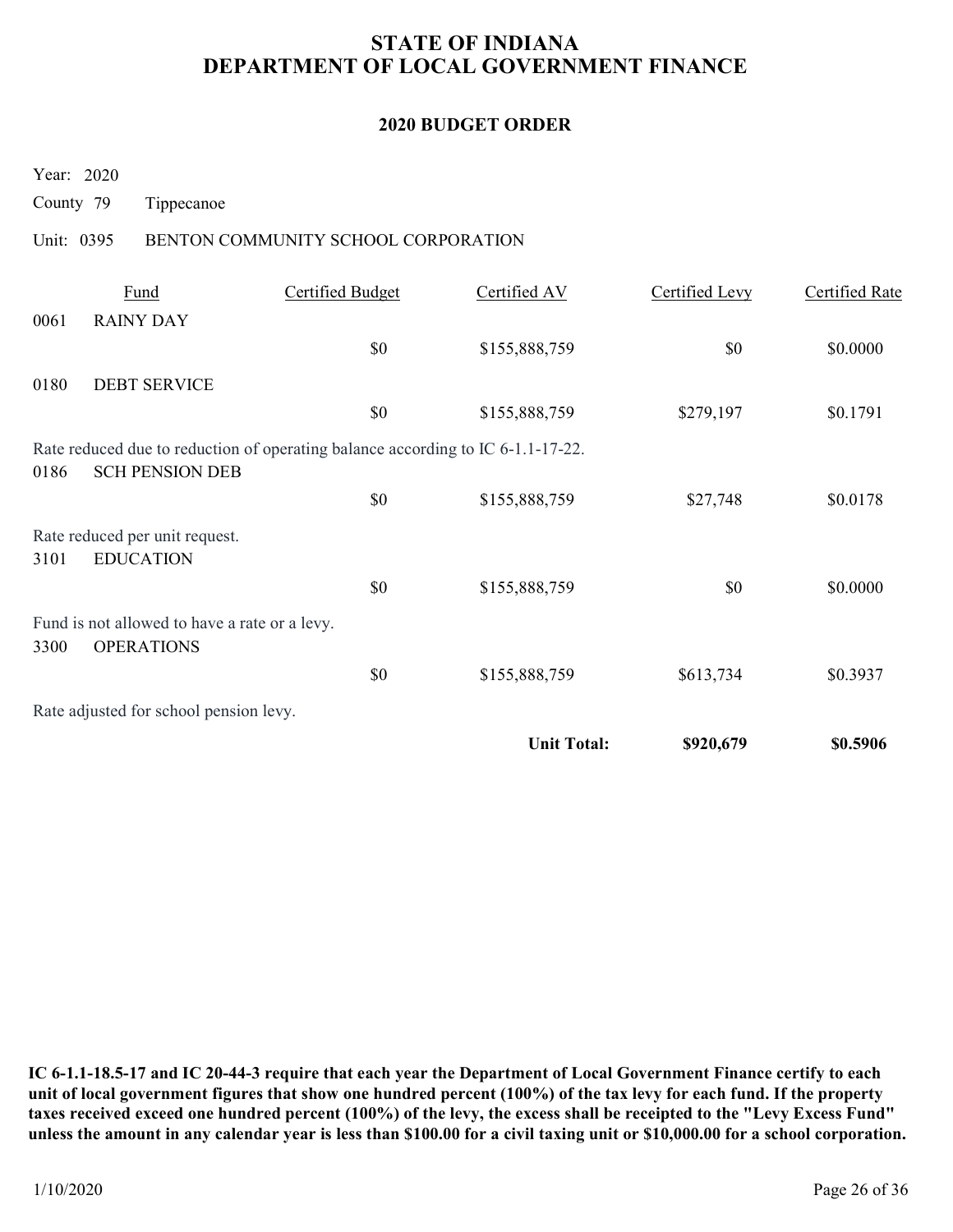# STATE OF INDIANA DEPARTMENT OF LOCAL GOVERNMENT FINANCE STATE OF INDIANA<br>
DEPARTMENT OF LOCAL GOVERNMENT I<br>
2020 BUDGET ORDER<br>
Year: 2020<br>
County 79 Tippecanoe<br>
Unit: 7855 LAFAYETTE SCHOOL CORPORATION<br>
<u>Fund</u> Certified Budget Certified AV</u>

### 2020 BUDGET ORDER

|                                                                                                                                                                            |                              |                          | DEPARTMENT OF LOCAL GOVERNMENT FINANCE |                       |
|----------------------------------------------------------------------------------------------------------------------------------------------------------------------------|------------------------------|--------------------------|----------------------------------------|-----------------------|
|                                                                                                                                                                            |                              | <b>2020 BUDGET ORDER</b> |                                        |                       |
| Year: 2020<br>County 79<br>Tippecanoe                                                                                                                                      |                              |                          |                                        |                       |
| Unit: 7855                                                                                                                                                                 | LAFAYETTE SCHOOL CORPORATION |                          |                                        |                       |
| Fund<br>0180<br><b>DEBT SERVICE</b>                                                                                                                                        | <b>Certified Budget</b>      | Certified AV             | Certified Levy                         | <b>Certified Rate</b> |
|                                                                                                                                                                            | \$11,533,260                 | \$2,275,044,968          | \$9,951,047                            | \$0.4374              |
| Budget has been reduced and approved for the displayed amt.<br>Rate reduced due to reduction of operating balance according to IC 6-1.1-17-22.<br>3101<br><b>EDUCATION</b> |                              |                          |                                        |                       |
|                                                                                                                                                                            | \$53,641,700                 | \$2,275,044,968          | \$0                                    | \$0.0000              |
| Budget approved for displayed amount.<br><b>OPERATIONS</b><br>3300                                                                                                         |                              |                          |                                        |                       |
|                                                                                                                                                                            | \$18,334,390                 | \$2,275,044,968          | \$11,921,236                           | \$0.5240              |
| Budget approved for displayed amount.<br>Rate reduced to remain within statutory levy limitation.                                                                          |                              |                          |                                        |                       |
|                                                                                                                                                                            |                              | <b>Unit Total:</b>       | \$21,872,283                           | \$0.9614              |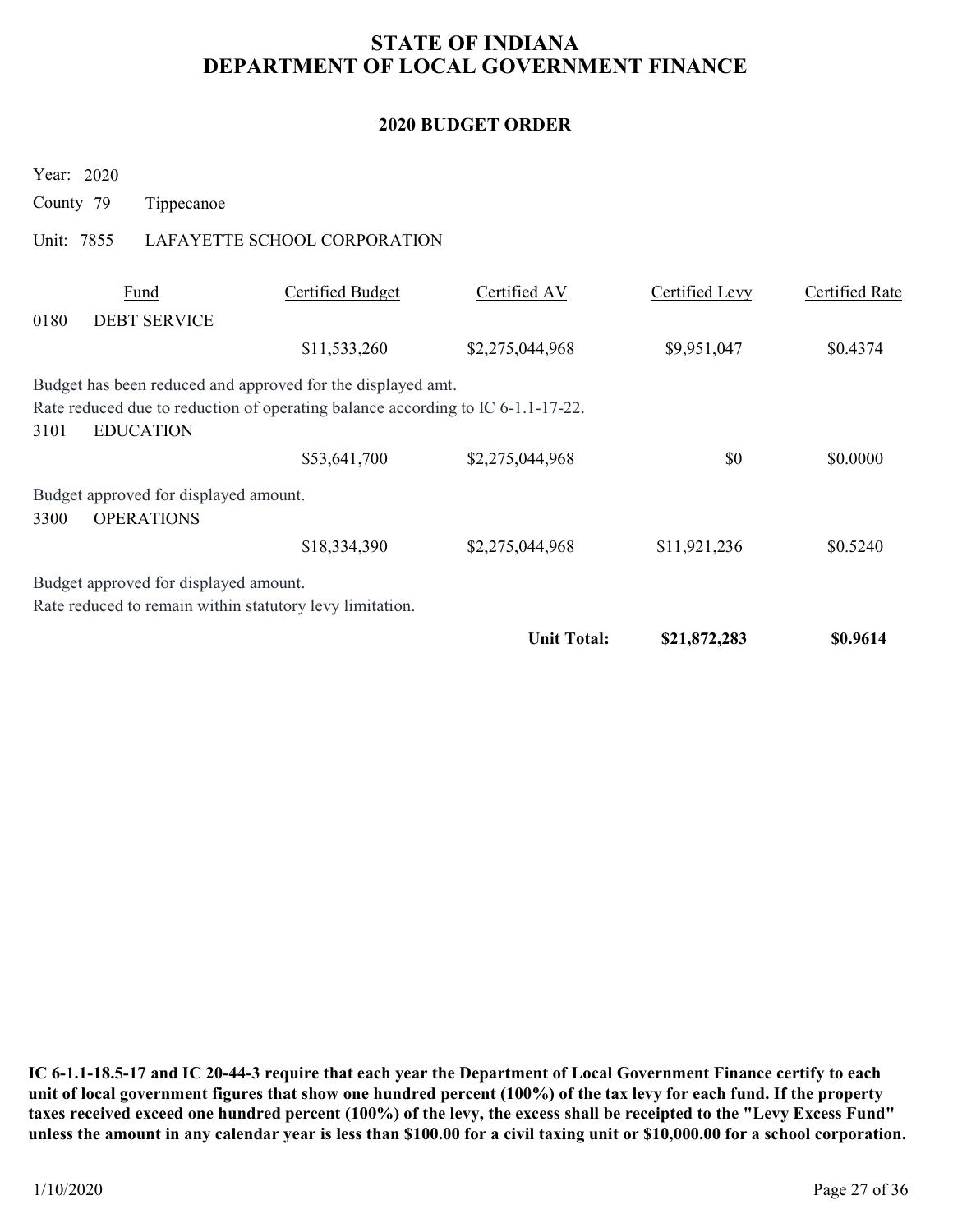### 2020 BUDGET ORDER

|                                                                                                                                                               |                               | <b>STATE OF INDIANA</b><br>DEPARTMENT OF LOCAL GOVERNMENT FINANCE |                |                       |
|---------------------------------------------------------------------------------------------------------------------------------------------------------------|-------------------------------|-------------------------------------------------------------------|----------------|-----------------------|
|                                                                                                                                                               |                               | <b>2020 BUDGET ORDER</b>                                          |                |                       |
| Year: 2020<br>County 79<br>Tippecanoe                                                                                                                         |                               |                                                                   |                |                       |
| Unit: 7865                                                                                                                                                    | TIPPECANOE SCHOOL CORPORATION |                                                                   |                |                       |
| Fund<br><b>RAINY DAY</b><br>0061                                                                                                                              | <b>Certified Budget</b>       | Certified AV                                                      | Certified Levy | <b>Certified Rate</b> |
|                                                                                                                                                               | \$2,000,000                   | \$4,496,586,989                                                   | \$0            | \$0.0000              |
| Budget has been decreased because projected revenues are insufficient to fund the adopted budget.<br><b>DEBT SERVICE</b><br>0180                              |                               |                                                                   |                |                       |
|                                                                                                                                                               | \$21,205,575                  | \$4,496,586,989                                                   | \$18,103,259   | \$0.4026              |
| Budget has been reduced and approved for the displayed amt.<br>Rate reduced per unit request.<br><b>EDUCATION</b><br>3101                                     |                               |                                                                   |                |                       |
|                                                                                                                                                               | \$87,706,127                  | \$4,496,586,989                                                   | \$0            | \$0.0000              |
| Budget has been decreased because projected revenues are insufficient to fund the adopted budget.<br><b>OPERATIONS</b><br>3300                                |                               |                                                                   |                |                       |
|                                                                                                                                                               | \$41,624,821                  | \$4,496,586,989                                                   | \$22,064,752   | \$0.4907              |
| Budget has been decreased because projected revenues are insufficient to fund the adopted budget.<br>Rate reduced to remain within statutory levy limitation. |                               |                                                                   |                |                       |
|                                                                                                                                                               |                               | <b>Unit Total:</b>                                                | \$40,168,011   | \$0.8933              |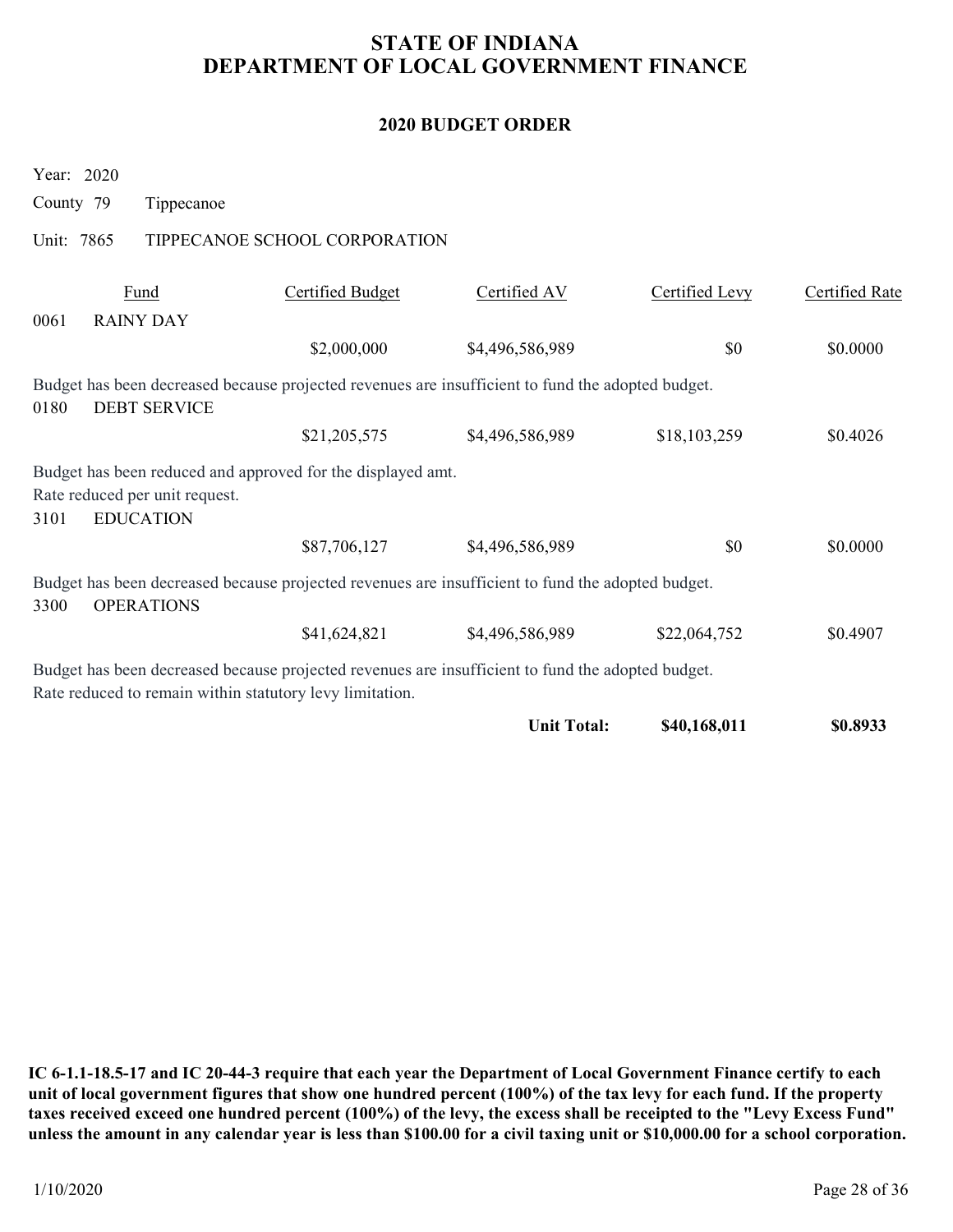# STATE OF INDIANA DEPARTMENT OF LOCAL GOVERNMENT FINANCE STATE OF INDIANA<br>
DEPARTMENT OF LOCAL GOVERNMENT I<br>
2020 BUDGET ORDER<br>
Year: 2020<br>
County 79 Tippecanoe<br>
Unit: 7875 WEST LAFAYETTE COMMUNITY SCHOOL CORP<br>
Fund Certified Budget Certified AV

### 2020 BUDGET ORDER

|                                                                                                                                                               | <b>STATE OF INDIANA</b><br>DEPARTMENT OF LOCAL GOVERNMENT FINANCE |                 |                       |                       |  |  |  |  |  |
|---------------------------------------------------------------------------------------------------------------------------------------------------------------|-------------------------------------------------------------------|-----------------|-----------------------|-----------------------|--|--|--|--|--|
| <b>2020 BUDGET ORDER</b>                                                                                                                                      |                                                                   |                 |                       |                       |  |  |  |  |  |
| Year: 2020<br>County 79<br>Tippecanoe                                                                                                                         |                                                                   |                 |                       |                       |  |  |  |  |  |
| Unit: 7875                                                                                                                                                    | WEST LAFAYETTE COMMUNITY SCHOOL CORP                              |                 |                       |                       |  |  |  |  |  |
| Fund                                                                                                                                                          | <b>Certified Budget</b>                                           | Certified AV    | <b>Certified Levy</b> | <b>Certified Rate</b> |  |  |  |  |  |
| 0022<br>REF SCH POST09                                                                                                                                        | \$5,000,000                                                       | \$1,462,099,936 | \$5,409,770           | \$0.3700              |  |  |  |  |  |
| Budget approved for displayed amount.<br>Rate reduced to remain within statutory levy limitation.<br><b>RAINY DAY</b><br>0061                                 |                                                                   |                 |                       |                       |  |  |  |  |  |
|                                                                                                                                                               | \$1,170,000                                                       | \$967,851,887   | \$0                   | \$0.0000              |  |  |  |  |  |
|                                                                                                                                                               |                                                                   |                 |                       |                       |  |  |  |  |  |
|                                                                                                                                                               |                                                                   |                 |                       |                       |  |  |  |  |  |
| Budget approved for displayed amount.<br><b>DEBT SERVICE</b><br>0180                                                                                          | \$6,574,537                                                       | \$967,851,887   | \$5,202,204           | \$0.5375              |  |  |  |  |  |
| Budget has been reduced and approved for the displayed amt.<br>Rate reduced per unit request.<br><b>EDUCATION</b><br>3101                                     |                                                                   |                 |                       |                       |  |  |  |  |  |
|                                                                                                                                                               | \$19,725,000                                                      | \$967,851,887   | \$0                   | \$0.0000              |  |  |  |  |  |
| Budget has been decreased because projected revenues are insufficient to fund the adopted budget.<br><b>OPERATIONS</b><br>3300                                |                                                                   |                 |                       |                       |  |  |  |  |  |
|                                                                                                                                                               | \$7,868,042                                                       | \$967,851,887   | \$3,562,663           | \$0.3681              |  |  |  |  |  |
| Budget has been decreased because projected revenues are insufficient to fund the adopted budget.<br>Rate reduced to remain within statutory levy limitation. |                                                                   |                 |                       |                       |  |  |  |  |  |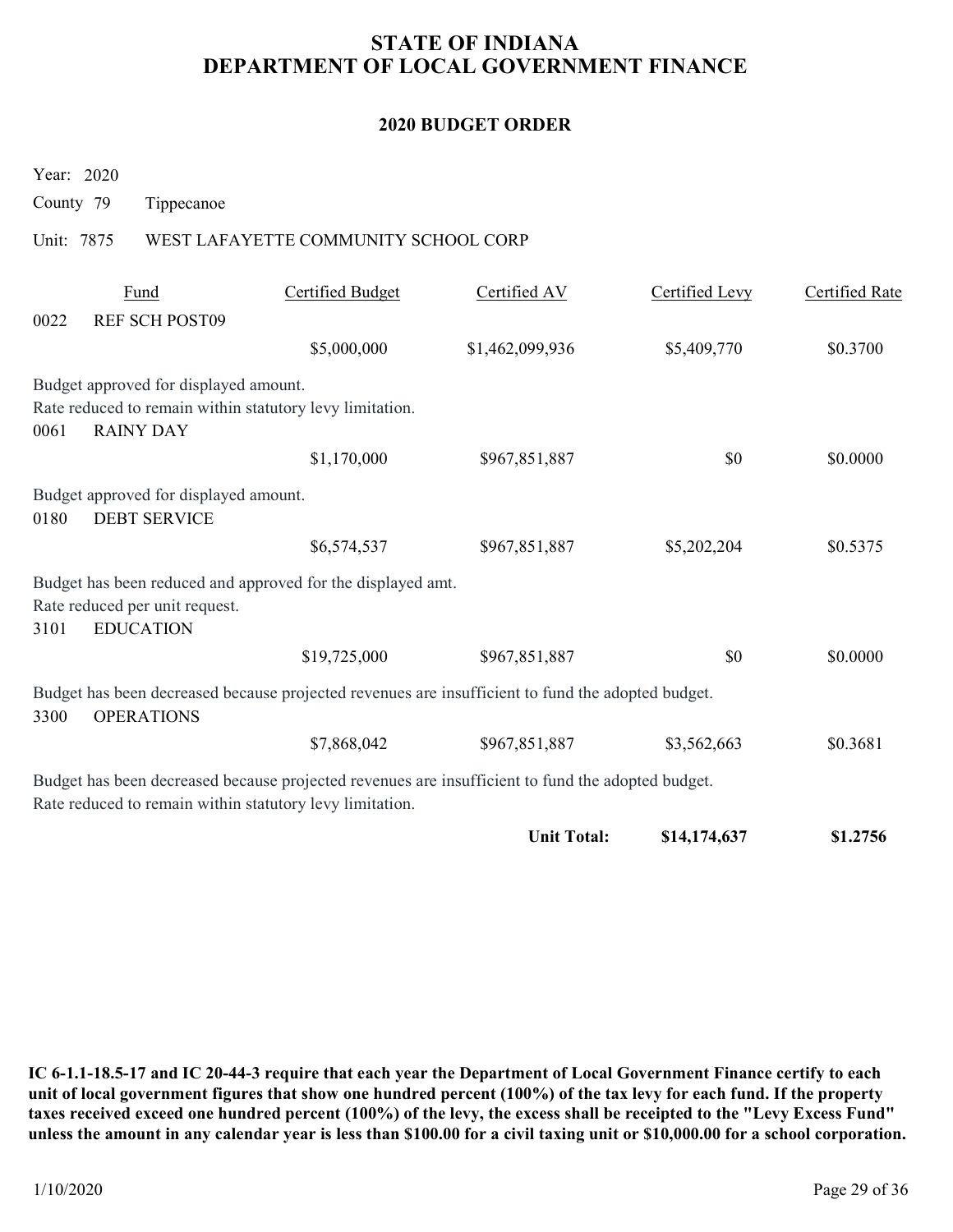# STATE OF INDIANA DEPARTMENT OF LOCAL GOVERNMENT FINANCE STATE OF INDIANA<br>
DEPARTMENT OF LOCAL GOVERNMENT I<br>
2020 BUDGET ORDER<br>
Year: 2020<br>
County 79 Tippecanoe<br>
Unit: 0009 OTTERBEIN PUBLIC LIBRARY<br>
<u>Fund</u> Certified Budget Certified AV</u>

### 2020 BUDGET ORDER

| <b>STATE OF INDIANA</b><br>DEPARTMENT OF LOCAL GOVERNMENT FINANCE                |                          |                    |                       |                       |  |  |  |  |
|----------------------------------------------------------------------------------|--------------------------|--------------------|-----------------------|-----------------------|--|--|--|--|
|                                                                                  |                          | 2020 BUDGET ORDER  |                       |                       |  |  |  |  |
| Year: 2020<br>County 79<br>Tippecanoe                                            |                          |                    |                       |                       |  |  |  |  |
| Unit: 0009                                                                       | OTTERBEIN PUBLIC LIBRARY |                    |                       |                       |  |  |  |  |
| Fund<br>0061<br><b>RAINY DAY</b>                                                 | <b>Certified Budget</b>  | Certified AV       | <b>Certified Levy</b> | <b>Certified Rate</b> |  |  |  |  |
|                                                                                  | $\$0$                    | \$12,293,855       | \$0                   | \$0.0000              |  |  |  |  |
| 0101<br><b>GENERAL</b>                                                           | \$0                      | \$12,293,855       | \$11,163              | \$0.0908              |  |  |  |  |
| Rate reduced due to increased assessed valuation.<br><b>DEBT SERVICE</b><br>0180 |                          |                    |                       |                       |  |  |  |  |
| Rate reduced due to increased assessed valuation.<br>2011<br><b>LIRF</b>         | \$0                      | \$12,293,855       | \$8,286               | \$0.0674              |  |  |  |  |
|                                                                                  | $\$0$                    | \$12,293,855       | \$0                   | \$0.0000              |  |  |  |  |
|                                                                                  |                          | <b>Unit Total:</b> | \$19,449              | \$0.1582              |  |  |  |  |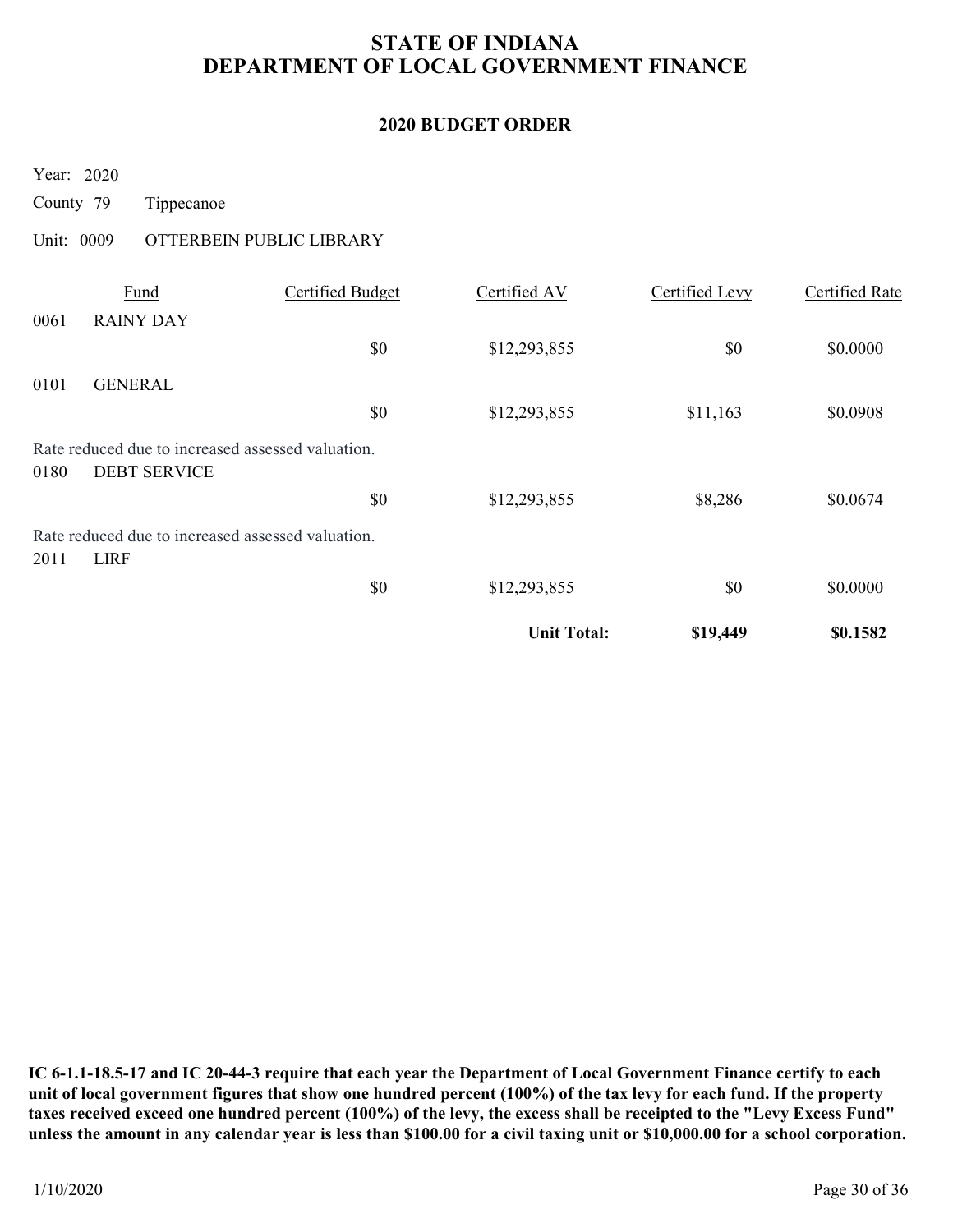# STATE OF INDIANA DEPARTMENT OF LOCAL GOVERNMENT FINANCE STATE OF INDIANA<br>
DEPARTMENT OF LOCAL GOVERNMENT I<br>
2020 BUDGET ORDER<br>
Year: 2020<br>
County 79 Tippecanoe<br>
Unit: 0221 WEST LAFAYETTE PUBLIC LIBRARY<br>
<u>Fund</u> Certified Budget Certified AV</u>

### 2020 BUDGET ORDER

| <b>STATE OF INDIANA</b><br>DEPARTMENT OF LOCAL GOVERNMENT FINANCE                                                                              |                               |                          |                       |                       |  |  |  |  |  |
|------------------------------------------------------------------------------------------------------------------------------------------------|-------------------------------|--------------------------|-----------------------|-----------------------|--|--|--|--|--|
|                                                                                                                                                |                               | <b>2020 BUDGET ORDER</b> |                       |                       |  |  |  |  |  |
| Year: 2020<br>County 79<br>Tippecanoe                                                                                                          |                               |                          |                       |                       |  |  |  |  |  |
| Unit: 0221                                                                                                                                     | WEST LAFAYETTE PUBLIC LIBRARY |                          |                       |                       |  |  |  |  |  |
| Fund<br>0061<br><b>RAINY DAY</b>                                                                                                               | <b>Certified Budget</b>       | Certified AV             | <b>Certified Levy</b> | <b>Certified Rate</b> |  |  |  |  |  |
|                                                                                                                                                | \$9,850                       | \$846,233,642            | \$0                   | \$0.0000              |  |  |  |  |  |
| Budget approved for displayed amount.<br><b>GENERAL</b><br>0101                                                                                |                               |                          |                       |                       |  |  |  |  |  |
|                                                                                                                                                | \$1,194,000                   | \$846,233,642            | \$814,077             | \$0.0962              |  |  |  |  |  |
| Budget approved for displayed amount.<br>Rate reduced due to increased assessed valuation.<br><b>DEBT SERVICE</b><br>0180                      |                               |                          |                       |                       |  |  |  |  |  |
|                                                                                                                                                | \$1,030,135                   | \$846,233,642            | \$635,521             | \$0.0751              |  |  |  |  |  |
| Budget has been reduced and approved for the displayed amt.<br>Rate reduced due to reduction of operating balance according to IC 6-1.1-17-22. |                               |                          |                       |                       |  |  |  |  |  |
|                                                                                                                                                |                               | <b>Unit Total:</b>       | \$1,449,598           | \$0.1713              |  |  |  |  |  |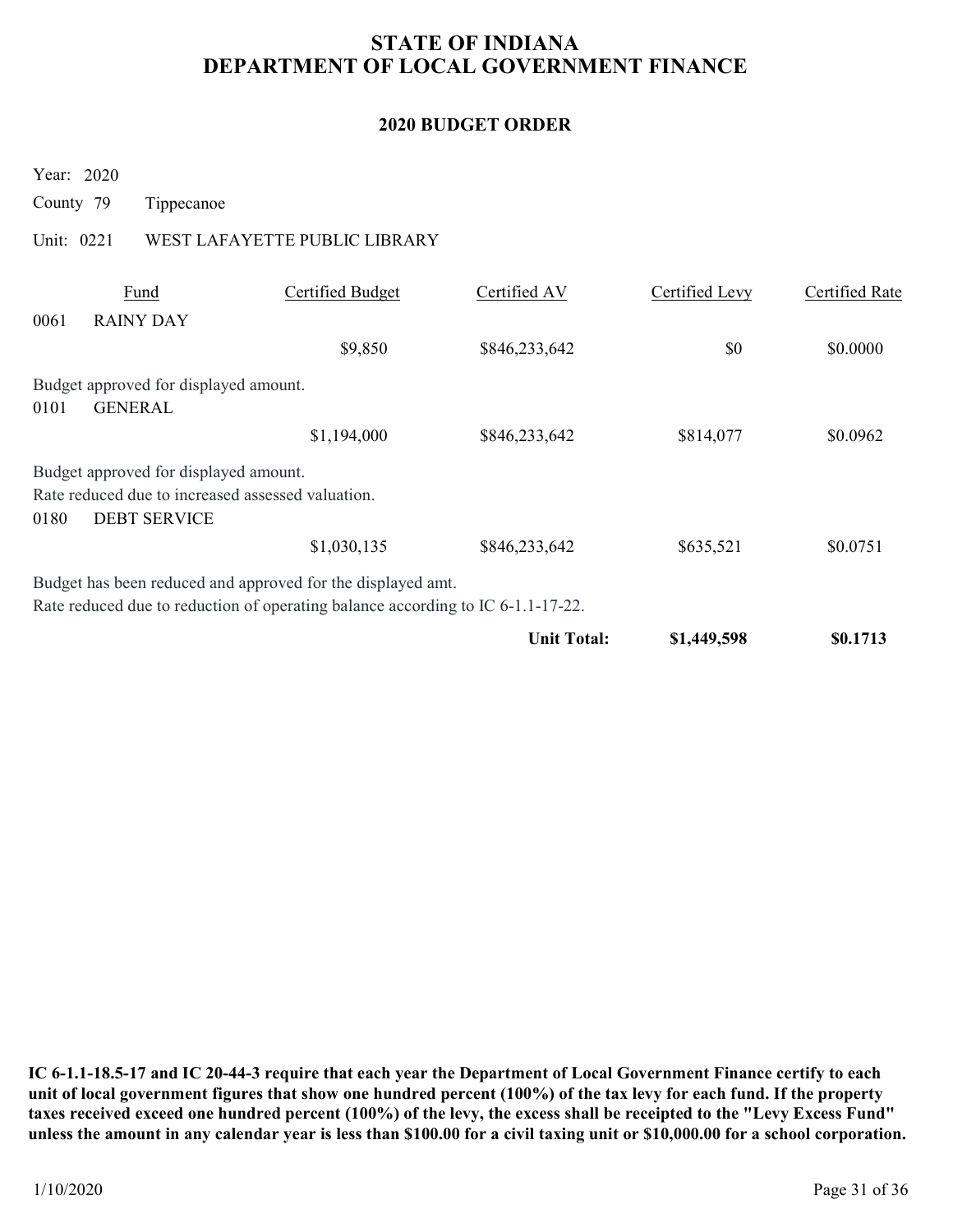# STATE OF INDIANA DEPARTMENT OF LOCAL GOVERNMENT FINANCE STATE OF INDIANA<br>
DEPARTMENT OF LOCAL GOVERNMENT I<br>
2020 BUDGET ORDER<br>
Year: 2020<br>
County 79 Tippecanoe<br>
Unit: 0280 TIPPECANOE COUNTY PUBLIC LIBRARY<br>
<u>Fund</u> Certified Budget Certified AV

### 2020 BUDGET ORDER

| <b>STATE OF INDIANA</b><br>DEPARTMENT OF LOCAL GOVERNMENT FINANCE |                                                                                                                   |                                  |                                                                                             |                |                       |  |  |  |
|-------------------------------------------------------------------|-------------------------------------------------------------------------------------------------------------------|----------------------------------|---------------------------------------------------------------------------------------------|----------------|-----------------------|--|--|--|
|                                                                   |                                                                                                                   |                                  | <b>2020 BUDGET ORDER</b>                                                                    |                |                       |  |  |  |
| Year: 2020<br>County 79                                           | Tippecanoe                                                                                                        |                                  |                                                                                             |                |                       |  |  |  |
| Unit: 0280                                                        |                                                                                                                   | TIPPECANOE COUNTY PUBLIC LIBRARY |                                                                                             |                |                       |  |  |  |
| 0101                                                              | Fund<br><b>GENERAL</b>                                                                                            | <b>Certified Budget</b>          | Certified AV                                                                                | Certified Levy | <b>Certified Rate</b> |  |  |  |
|                                                                   |                                                                                                                   | \$5,938,867                      | \$7,036,845,106                                                                             | \$3,954,707    | \$0.0562              |  |  |  |
| 0180                                                              | Budget approved for displayed amount.<br>Rate reduced due to increased assessed valuation.<br><b>DEBT SERVICE</b> |                                  |                                                                                             |                |                       |  |  |  |
|                                                                   |                                                                                                                   | \$662,938                        | \$7,036,845,106                                                                             | \$499,616      | \$0.0071              |  |  |  |
|                                                                   | Budget approved for displayed amount.                                                                             |                                  | Rate and/or levy increased to provide necessary funds for debt obligations in current year. |                |                       |  |  |  |
|                                                                   |                                                                                                                   |                                  | <b>Unit Total:</b>                                                                          | \$4,454,323    | \$0.0633              |  |  |  |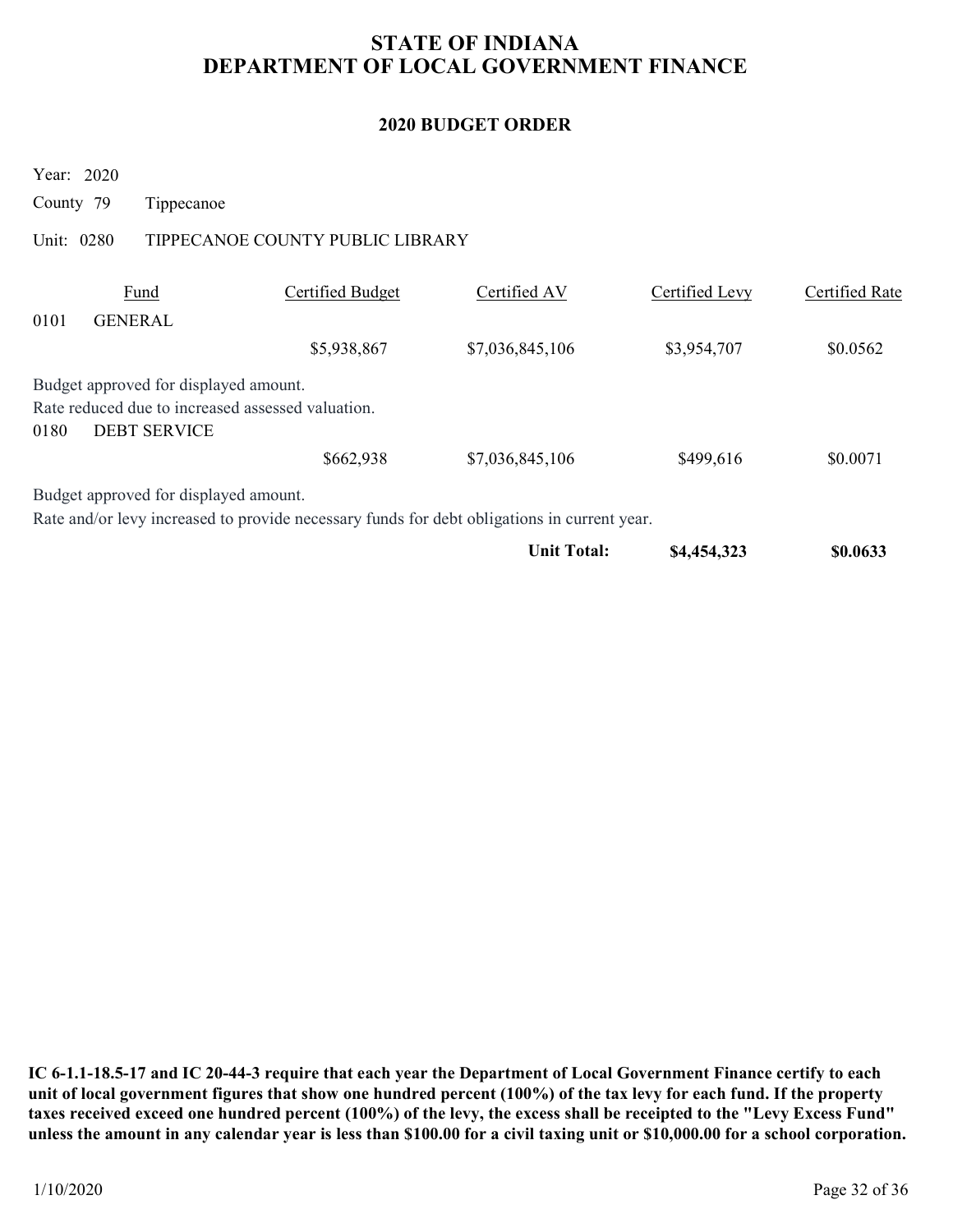# STATE OF INDIANA DEPARTMENT OF LOCAL GOVERNMENT FINANCE STATE OF INDIANA<br>
DEPARTMENT OF LOCAL GOVERNMENT I<br>
2020 BUDGET ORDER<br>
County 79 Tippecanoe<br>
Unit: 0330 TIPPECANOE COUNTY SOLID WASTE MGMT DIST<br>
This unit qualified for an abbreviated review by the Department of Local Gove

### 2020 BUDGET ORDER

|                                       |                                       |                                         | <b>STATE OF INDIANA</b><br>DEPARTMENT OF LOCAL GOVERNMENT FINANCE                                                           |                |                       |
|---------------------------------------|---------------------------------------|-----------------------------------------|-----------------------------------------------------------------------------------------------------------------------------|----------------|-----------------------|
|                                       |                                       |                                         | <b>2020 BUDGET ORDER</b>                                                                                                    |                |                       |
| Year: 2020<br>County 79<br>Unit: 0330 | Tippecanoe                            | TIPPECANOE COUNTY SOLID WASTE MGMT DIST |                                                                                                                             |                |                       |
|                                       |                                       |                                         | This unit qualified for an abbreviated review by the Department of Local Government Finance, pursuant to IC 6-1.1-17-16(c). |                |                       |
| 0101                                  | Fund<br><b>GENERAL</b>                | <b>Certified Budget</b>                 | Certified AV                                                                                                                | Certified Levy | <b>Certified Rate</b> |
|                                       |                                       | \$239,643                               | \$7,895,372,603                                                                                                             | \$236,861      | \$0.0030              |
| Rate Approved.                        | Budget approved for displayed amount. |                                         |                                                                                                                             |                |                       |
|                                       |                                       |                                         | <b>Unit Total:</b>                                                                                                          | \$236,861      | \$0.0030              |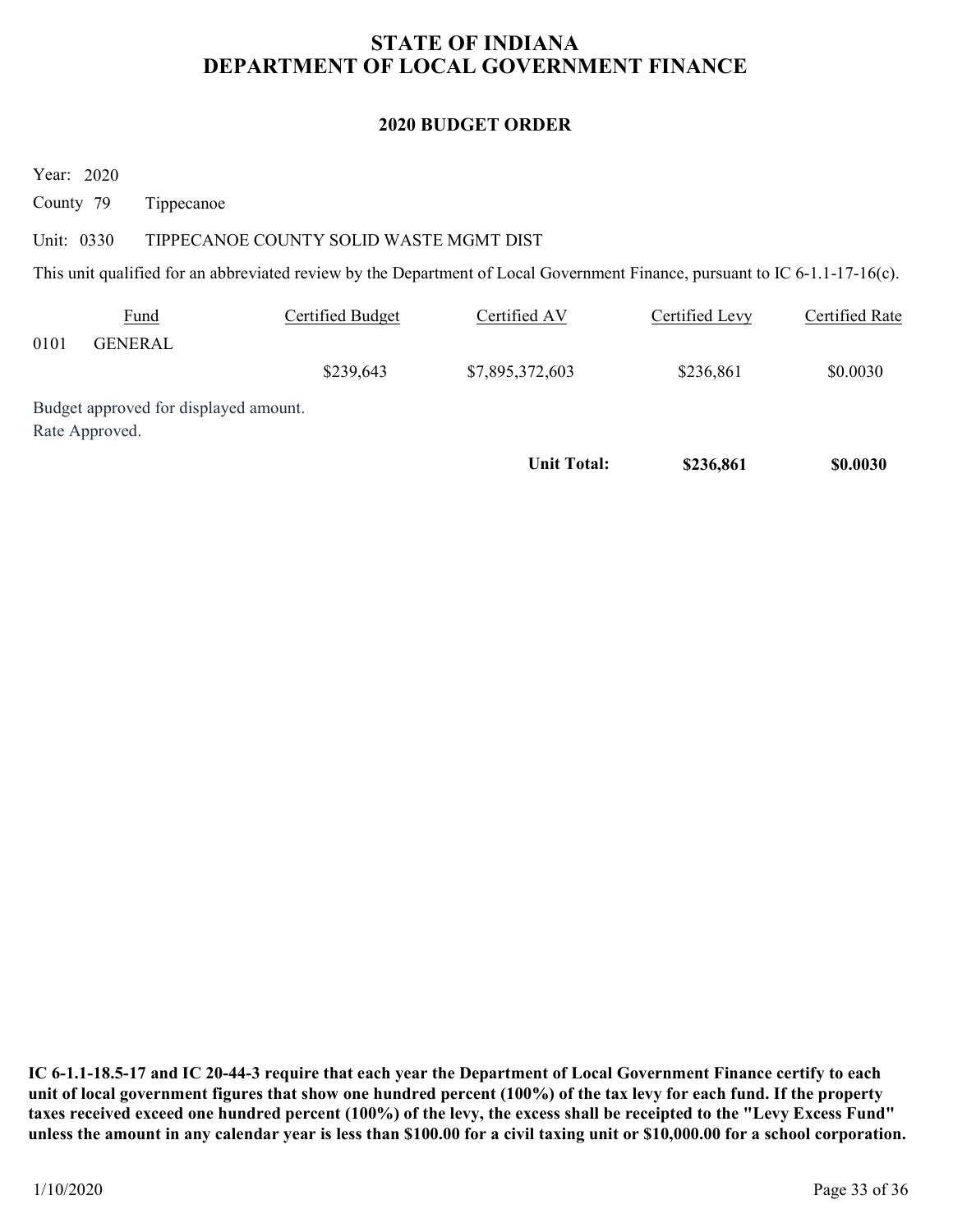# STATE OF INDIANA DEPARTMENT OF LOCAL GOVERNMENT FINANCE STATE OF INDIANA<br>
DEPARTMENT OF LOCAL GOVERNMENT I<br>
2020 BUDGET ORDER<br>
Year: 2020<br>
County 79 Tippecanoe<br>
Unit: 0868 GREATER LAFAYETTE PUBLIC TRANSPORTATION<br>
<u>Fund</u> Certified Budget Certified AV

### 2020 BUDGET ORDER

| <b>STATE OF INDIANA</b><br>DEPARTMENT OF LOCAL GOVERNMENT FINANCE |                                                                                                                    |                                         |                          |                       |                       |  |  |  |
|-------------------------------------------------------------------|--------------------------------------------------------------------------------------------------------------------|-----------------------------------------|--------------------------|-----------------------|-----------------------|--|--|--|
|                                                                   |                                                                                                                    |                                         | <b>2020 BUDGET ORDER</b> |                       |                       |  |  |  |
| County 79                                                         | Year: 2020<br>Tippecanoe                                                                                           |                                         |                          |                       |                       |  |  |  |
| Unit: 0868                                                        |                                                                                                                    | GREATER LAFAYETTE PUBLIC TRANSPORTATION |                          |                       |                       |  |  |  |
| 8001                                                              | Fund<br><b>SPEC TRAN GEN</b>                                                                                       | <b>Certified Budget</b>                 | Certified AV             | <b>Certified Levy</b> | <b>Certified Rate</b> |  |  |  |
| 8090                                                              | Budget approved for displayed amount.<br>Rate reduced due to increased assessed valuation.<br><b>SPEC TRAN CUM</b> | \$12,979,741                            | \$5,719,960,838          | \$1,715,988           | \$0.0300              |  |  |  |
|                                                                   |                                                                                                                    | \$1,386,327                             | \$5,719,960,838          | \$1,132,552           | \$0.0198              |  |  |  |
|                                                                   | Budget reduced due to advertising constraints.<br>Rate Approved.                                                   |                                         |                          |                       |                       |  |  |  |
|                                                                   |                                                                                                                    |                                         | <b>Unit Total:</b>       | \$2,848,540           | \$0.0498              |  |  |  |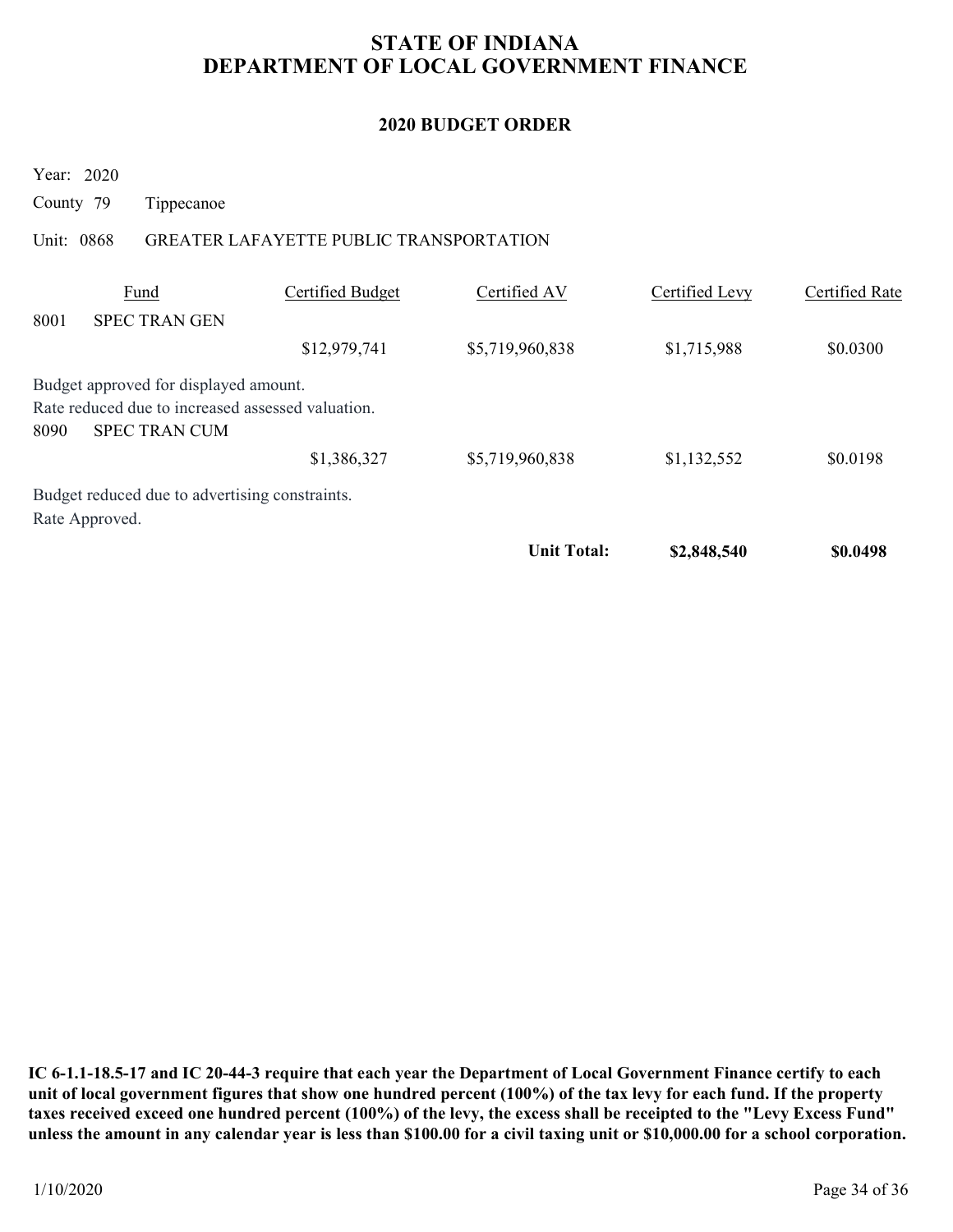# STATE OF INDIANA DEPARTMENT OF LOCAL GOVERNMENT FINANCE STATE OF INDIANA<br>
DEPARTMENT OF LOCAL GOVERNMENT I<br>
2020 BUDGET ORDER<br>
County 79 Tippecanoe<br>
Unit: 0040 BATTLE GROUND CONSERVANCY DISTRICT<br>
This unit qualified for an abbreviated review by the Department of Local Governmen

### 2020 BUDGET ORDER

|                                       |                                       |                                    | <b>STATE OF INDIANA</b><br>DEPARTMENT OF LOCAL GOVERNMENT FINANCE                                                           |                |                       |
|---------------------------------------|---------------------------------------|------------------------------------|-----------------------------------------------------------------------------------------------------------------------------|----------------|-----------------------|
|                                       |                                       |                                    | <b>2020 BUDGET ORDER</b>                                                                                                    |                |                       |
| Year: 2020<br>County 79<br>Unit: 0040 | Tippecanoe                            | BATTLE GROUND CONSERVANCY DISTRICT |                                                                                                                             |                |                       |
|                                       |                                       |                                    | This unit qualified for an abbreviated review by the Department of Local Government Finance, pursuant to IC 6-1.1-17-16(c). |                |                       |
| 0101                                  | Fund<br><b>GENERAL</b>                | <b>Certified Budget</b>            | Certified AV                                                                                                                | Certified Levy | <b>Certified Rate</b> |
|                                       |                                       | \$603,790                          | \$146,404,400                                                                                                               | \$88,867       | \$0.0607              |
| Rate Approved.                        | Budget approved for displayed amount. |                                    |                                                                                                                             |                |                       |
|                                       |                                       |                                    | <b>Unit Total:</b>                                                                                                          | \$88,867       | \$0.0607              |